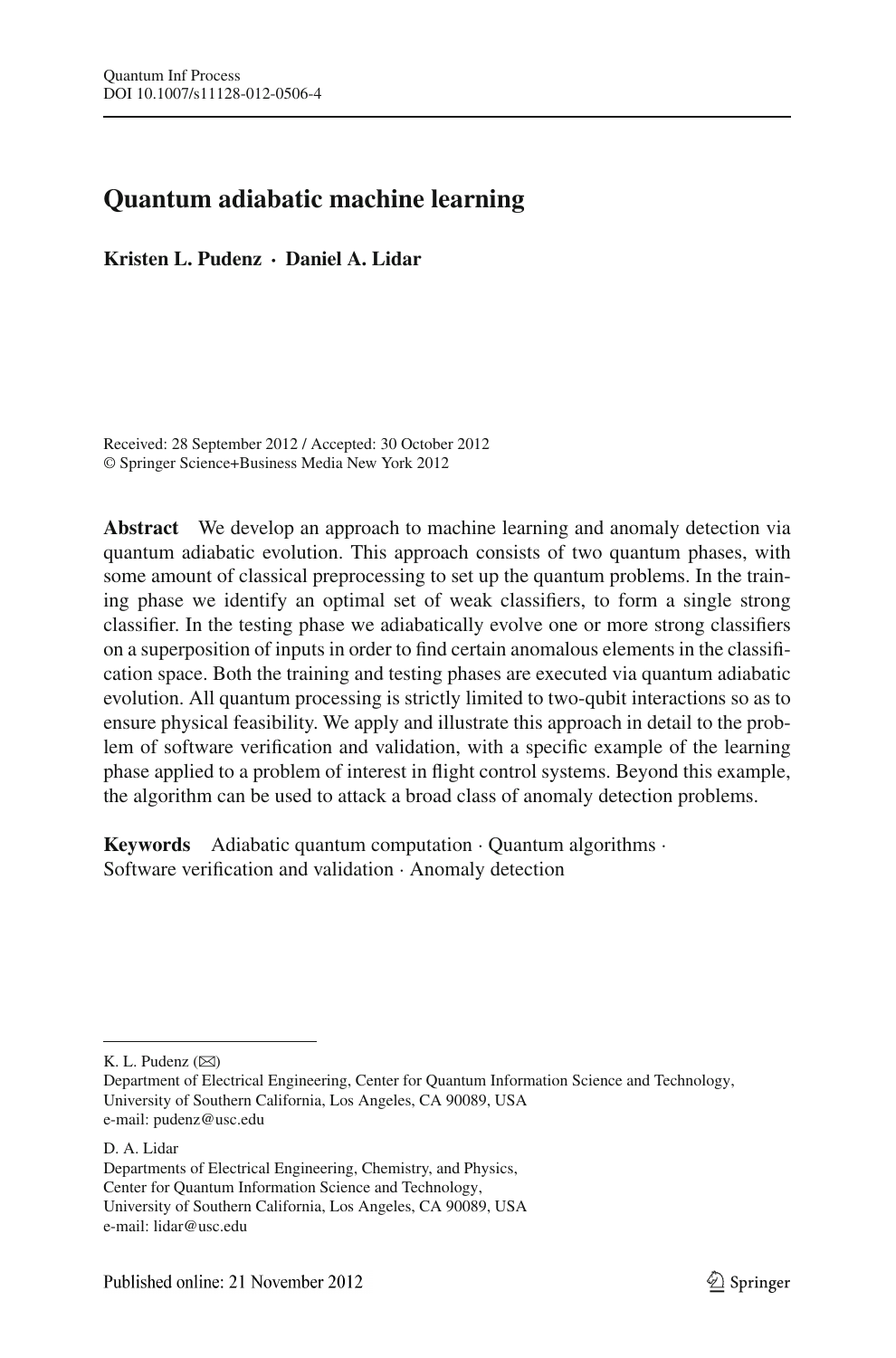# **1 Introduction**

Machine learning is a field of computational research with broad applications, ranging from image processing to analysis of complex systems such as the stock market. There is abundant literature concerning learning theory in the classical domain, addressing speed and accuracy of the learning process for different classes of concepts [\[1](#page-41-0)]. Groundwork for machine learning using quantum computers has also been laid, showing that quantum machine learning, while requiring as much input information as classical machine learning, may be faster and is capable of handling concepts beyond the reach of any classical learner  $[2,3]$  $[2,3]$ .

We consider the machine learning problem of binary classification, assigning a data vector to one of two groups based on criteria derived from a set of training examples provided to the algorithm beforehand. The learning method we use is boosting, whereby multiple *weak classifiers* are combined to create a *strong classifier* formula that is more accurate than any of its components alone  $[4,5]$  $[4,5]$  $[4,5]$ . This method can be applied to any problem where the separation of two groups of data is required, whether it is distinguishing two species of plants based on their measurements or picking out the letter " a" from all other letters of the alphabet when it is scanned. Our approach to classification is based on recent efforts in boosting using adiabatic quantum optimization (AQO) which showed advantages over classical boosting in the sparsity of the classifiers achieved and their accuracy (for certain problems) [\[6](#page-42-2),[7\]](#page-42-3).

As a natural outgrowth of the classification problem, we also formulate a scheme for anomaly detection using quantum computation. Anomaly detection has myriad uses, some examples of which are detection of insider trading, finding faults in mechanical systems, and highlighting changes in time-lapsed satellite imagery [\[8\]](#page-42-4). Specifically, we pursue the verification and validation  $(V&V)$  of classical software, with programming errors as the anomalies to be detected. This is one of the more challenging potential applications of quantum anomaly detection, because programs are large, complex, and highly irregular in their structure. However, it is also an important and currently intractable problem for which even small gains are likely to yield benefits for the software development and testing community.

The complexity of the V&V problem is easily understood by considering the number of operations necessary for an exhaustive test of a piece of software. Covering every possible set of inputs that could be given to the software requires a number of tests that is exponential in the number of input variables, notwithstanding the complexity of each individual test [\[9\]](#page-42-5). Although exhaustive testing is infeasible due to its difficulty, the cost of this infeasibility is large—in 2002, NIST estimated that tens of billions of dollars were lost due to inadequate testing [\[10](#page-42-6)].

The subject of how to best implement software testing given limited resources has been widely studied. Within this field, efforts focused on combinatorial testing have found considerable success and will be relevant to our new approach. Combinatorial testing focuses on using the test attempts available to test all combinations of up to a small number, *t*, of variables, with the idea that errors are usually caused by the interaction of only a few parameters [\[11,](#page-42-7)[12\]](#page-42-8). This approach has found considerable success [\[13](#page-42-9)[,14](#page-42-10)], with scaling that is logarithmic in *n*, the number of software parameters, and exponential in *t*.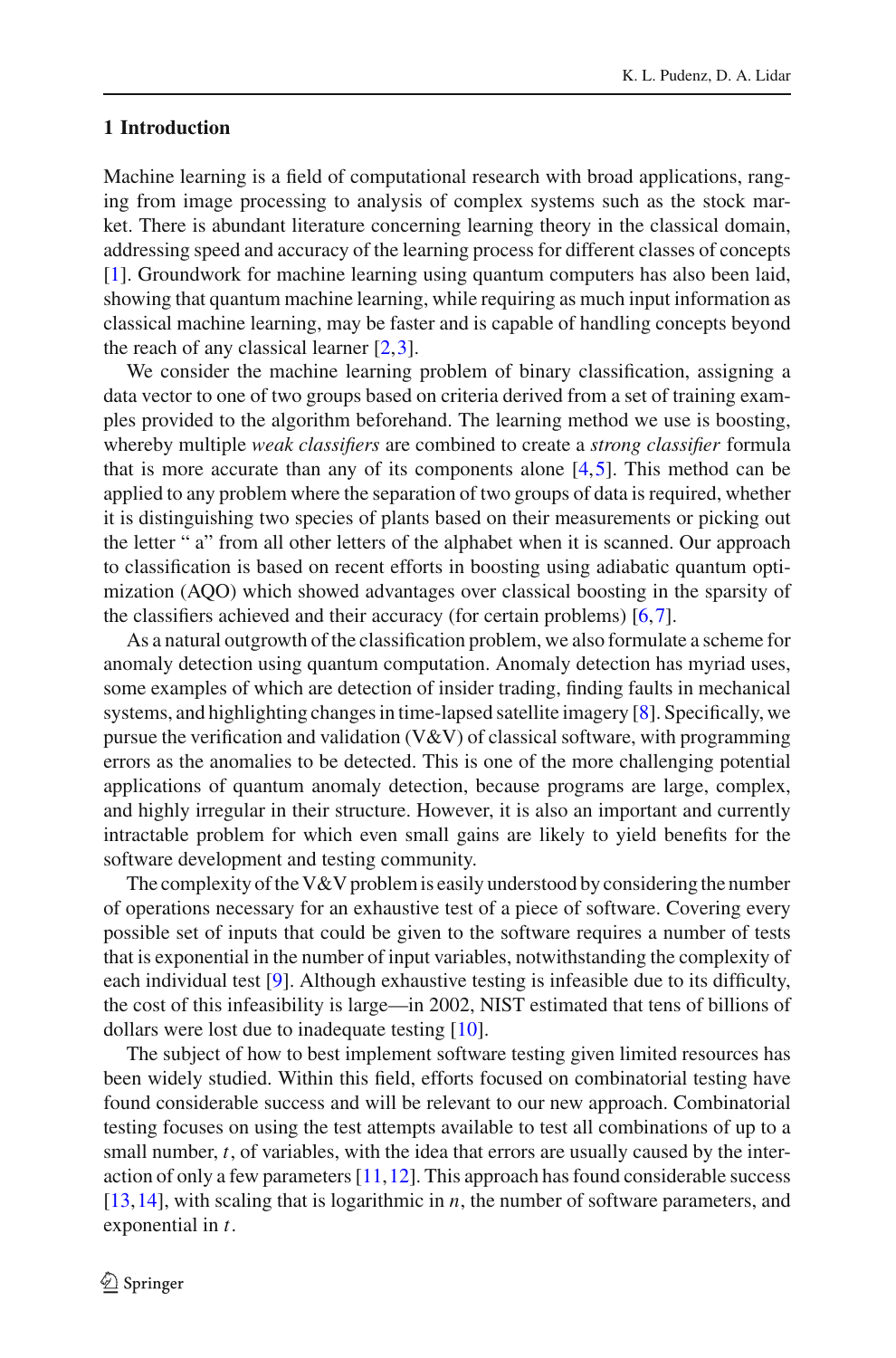Currently, the use of formal methods in the coding and verification phases of software development is the only way to guarantee absolute correctness of software without implementing exhaustive testing. However, formal methods are also expensive and time-consuming to implement. Model checking, a method of software analysis which aims to ensure the validity of all reachable program states, solves *n*-bit satisfiability problems (which are NP-complete), with *n* as a function of the number of reachable states of the program [\[15\]](#page-42-11). Theorem proving, where a program is developed alongside a proof of its own correctness, requires repeated interaction and correction from the developer as the proof is formed, with the intermediate machine-provable lemmas checked with a satisfiability solver [\[16\]](#page-42-12).

We propose a new approach to verification and validation of software which makes use of quantum information processing. The approach consists of a quantum learning step and a quantum testing step. In the learning step, our strategy uses quantum optimization to learn the characteristics of the program being tested and the specification to which it is being tested. This learning technique is known as quantum boosting and has been previously applied to other problems, in particular image recognition [\[6](#page-42-2)[,17](#page-42-13)– [19\]](#page-42-14). Boosting consists of building up a formula to accurately sort inputs into one of two groups by combining simple rules that sort less accurately, and in its classical forms has been frequently addressed in the machine learning literature [\[4](#page-42-0)[,5](#page-42-1)[,20](#page-42-15)].

The testing step is novel, and involves turning the classifying formulas generated by the learning step into a function that generates a lower energy when it is more likely that its input represents a software error. This function is translated into the problem Hamiltonian of an adiabatic quantum computation (AQC). The AQC allows all potential software errors (indeed, as we will see, all possible operations of the software) to be examined in quantum-parallel, returning only the best candidates for errors which correspond to the lowest values of the classification function.

Both the learning and testing steps make use of AQC. An adiabatic quantum algorithm encodes the desired result in the ground state of some problem Hamiltonian. The computation is then performed by initializing a physical system in the easily prepared ground state of a simpler Hamiltonian, then slowly changing the control parameters of the system so that the system undergoes an adiabatic evolution to the ground state of the difficult-to-solve problem Hamiltonian [\[21](#page-42-16)[,22](#page-42-17)]. The adiabatic model of quantum computation is known to be universal and equivalent to the circuit model with a polynomial conversion overhead [\[23,](#page-42-18)[24\]](#page-42-19). While it is not known at this time how to make AQC fault tolerant, several error correction and prevention protocols have been proposed for AQC [\[25](#page-42-20)[,26\]](#page-42-21), and it is known to exhibit a certain degree of natural robustness [\[27](#page-42-22),[28\]](#page-42-23).

In this article, Sect. [2](#page-3-0) will begin by establishing the framework through which the quantum V&V problem is attacked, and by defining the programming errors we seek to eliminate. As we proceed with the development of a method for  $V&V$  using quantum resources, Sect. [3](#page-6-0) will establish an implementation of the learning step as an adiabatic quantum algorithm. We develop conditions for ideal boosting and an alternate quantum learning algorithm in Sect. [4.](#page-13-0) The testing step will be detailed in Sect. [5.](#page-24-0) We present simulated results of the learning step on a sample problem in Sect. [6,](#page-32-0) and finish with our conclusions and suggestions for future work in Sect. [7.](#page-41-3)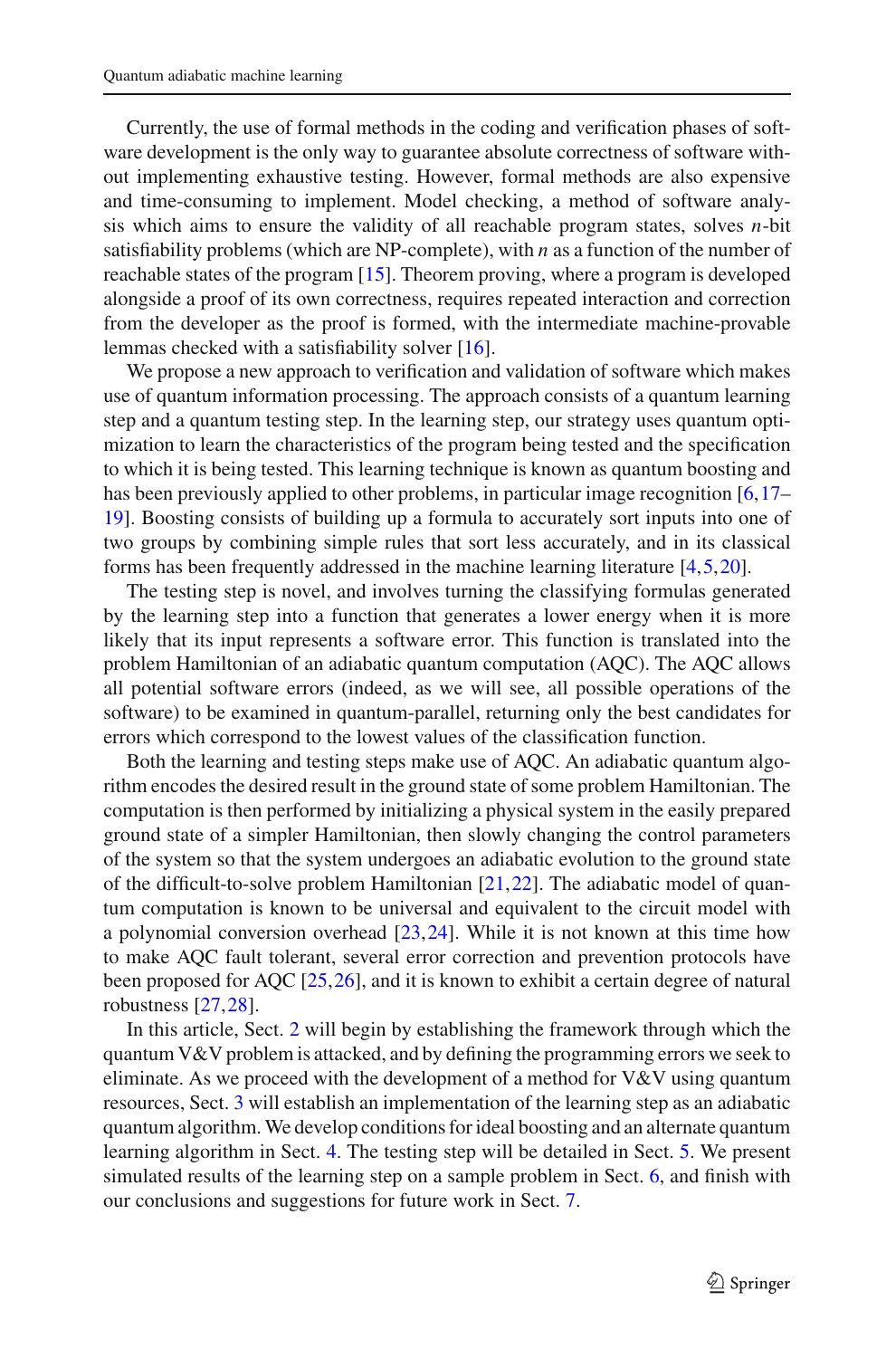# <span id="page-3-0"></span>**2 Formalization**

In this section we formalize the problem of software error detection by first introducing the relevant vector spaces and then giving a criterion for the occurrence of an error.

#### 2.1 Input and output spaces

Consider an " ideal" software program  $\hat{P}$ , where by ideal we mean the correct program which a perfect programmer would have written. Instead, we are faced with the actual implementation of  $\hat{P}$ , which we denote by  $P$  and refer to as the "implemented" program." Suppose we wish to verify the operation of *P* relative to  $\hat{P}$ . All programs have input and output spaces  $V_{in}$  and  $V_{out}$ , such that

$$
P: \mathcal{V}_{\text{in}} \mapsto \mathcal{V}_{\text{out}}.\tag{1}
$$

Without loss of generality we can think of these spaces as being spaces of binary strings. This is so because the input to any program is always specified within some finite machine precision, and the output is again given within finite machine precision (not necessarily the same as the input precision). Furthermore, since we are only interested in inputs and outputs which take a finite time to generate (or " write down"), without loss of generality we can set upper limits on the lengths of allowed input and output strings. Within these constraints we can move to a binary representation for both input and output spaces, and take *N*in as the maximum number of bits required to specify any input, and *N*out as the maximum number of bits required to specify any output. Thus we can identify the input and output spaces as binary string spaces

$$
\mathcal{V}_{\text{in}} \cong \{0, 1\}^{N_{\text{in}}}, \quad \mathcal{V}_{\text{out}} \cong \{0, 1\}^{N_{\text{out}}}.
$$
 (2)

It will be convenient to concatenate elements of the input and output spaces into single objects. Thus, consider binary vectors  $\mathbf{x} = (\mathbf{x}_{in}, \mathbf{x}_{out})$ , where  $\mathbf{x}_{out} = P(\mathbf{x}_{in})$ , consisting of program input–output pairs:

$$
\mathbf{x} \in \{0, 1\}^{N_{\text{in}}} \times \{0, 1\}^{N_{\text{out}}} = \{0, 1\}^{N_{\text{in}} + N_{\text{out}}} \equiv \mathcal{V}.
$$
 (3)

#### 2.2 Recognizing software errors

#### *2.2.1 Validity domain and range*

We shall assume without loss of generality that the input spaces of the ideal and implemented programs are identical. This can always be ensured by extending the ideal program so that it is well defined for all elements of  $V_{in}$ . Thus, while in general not all elements of  $V_{in}$  have to be allowed inputs into  $\hat{P}$  (for example, an input vector that is out of range for the ideal program), one can always reserve some fixed value for such inputs (e.g., the largest vector in  $V_{\text{out}}$ ) and trivially mark them as errors. The ideal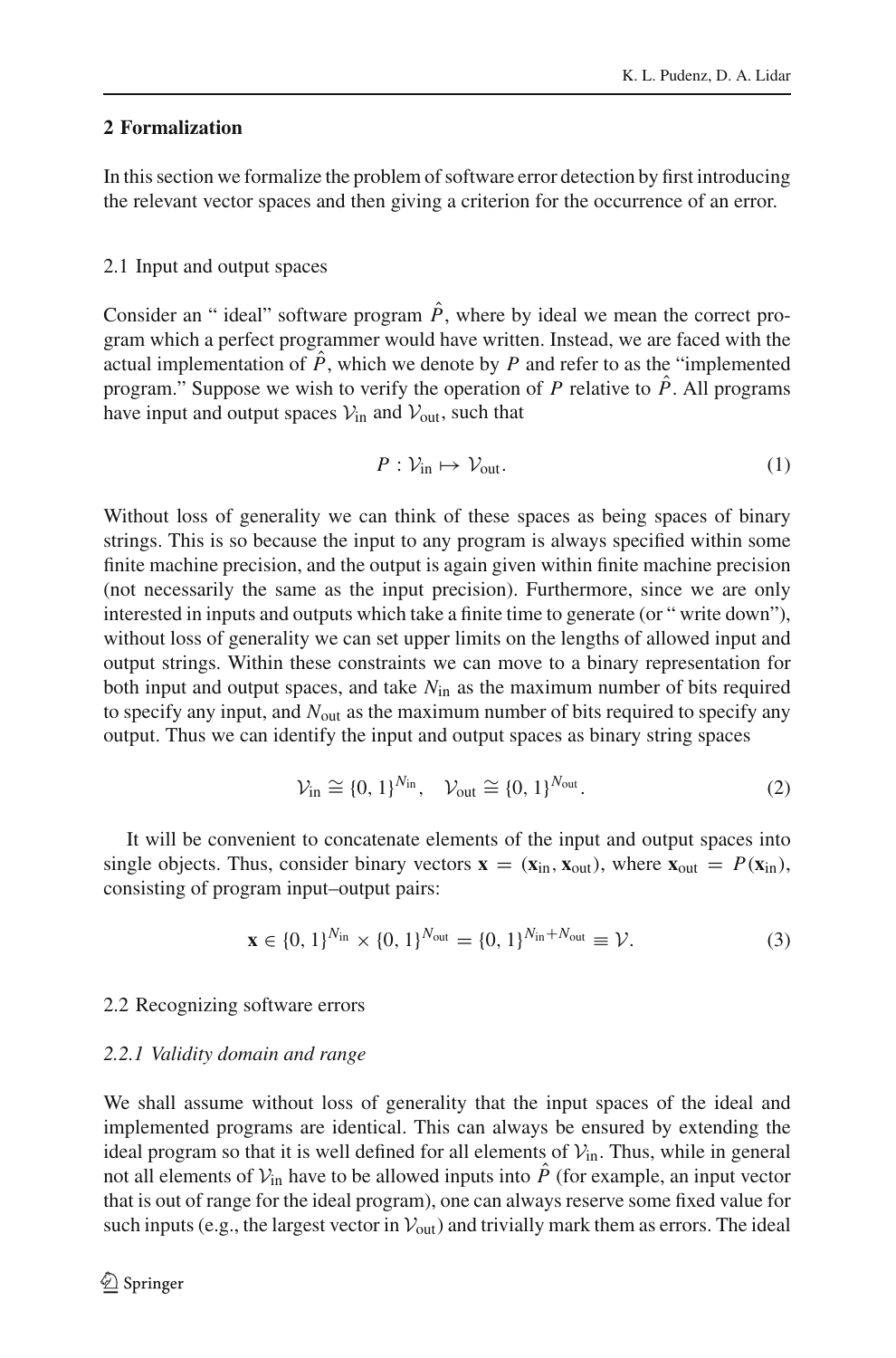program  $\hat{P}$  is thus a map from the input space to the space  $\mathcal{R}_{out}$  of correct outputs:

$$
\hat{P}: \mathcal{V}_{\text{in}} \mapsto \mathcal{R}_{\text{out}} \subseteq \mathcal{V}_{\text{out}}.\tag{4}
$$

<span id="page-4-7"></span>More specifically,  $\hat{P}$  computes an output string  $\hat{x}_{out}$  for every input string  $\mathbf{x}_{in}$ , i.e., we can write  $\hat{\vec{x}}_{out} = \hat{P}(\mathbf{x}_{in})$ . Of course this map can be many-to-one (non-injective and surjective), but not one-to-many (multi-valued).<sup>1</sup> The implemented program *P* should ideally compute the exact same function. In reality it may not. With this in mind, the simplest way to identify a software error is to find an input vector  $\mathbf{x}_{in}$  such that

$$
\|\hat{P}(\mathbf{x}_{\text{in}}) - P(\mathbf{x}_{\text{in}})\| \neq 0. \tag{5}
$$

<span id="page-4-5"></span>in some appropriate norm. This is clearly a sufficient condition for an error, since the implemented program must agree with the ideal program on all inputs. However, for our purposes a more general approach will prove to be more suitable.

#### <span id="page-4-8"></span>*2.2.2 Specification and implementation sets*

A direct way to think about the existence of errors in a software program is to consider two ordered sets within the space of input–output pairs, *V*. These are the set of ordered, correct input–output pairs  $\hat{S}$  according to the program specification  $\hat{P}$ , and the set of input–output pairs *S* implemented by the real program  $P$ . We call  $\hat{S}$  the "specification set" and *S* the "implementation set". The program under test is correct when

<span id="page-4-4"></span><span id="page-4-1"></span>
$$
\hat{S} = S. \tag{6}
$$

That is, in a correct program, the specification set of correct input–output pairs is exactly the set that is implemented in code.

As stated, [\(6\)](#page-4-1) is impractical since it requires knowledge of the complete structure of the intended input and output spaces. Instead, we can also use the specification and implementation sets to give a correctness criterion for a given input–output pair:

**Definition 1** A vector  $\mathbf{x} \in \mathcal{V}$  is erroneous and implemented if

$$
\mathbf{x} \notin \hat{S} \quad \& \quad \mathbf{x} \in S. \tag{7}
$$

<span id="page-4-2"></span>Input–output vectors satisfying [\(7\)](#page-4-2) are the manifestation of software errors ("bugs") and their identification is the main problem we are concerned with here. Conversely, we have

<span id="page-4-6"></span><span id="page-4-3"></span>**Definition 2** A vector  $\mathbf{x} \in \mathcal{V}$  is correct and implemented if

$$
\mathbf{x} \in \hat{S} \quad \& \quad \mathbf{x} \in S. \tag{8}
$$

<span id="page-4-0"></span><sup>&</sup>lt;sup>1</sup> Random number generation may appear to be a counterexample, as it is multi-valued, but only over different calls to the random-number generator.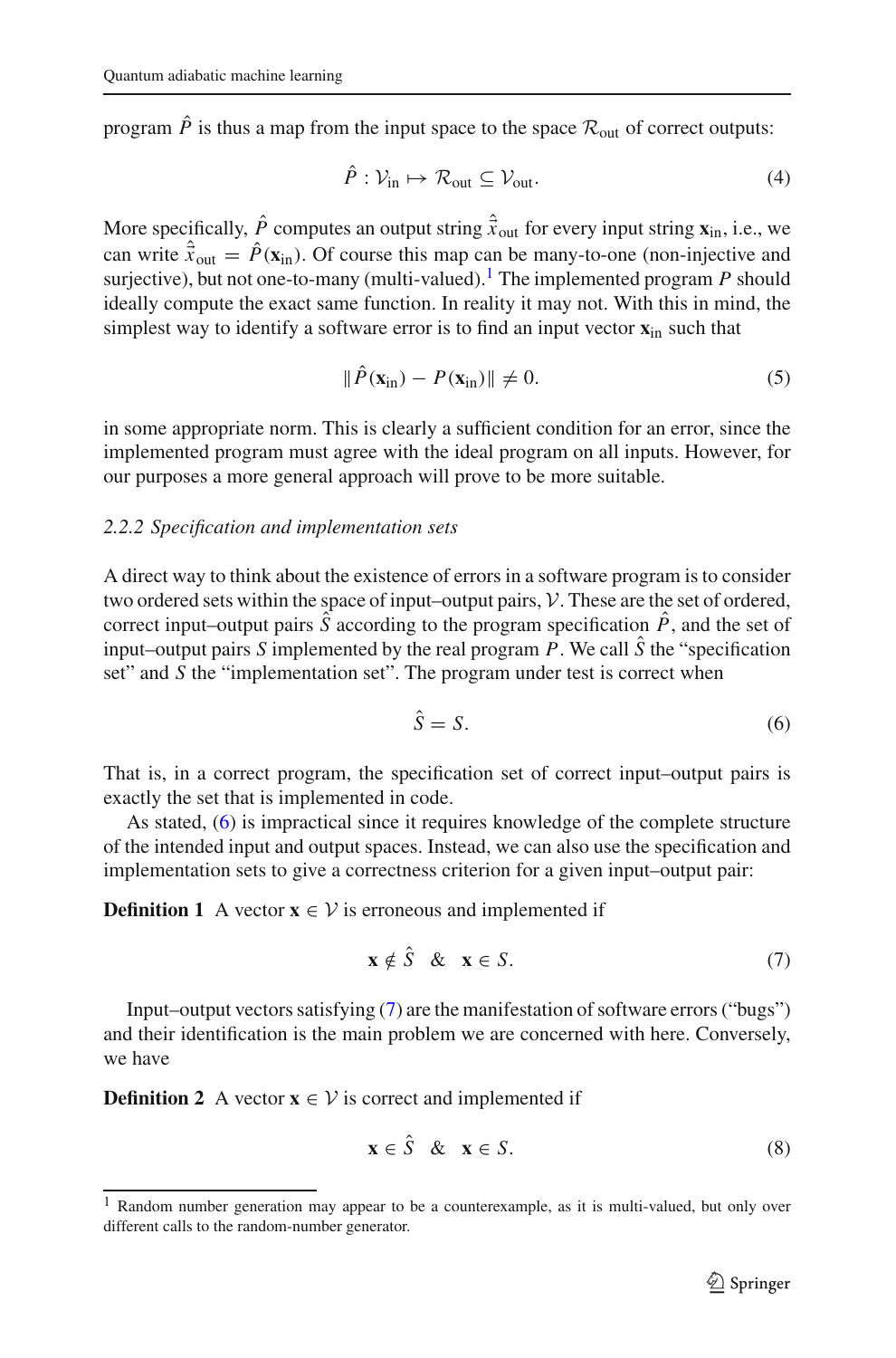

<span id="page-5-0"></span>**Fig. 1** Schematic vector space representation showing regions of vectors satisfying the four definitions. *Region 1*, of erroneous but implemented vectors, is the location of errors. *Regions 2*, *3*, and *4* represent vectors which are correct and implemented, correct and unimplemented, and erroneous and unimplemented, respectively

Input–output vectors satisfying [\(8\)](#page-4-3) belong to the "don't-worry" class. The two other possibilities belong to the "don't-care" class:

**Definition 3** A vector  $\mathbf{x} \in \mathcal{V}$  is correct and unimplemented if

$$
\mathbf{x} \in \hat{S} \quad \& \quad \mathbf{x} \notin S. \tag{9}
$$

<span id="page-5-1"></span>**Definition 4** A vector  $\mathbf{x} \in \mathcal{V}$  is erroneous and unimplemented if

$$
\mathbf{x} \notin \hat{S} \quad \& \quad \mathbf{x} \notin S. \tag{10}
$$

A representation of the locations of vectors satisfying the four definitions for a sample vector space can be found in Fig. [1.](#page-5-0) Our focus will be on the erroneous vectors of Definition [1.](#page-4-4)

Note that Eq. [\(5\)](#page-4-5) implies that the vector is erroneous and implemented, i.e., Defin-ition [1.](#page-4-4) Indeed, let  $\mathbf{x}_{in} = P(\mathbf{x}_{in})$ , i.e.,  $\mathbf{x} = (\mathbf{x}_{in}, \mathbf{x}_{out}) \in S$ , but assume that  $\mathbf{x}_{out} \neq \hat{\vec{x}}_{out}$ where  $\hat{\vec{x}}_{out} = \hat{P}(\vec{x}_{in})$ . Then  $\vec{x} \notin \hat{S}$ , since  $\vec{x}_{in}$  pairs up with  $\hat{\vec{x}}_{out}$  in  $\hat{S}$ . Conversely, Definition [1](#page-4-4) implies Eq. [\(5\)](#page-4-5). To see this, assume that  $\mathbf{x} = (\mathbf{x}_{in}, \mathbf{x}_{out}) \in S$  but  $\mathbf{x} = (\mathbf{x}_{in}, \mathbf{x}_{out}) \notin \hat{S}$ . This must mean that  $\mathbf{x}_{out} \neq \hat{\vec{x}}_{out}$ , again because  $\mathbf{x}_{in}$  pairs up with  $\hat{\vec{x}}_{out}$  in  $\hat{S}$ . Thus Eq. [\(5\)](#page-4-5) is in fact equivalent to Definition [1,](#page-4-4) but does not capture the other three possibilities captured by Definitions [2–](#page-4-6)[4.](#page-5-1)

Definitions [1–](#page-4-4)[4](#page-5-1) will play a central role in our approach to quantum V&V.

#### *2.2.3 Generalizations*

Note that it may well be advantageous in practice to consider a more general setup, where instead of studying only the map from the input to the output space, we introduce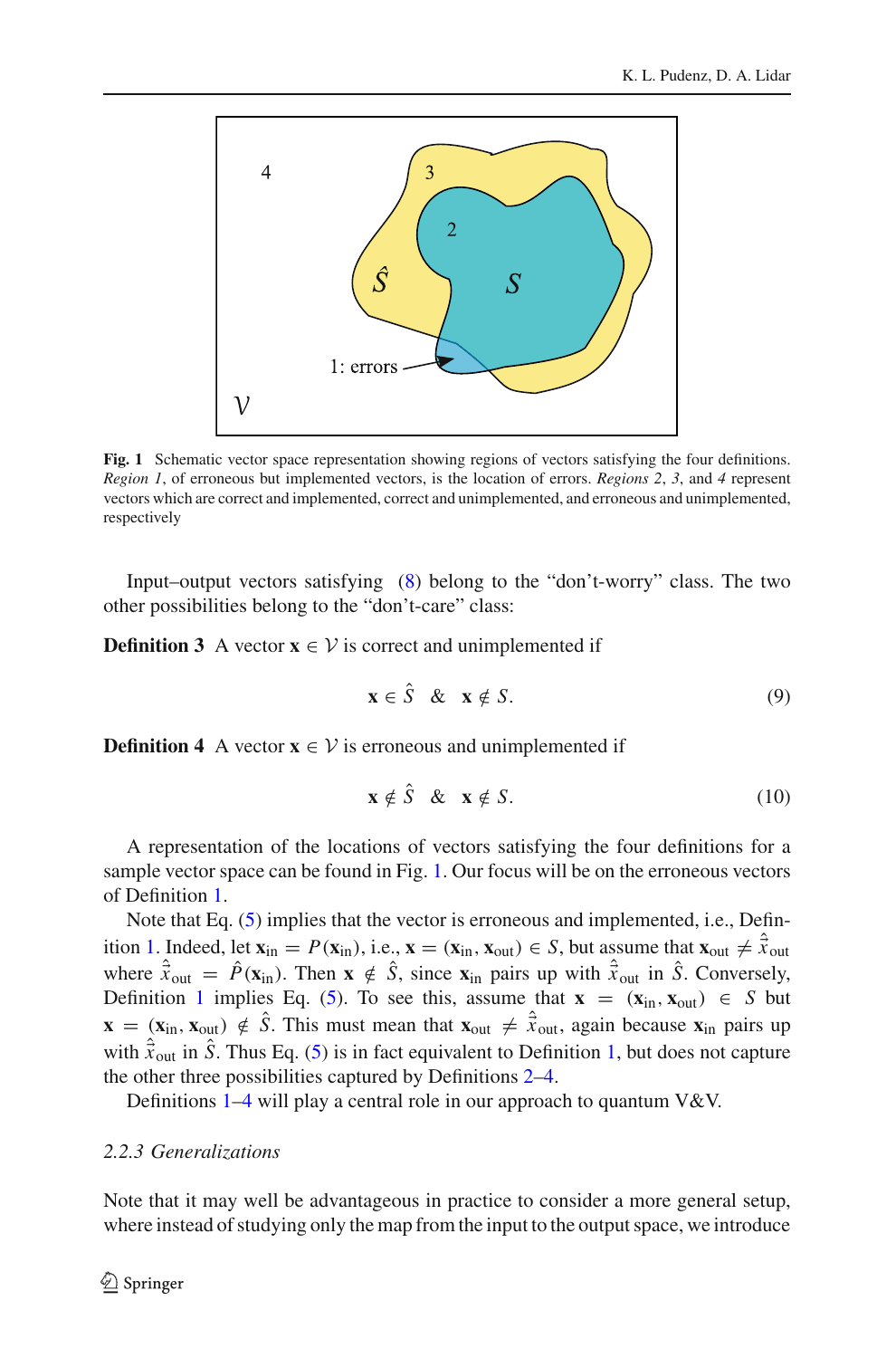intermediate maps which track intermediate program states. This can significantly improve our error classification accuracy.<sup>2</sup> Formally, this would mean that Eq. [\(4\)](#page-4-7) is replaced by

$$
\hat{P}: \mathcal{V}_{\text{in}} \mapsto \mathcal{I}_1 \mapsto \cdots \mapsto \mathcal{I}_J \mapsto \mathcal{R}_{\text{out}},\tag{11}
$$

<span id="page-6-3"></span>where  ${\{\mathcal{I}_j\}}_{j=1}^J$  are intermediate spaces. However, we shall not consider this more refined approach in this work.

As a final general comment, we reiterate that a solution of the problem we have defined has implications beyond V&V. Namely, Definitions [1](#page-4-4)[–4](#page-5-1) capture a broad class of anomaly (or outlier) detection problems [\[8\]](#page-42-4). From this perspective the approach we detail in what follows can be described as "quantum anomaly detection", and could be pursued in any application which requires the batch processing of a large data space to find a few anomalous elements.

# <span id="page-6-0"></span>**3 Training a quantum software error classifier**

In this section we discuss how to identify whether a given set of input–output pairs is erroneous or correct, and implemented or unimplemented, as per Definitions [1–](#page-4-4)[4.](#page-5-1) To this end we shall require so-called *weak classifiers*, a *strong classifier*, a methodology to efficiently train the strong classifier, and a way to efficiently apply the trained strong classifier on all possible input–output pairs. Both the training step and the application step will potentially benefit from a quantum speedup.

#### 3.1 Weak classifiers

Consider a class of functions which map from the input–output space to the reals:

$$
h_i: \mathcal{V} \mapsto \mathbb{R}.\tag{12}
$$

We call these functions "weak classifiers" or "feature detectors," where  $i \in \{1, ..., N\}$ enumerates the features. These are some predetermined useful aggregate characteristics of the program *P* which we can measure, such as total memory, or CPU time average [\[29](#page-42-24)]. Note that *N* will turn out to be the number of qubits we shall require in our quantum approach.

We can now formally associate a weak classification with each vector in the input– output space.

<span id="page-6-2"></span>**Definition 5** Weak classification of  $\mathbf{x} \in \mathcal{V}$ .

Weakly classified correct (WCC): a vector **x** is WCC if  $h_i(\mathbf{x}) > 0$ .

Weakly classified erroneous (WCE): a vector **x** is WCE if  $h_i(\mathbf{x}) < 0$ .

<span id="page-6-1"></span><sup>&</sup>lt;sup>2</sup> One important consideration is that, as we shall see below, for practical reasons we may only be able to track errors at the level of one-bit errors and correlations between bit-pairs. Such limited tracking can be alleviated to some extent by using intermediate spaces, where higher order correlations between bits appearing at the level of the output space may not yet have had time to develop.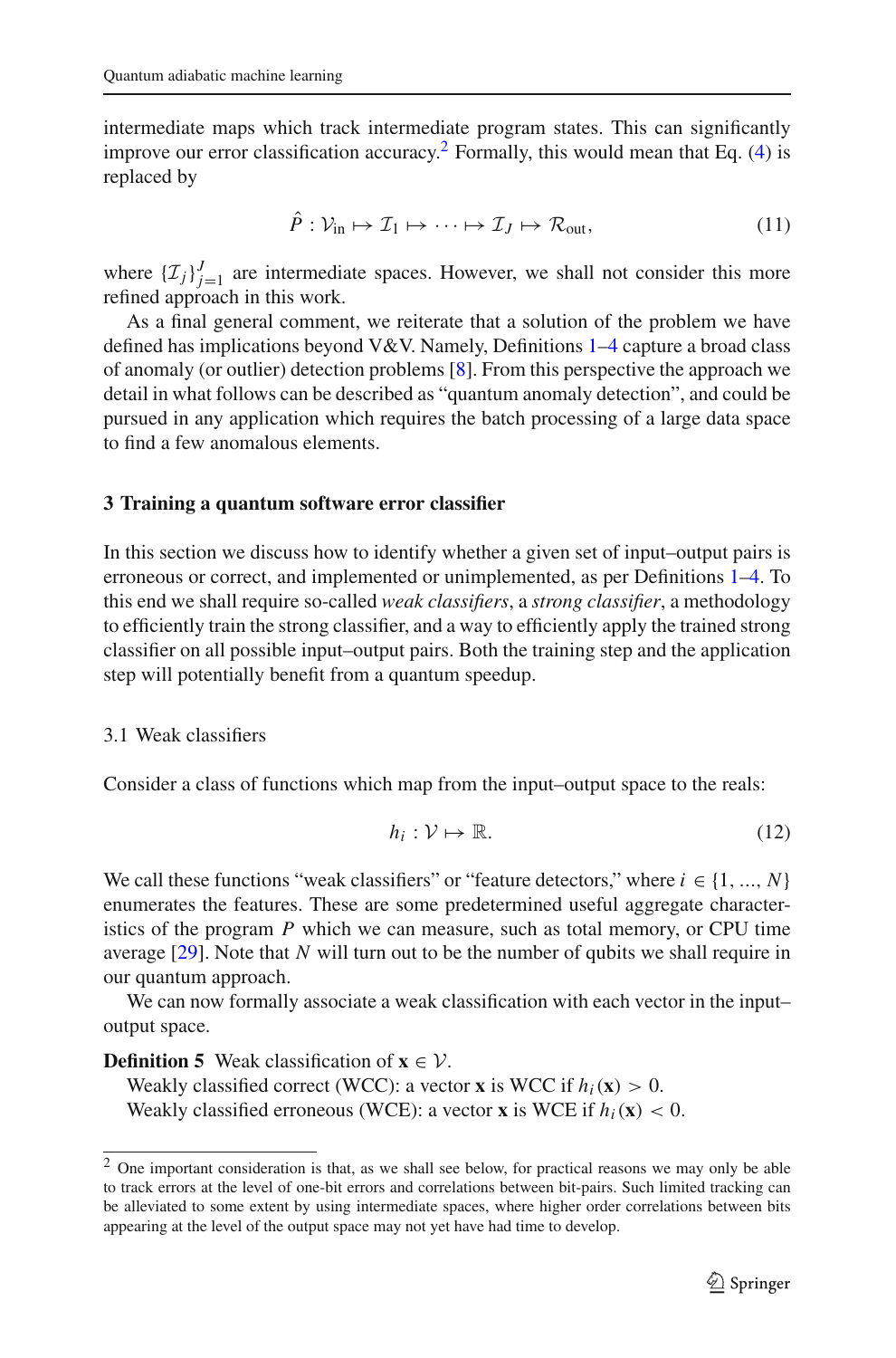Clearly, there is an advantage to finding " smart" weak classifiers, so as to minimize *N*. This can be done by invoking heuristics, or via a systematic approach such as one we present below.

For each input–output pair **x** we have a vector  $h(x) = (h_1(x), ..., h_N(x)) \in \mathbb{R}^N$ . Such vectors can be used to construct geometric representations of the learning problem, e.g., a convex hull encompassing the weak classifier vectors of clustered correct input–output pairs. Such a computational geometry approach was pursued in [\[29\]](#page-42-24).

<span id="page-7-0"></span>We assume that we can construct a "training set"

$$
\mathcal{T} \equiv \{\mathbf{x}_s, y_s\}_{s=1}^{|\mathcal{T}|},\tag{13}
$$

where each  $\mathbf{x}_s \in \mathcal{V}$  is an input–output pair and  $y_s = y(\mathbf{x}_s) = +1$  iff  $\mathbf{x}_s$  is correct (whether implemented or not, i.e.,  $\mathbf{x}_s \in \hat{S}$ ) while  $y_s = -1$  iff  $\vec{x}_s$  is erroneous (again, implemented or not, i.e.,  $\mathbf{x}_s \notin \hat{S}$ ). Thus, the training set represents the ideal program  $\hat{P}$ , i.e., we assume that the training set can be completely trusted. Note that Eq. [\(4\)](#page-4-7) presents us with an easy method for including erroneous input pairs, by deliberately misrepresenting the action of  $\hat{P}$  on some given input, e.g., by setting  $\mathbf{x}_{out} \notin \mathcal{R}_{out}(\hat{P})$ . This is similar to the idea of performing V&V by building invariants into a program [\[30](#page-42-25)].

We are free to normalize each weak classifier so that  $h_i \in [-1/N, 1/N]$  (the reason for this will become clear below). Given Definition [5](#page-6-2) we choose the sign of each weak classifier so that  $h_i(\mathbf{x}_s) < 0$  for all erroneous training data, while  $h_i(\mathbf{x}_s) > 0$  for all correct training data. Each point  $h(x_s) \in [-1/N, 1/N]^N$  (a hypercube) has associated with it a label *ys* which indicates whether the point is correct or erroneous. The convex hull approach to V&V [\[29\]](#page-42-24) assumes that correct training points  $h(x_s)$  cluster. Such an assumption is not required in our approach.

#### 3.2 Strong classifier

We would like to combine all the weak classifiers into a single "strong classifier" which, given an input–output pair, will determine that pair's correctness or erroneousness. The problem is that we do not know in advance how to rank the weak classifiers by relative importance. We can formally solve this problem by associating a weight  $w_i \in \mathbb{R}$  with each weak classifier  $h_i$ . The problem then becomes how to find the optimal set of weights, given the training set.

The process of creating a high-performance strong classifier from many less accurate weak classifiers is known as boosting in the machine learning literature. Boosting is a known method for enhancing to arbitrary levels the performance of known sets of classifiers that exhibit weak learnability for a problem, i.e., they are accurate on more than half of the training set  $[20,31]$  $[20,31]$  $[20,31]$ . The most efficient method to combine weak classifiers into a strong classifier of a given accuracy is an open question, and there are many competing algorithms available for this purpose [\[32](#page-43-1)[,33](#page-43-2)]. Issues commonly considered in the development of such algorithms include identification of the data features that are relevant to the classification problem at hand [\[34,](#page-43-3)[35\]](#page-43-4) and whether or not provisions need to be taken to avoid overfitting to the training set (causing poor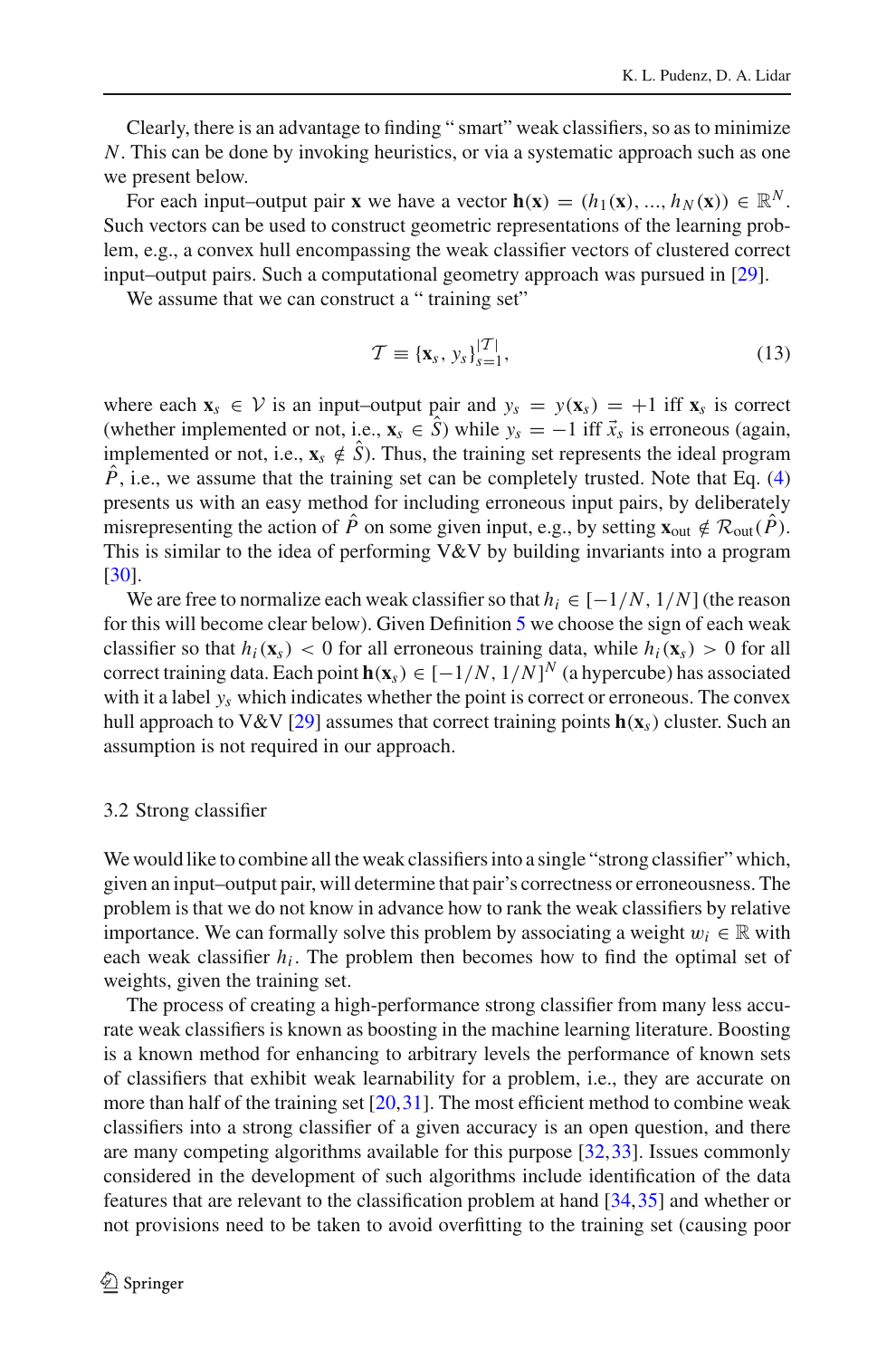performance on the general problem space) [\[36,](#page-43-5)[37\]](#page-43-6). We use an approach inspired by recent quantum boosting results on image recognition [\[6](#page-42-2)[,17](#page-42-13)[–19](#page-42-14)]. This approach has been shown to outperform classical boosting algorithms in terms of accuracy (but not speed) on selected problems, and has the advantage of being implementable on existing quantum optimization hardware [\[38](#page-43-7)[–41\]](#page-43-8).

Since we shall map the  $w_i$  to qubits we use binary weights  $w_i \in \{0, 1\}$ . It should be straightforward to generalize our approach to a higher resolution version of real-valued w*i* using multiple qubits per weight.

<span id="page-8-3"></span>Let  $\mathbf{w} = (w_1, ..., w_N) \in \{0, 1\}^N$ , and let

$$
R_{\mathbf{w}}(\mathbf{x}) \equiv \mathbf{w} \cdot \mathbf{h}(\mathbf{x}) = \sum_{i=1}^{N} w_i h_i(\mathbf{x}) \in [-1, 1].
$$
 (14)

This range is a direct result of the normalization  $h_i \in [-1/N, 1/N]$  introduced above.

<span id="page-8-1"></span>We now define the weight-dependent " strong classifier"

$$
Q_{\mathbf{w}}(\mathbf{x}) \equiv \text{sign}\left[R_{\mathbf{w}}(\mathbf{x})\right],\tag{15}
$$

<span id="page-8-0"></span>and use it as follows:

**Definition 6** Strong classification of  $\mathbf{x} \in \mathcal{V}$ .

Strongly classified correct (SCC): a vector **x** is SCC if  $Q_w(\mathbf{x}) = +1$ . Strongly classified erroneous (SCE): a vector **x** is SCE if  $Q_w(\mathbf{x}) = -1$ .

There is a fundamental difference between the " opinions" of the strong classifier, as expressed in Definition [6,](#page-8-0) and the actual erroneousness/correctness of a given input– output pair. The strong classifier associates an erroneous/correct label with a given input–output pair according to a weighted average of the weak classifiers. This opinion may or may not be correct. For the training set we actually know whether a given input– output pair is erroneous or correct. This presents us with an opportunity to compare the strong classifier to the training data. Namely, if  $y_s Q_w(\vec{x}_s) = -1$  then  $Q_w(\mathbf{x}_s)$  and  $y_s$  have opposite sign, i.e., disagree, which means that  $Q_w(\mathbf{x}_s)$  mistakenly classified **x***<sup>s</sup>* as a correct input–output pair while in fact it was erroneous, or vice versa. On the other hand, if  $y_s Q_w(\mathbf{x}_s) = +1$  then  $Q_w(\mathbf{x}_s)$  and  $y_s$  agree, which means that  $Q_w(\mathbf{x}_s)$ is correct. Formally,

<span id="page-8-2"></span>
$$
y_s Q_{\mathbf{w}}(\mathbf{x}_s) = +1 \Longleftrightarrow \begin{cases} (\mathbf{x}_s \text{ is SCC}) = \text{true or} \\ (\mathbf{x}_s \text{ is SCE}) = \text{true} \end{cases}
$$
 (16a)

$$
y_s Q_{\mathbf{w}}(\mathbf{x}_s) = -1 \Longleftrightarrow \begin{cases} (\mathbf{x}_s \text{ is SCC}) = \text{false or} \\ (\mathbf{x}_s \text{ is SCE}) = \text{false} \end{cases} \tag{16b}
$$

The higher the number of true instances is relative to the number of false instances, the better the strong classifier performance over the training set. The challenge is, of course, to construct a strong classifier that performs well also beyond the training set. To do so we must first solve the problem of finding the optimal set of binary weights **w**.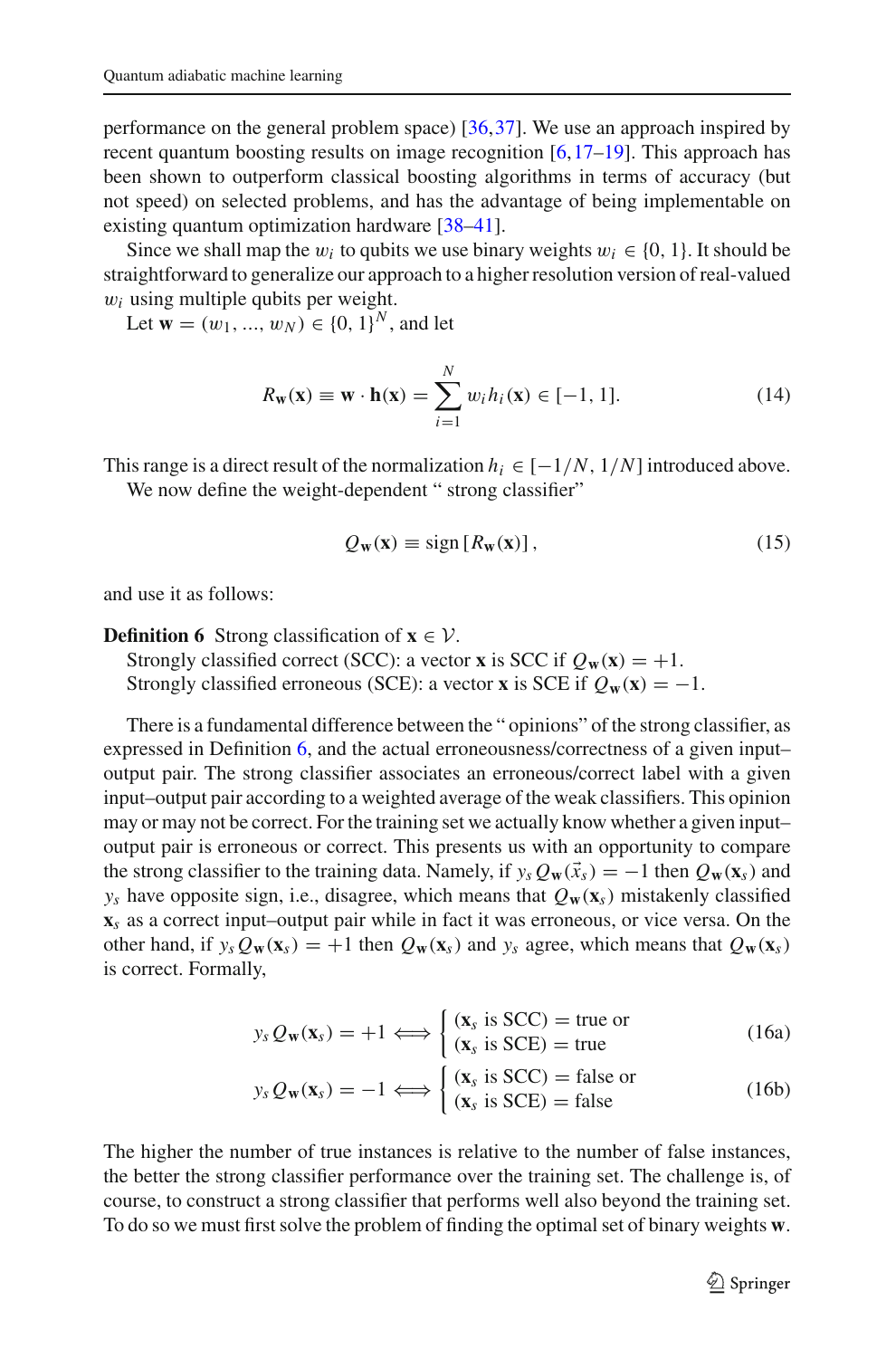#### 3.3 The formal weight optimization problem

Let  $\mathbf{H}[z]$  denote the Heaviside step function, i.e.,  $\mathbf{H}[z] = 0$  if  $z < 0$  and  $H[z] = 1$  if  $z > 0$ . Thus  $H[-y, \theta_w(\mathbf{x}_s)] = 1$  if the classification of  $\mathbf{x}_s$  is wrong, but  $\mathbf{H}[-y_s Q_{\mathbf{w}}(\mathbf{x}_s)] = 0$  if the classification of  $\vec{x}_s$  is correct. In this manner **H**  $[-y_s Q_w(\mathbf{x}_s)]$  assigns a penalty of one unit for each incorrectly classified input– output pair.

<span id="page-9-2"></span>Consider

$$
L(\mathbf{w}) \equiv \sum_{s=1}^{|T|} \mathbf{H} \left[ -y_s Q_{\mathbf{w}}(x_s) \right]. \tag{17}
$$

This counts the total number of incorrect classifications. Therefore minimization of  $L(\mathbf{w})$  for a given training set { $\mathbf{x}_s$ ,  $y_s$ }<sup>[T</sup>] will yield the optimal set of weights  $\mathbf{w}^{\text{opt}} =$  $\{w_i^{\text{opt}}\}_{i=1}^N$ .

However, it is important not to overtrain the classifier. Overtraining means that the strong classifier has poor generalization performance, i.e., it does not classify accurately outside of the training set [\[37](#page-43-6)[,42](#page-43-9)]. To prevent overtraining we can add a penalty proportional to the Hamming weight of **w**, i.e., to the number of non-zero weights  $\|\mathbf{w}\|_0 = \sum_{i=1}^N w_i$ . In this manner an optimal balance is sought between the accuracy of the strong classifier and the number of weak classifiers comprising the strong classifier. The formal weight optimization problem is then to solve

$$
\mathbf{w}^{\text{opt}} = \arg\min_{\mathbf{w}} \left[ L(w) + \lambda \|\mathbf{w}\|_0 \right],\tag{18}
$$

<span id="page-9-0"></span>where  $\lambda > 0$  can be tuned to decide the relative importance of the penalty.

#### <span id="page-9-1"></span>3.4 Relaxed weight optimization problem

Unfortunately, the formulation of  $(18)$  is unsuitable for adiabatic quantum computation because of its discrete nature. In particular, the evaluation of the Heaviside function is not amenable to a straightforward implementation in AQC. Therefore, following [\[6](#page-42-2)], we now relax it by introducing a quadratic error measure, which will be implementable in AQC.

Let **y** =  $(y_1, ..., y_{|\mathcal{T}|}) \in \{-1, 1\}^{|\mathcal{T}|}$  and  $\mathbf{R}_w = (R_w(\mathbf{x}_1), ..., R_w(\mathbf{x}_{|\mathcal{T}|})) \in$  $[-1, 1]^{|\mathcal{T}|}$ . The vector **y** is the ordered label set of correct/erroneous input–output pairs. The components  $R_w(x)$  of the vector  $\mathbf{R}_w$  already appeared in the strong classifier  $(15)$ . There we were interested only in their signs and in Eq.  $(16)$  we observed that if  $y_s R_w(\mathbf{x}_s) < 0$  then  $\mathbf{x}_s$  was incorrectly classified, while if  $y_s R_w(\mathbf{x}_s) > 0$  then **x***<sup>s</sup>* was correctly classified.

We can consider a relaxation of the formal optimization problem  $(18)$  by replacing the counting of incorrect classifications by a sum of the values of  $y_s R_w(\mathbf{x}_s)$  over the training set. This seems reasonable since we have normalized the weak classifiers so that  $R_w(\mathbf{x}) \in [-1, 1]$ , while each label  $y_s \in \{-1, 1\}$ , so that all the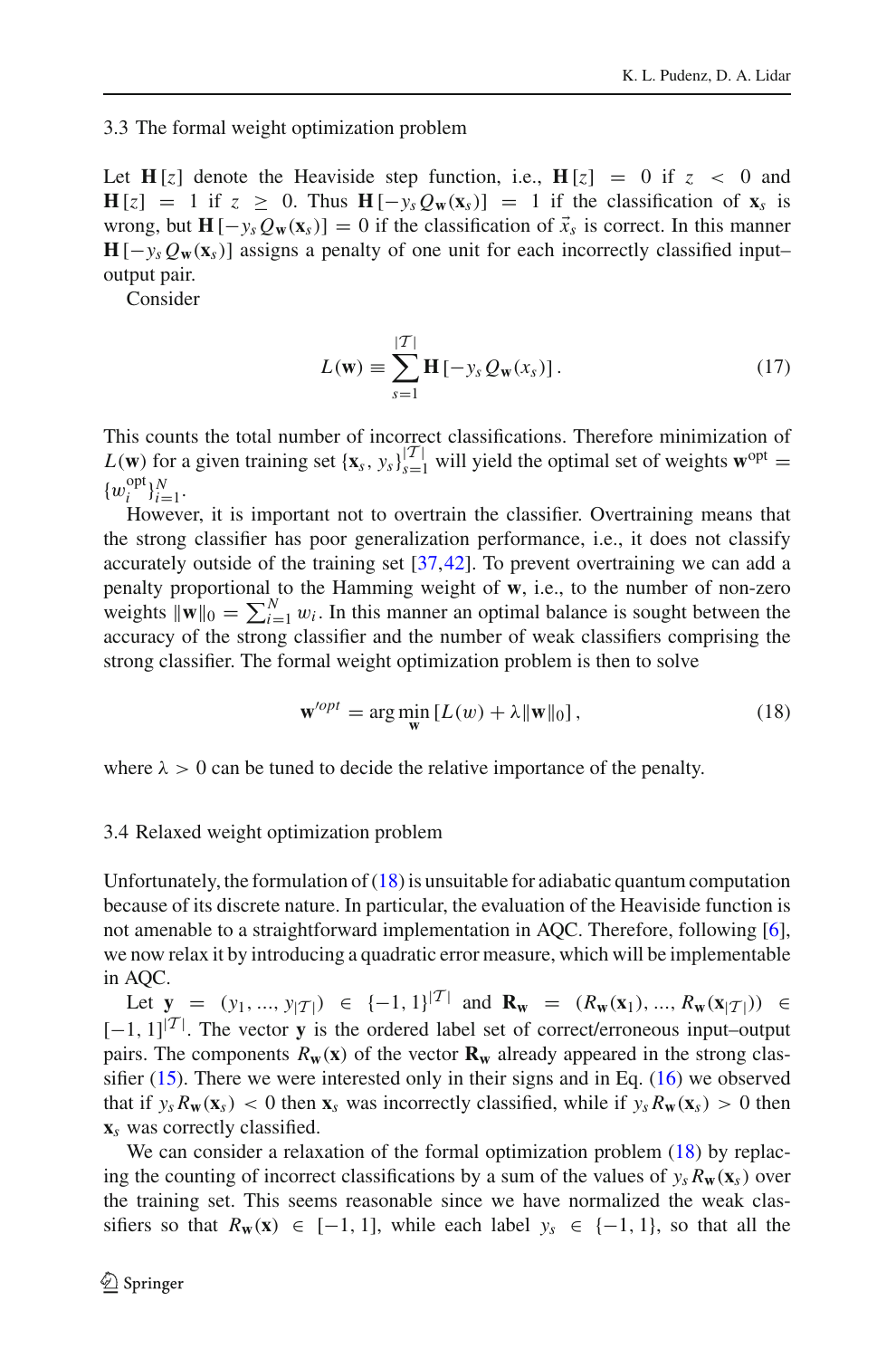terms  $y_s R_w(\mathbf{x}_s)$  are in principle equally important. In other words, the inner product  $\mathbf{y} \cdot \mathbf{R_w} = \sum_{s=1}^{\mathcal{|T|}} y_s R_w(\mathbf{x}_s)$  is also a measure of the success of the classification, and maximizing it (making **y** and  $\mathbf{R_w}$  as parallel as possible) should result in a good training set.

Equivalently, we can consider the distance between the vectors  $y$  and  $\mathbf{R_w}$  and minimize it by finding the optimal weight vector **w**opt, in general different from that in Eq. [\(18\)](#page-9-0). Namely, consider the Euclidean distance

$$
\delta(\mathbf{w}) = \|\mathbf{y} - \mathbf{R}_{\mathbf{w}}\|^2 = \sum_{s=1}^{|T|} \left| y_s - \sum_{i=1}^N w_i h_i(x_s) \right|^2
$$
  
=  $\|\mathbf{y}\|^2 + \sum_{i,j=1}^N C'_{ij} w_i w_j - 2 \sum_{i=1}^N C'_{ij} w_i,$  (19)

where  $\mathbf{h}_i = (h_i(x_1), ..., h_i(x_{|\mathcal{T}|})) \in [-1/N, 1/N]^{|\mathcal{T}|}$  and where

$$
C'_{ij} = \mathbf{h}_i \cdot \mathbf{h}_j = \sum_{s=1}^{|T|} h_i(x_s) h_j(x_s), \qquad (20)
$$

$$
C'_{iy} = \mathbf{h}_i \cdot \mathbf{y} = \sum_{s=1}^{|T|} h_i(x_s) y_s
$$
 (21)

can be thought of as correlation functions. Note that they are symmetric:  $C'_{ij} = C'_{ji}$ and  $C'_{iy} = C'_{yi}$ . The term  $||y||^2 = |T|$  is a constant offset and can be dropped from the minimization.

<span id="page-10-0"></span>If we wish to introduce a sparsity penalty as above, we can do so again, and thus ask for the optimal weight in the following sense:

$$
\mathbf{w}^{\text{opt}} = \arg\min_{\mathbf{w}} \left[ \delta(\mathbf{w}) + \lambda' \|\mathbf{w}\|_0 \right]
$$
  
= 
$$
\arg\min_{\mathbf{w}} \left[ \sum_{i,j=1}^N C'_{ij} w_i w_j + 2 \sum_{i=1}^N (\lambda - C'_{iy}) w_i \right],
$$
 (22)

<span id="page-10-1"></span>where  $\lambda' = 2\lambda$ .

#### 3.5 From QUBO to the Ising Hamiltonian

Equation [\(22\)](#page-10-0) is a quadratic binary optimization (QUBO) problem [\[17\]](#page-42-13). One more step is needed before we can map it to qubits, since we need to work with optimization variables whose range is  $\{-1, 1\}$ , not  $\{0, 1\}$ . Define new variables  $q_i = 2(w_i - 1/2)$  ∈  $\{-1, 1\}$ . In terms of these new variables the minimization problem is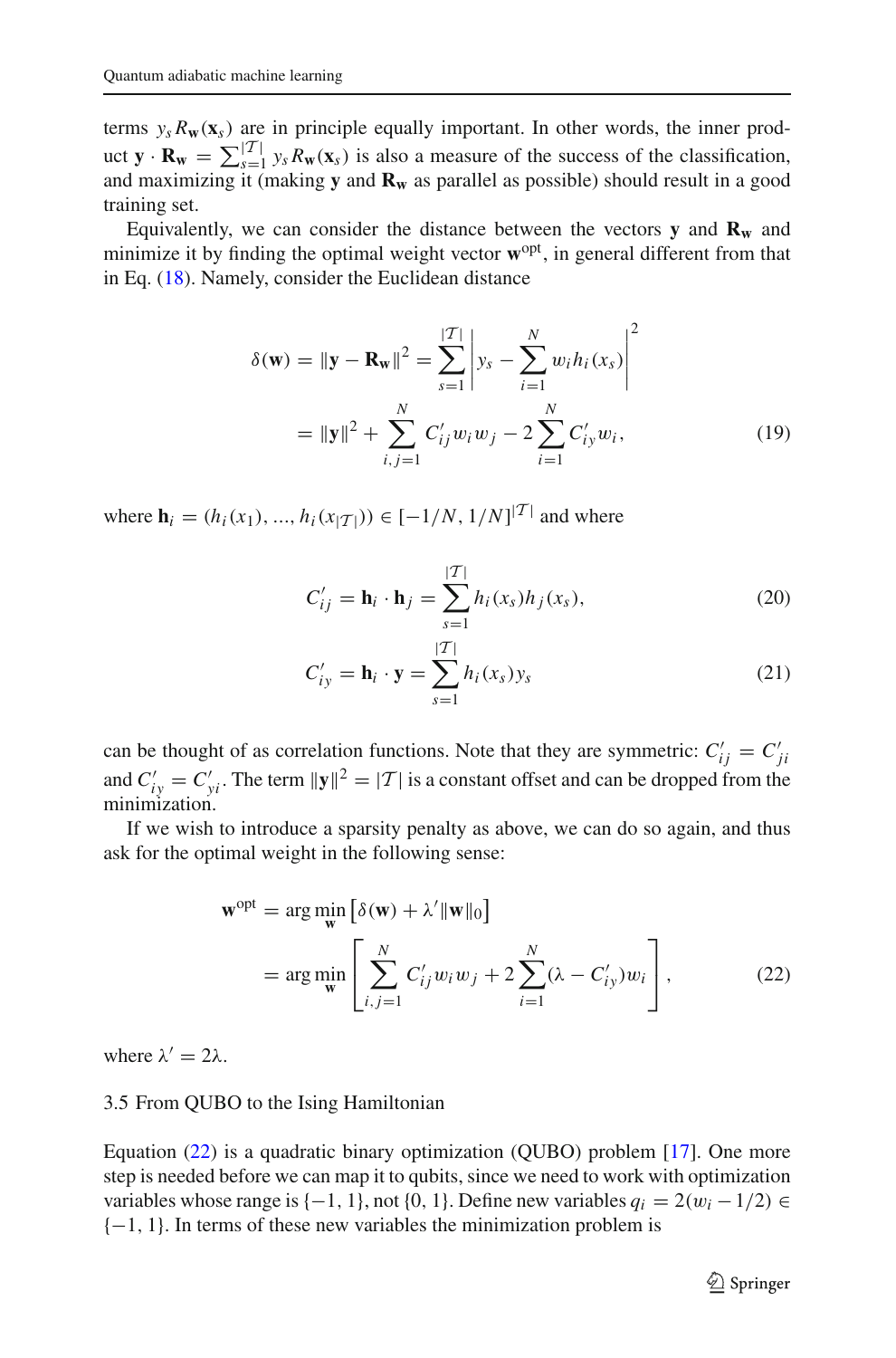<span id="page-11-1"></span>
$$
\mathbf{q}^{\text{opt}} = \arg \min_{\mathbf{q}} \left[ \frac{1}{4} \sum_{i,j=1}^{N} C'_{ij} (q_i + 1)(q_j + 1) + \sum_{i=1}^{N} (\lambda - C'_{iy})(q_i + 1) \right]
$$
  
= 
$$
\arg \min_{\mathbf{q}} \left[ \sum_{i,j=1}^{N} C_{ij} q_i q_j + \sum_{i=1}^{N} (\lambda - C_{iy}) q_i \right],
$$
 (23)

where in the second line we dropped the constant terms  $\frac{1}{4} \sum_{i,j=1}^{N} C'_{ij}$  and  $\sum_{i=1}^{N} (\lambda C'_{ij}$ , used the symmetry of  $C'_{ij}$  for  $\sum_{i=1}^{N} q_i \sum_{j=1}^{N} C'_{ij} = \sum_{i,j=1}^{N} C'_{ij} q_j$ , and where we defined

$$
C_{ij} = \frac{1}{4}C'_{ij}, \quad C_{iy} = C'_{iy} - \frac{1}{2}\sum_{j=1}^{N}C'_{ij}.
$$
 (24)

<span id="page-11-0"></span>Thus, the final AQC Hamiltonian for the quantum weight-learning problem is

$$
H_F = \sum_{i,j=1}^{N} C_{ij} Z_i Z_j + \sum_{i=1}^{N} (\lambda - C_{iy}) Z_i,
$$
 (25)

where  $Z_i$  is the Pauli spin-matrix  $\sigma_z$  acting on the *i*th qubit. This represents Ising spinspin interactions with coupling matrix  $C_{ij}$ , and an inhomogeneous magnetic field  $\lambda - C_i$  acting on each spin. Note how  $H_F$  encodes the training data  $\{h_i(x_s), y_s\}_{i,s}$ via the coupling matrix  $C_{ij} = \frac{1}{4} \sum_{s=1}^{|T|} h_i(x_s) h_j(x_s)$  and the local magnetic field  $C_{iy} = \sum_{s=1}^{|T|} h_i(x_s) y_s - \frac{1}{2} \sum_{s=1}^{|T|} h_i(x_s) \sum_{j=1}^{N} h_j(x_s)$ . Thus, in order to generate *H<sub>F</sub>* one must first calculate the training data using the chosen set of weak classifiers.

In this final form (Eq.  $25$ ), involving only one and two-qubit  $Z_i$  terms, the problem is now suitable for implementation on devices such as D-Wave's adiabatic quantum optimization processor [\[19,](#page-42-14)[39\]](#page-43-10).

In Sect. [4.4](#page-23-0) we shall formulate an alternative weight optimization problem, based on a methodology we develop in Sect. [4](#page-13-0) for pairing weak classifiers to guarantee the correctness of the strong classifier.

#### 3.6 Adiabatic quantum computation

<span id="page-11-2"></span>The adiabatic quantum algorithm implements the time-dependent interpolation

$$
H(t) = s(t)HI + [1 - s(t)]HF, \t(26)
$$

<span id="page-11-3"></span>where  $H_I$  is a Hamiltonian which does not commute with  $H_F$  and should have a ground state (lowest-energy eigenvector) that is easily reachable, such as

$$
H_I = \mathbb{I} - \sum_{i=1}^{N} X_i
$$
\n
$$
(27)
$$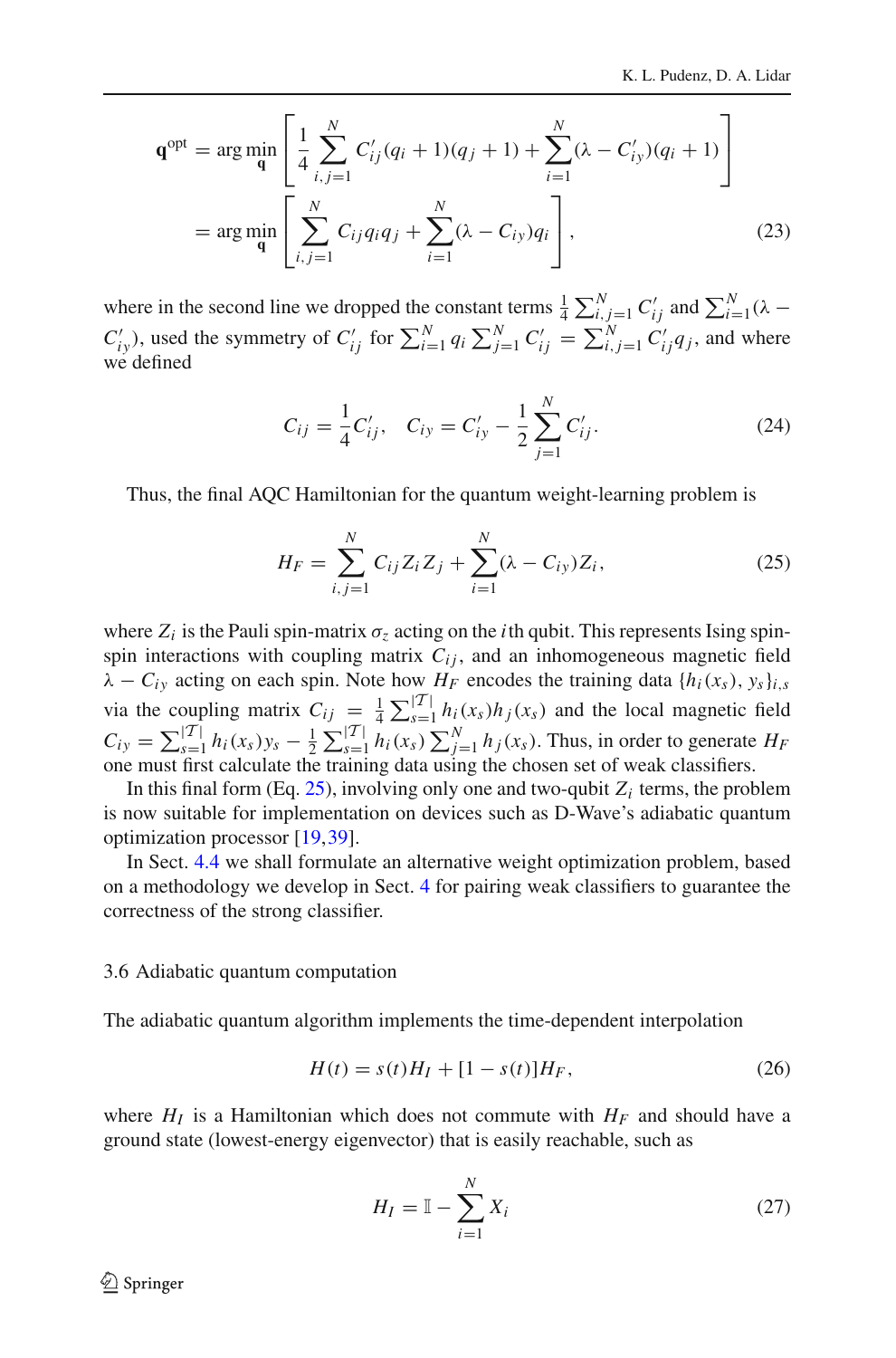where I is the identity operator and  $X_i$  is the Pauli  $\sigma_x$  acting on the *i*th qubit [\[21](#page-42-16)[,22](#page-42-17)]. The interpolation function  $s(t)$  satisfies the boundary conditions  $s(0) = 1$ ,  $s(T) = 0$ , where  $T$  is the final time. Provided the evolution is sufficiently slow (in a manner we shall quantify momentarily), the adiabatic theorem guarantees that the final state  $|\psi(T)\rangle$  reached by the algorithm is, with high probability, the one that minimizes the energy of  $H_F$  [\[43](#page-43-11)[–45\]](#page-43-12). This means that, for  $H_F$  chosen as in Eq. [\(25\)](#page-11-0), it finds as a ground state the optimal weights vector  $\mathbf{q}^{\text{opt}}$  as defined in [\(23\)](#page-11-1). These weights can then be "read off" by measuring the final states of each of the *N* qubits:  $|\psi(T)\rangle$  =  $|q_1^{\text{opt}}, ..., q_N^{\text{opt}}\rangle = |\mathbf{q}^{\text{opt}}\rangle.$ 

It should be noted that while the number of weak classifiers that can be selected from using this algorithm may appear to be limited by the number of qubits available for processing, this is not in fact the case. By performing multiple rounds of optimization, each time filling in the spaces left by classifiers that were assigned weight 0 in the previous round, an optimized group of *N* weak classifiers can be assembled. If the performance of the strong classifier is unsatisfactory with *N* weak classifiers, multiple groups of *N* found in this manner may be used together.

The scaling of the computation time  $t_F$  with the number of qubits (or weak classifiers, in our case), *N*, is determined by the inverse of the minimal ground state energy gap of  $H(t)$ . There are many variants of the adiabatic theorem, differing mostly in assumptions about boundary conditions and differentiability of  $H(t)$ . Most variants state that, provided

$$
t_F \gtrsim \frac{\|\dot{H}\|^\alpha}{\epsilon \Delta^{\alpha+1}},\tag{28}
$$

<span id="page-12-0"></span>then

$$
|\langle \psi(t_F) | \phi(t_F) \rangle| \gtrsim 1 - \epsilon^{\beta}.
$$
 (29)

The left-hand side of Eq. [\(29\)](#page-12-0) is the fidelity of the *actual* state  $|\psi(t_F)\rangle$  obtained under quantum evolution subject to  $H(t)$  with respect to the *desired* final ground state  $|\phi(t_F)\rangle$ . More precisely,  $|\psi(t)\rangle$  is the solution of the time-dependent Schrödinger equation  $\partial |\psi(t)\rangle / \partial t = -i H(t) |\psi(t)\rangle$  (in  $\hbar \equiv 1$  units), and  $|\phi(t)\rangle$  is the instantaneous ground state of  $H(t)$ , i.e., the solution of  $H(t)|\phi(t)\rangle = E_0(t)|\phi(t)\rangle$ , where  $E_0(t)$  is the instantaneous ground state energy [the smallest eigenvalue of  $H(t)$ ]. The parameter  $\epsilon$ ,  $0 \le \epsilon \le 1$ , measures the quality of the overlap between  $|\psi(t_F)\rangle$  and  $|\phi(t_F)\rangle$ , *H* is the derivative with respect to the dimensionless time  $t/t_F$ ,  $\Delta$  is the minimum energy gap between the ground state  $|\phi(t)\rangle$  and the first excited state of  $H(t)$  (i.e., the difference between the two smallest equal-time eigenvalues of  $H(t)$ , for  $t \in [0, t_F]$ ), The values of the integers  $\alpha$  and  $\beta$  depend on the assumptions made about the boundary conditions and differentiability of *H*(*t*) [\[43](#page-43-11)[–45\]](#page-43-12); typically  $\alpha \in \{0, 1, 2\}$ , while  $\beta$  can be tuned between 1 and arbitrarily large values, depending on boundary conditions determining the smoothness of  $H(t)$  (see, e.g., Theorem 1 in Ref. [\[45](#page-43-12)]). The crucial point is that the gap  $\Delta$  depends on *N*, typically shrinking as *N* grows, while the numerator  $\|\hat{H}\|$ typically has a mild *N*-dependence (bounded in most cases by a function growing as  $N^2$  [\[45\]](#page-43-12)). Consequently a problem has an efficient, polynomial time solution under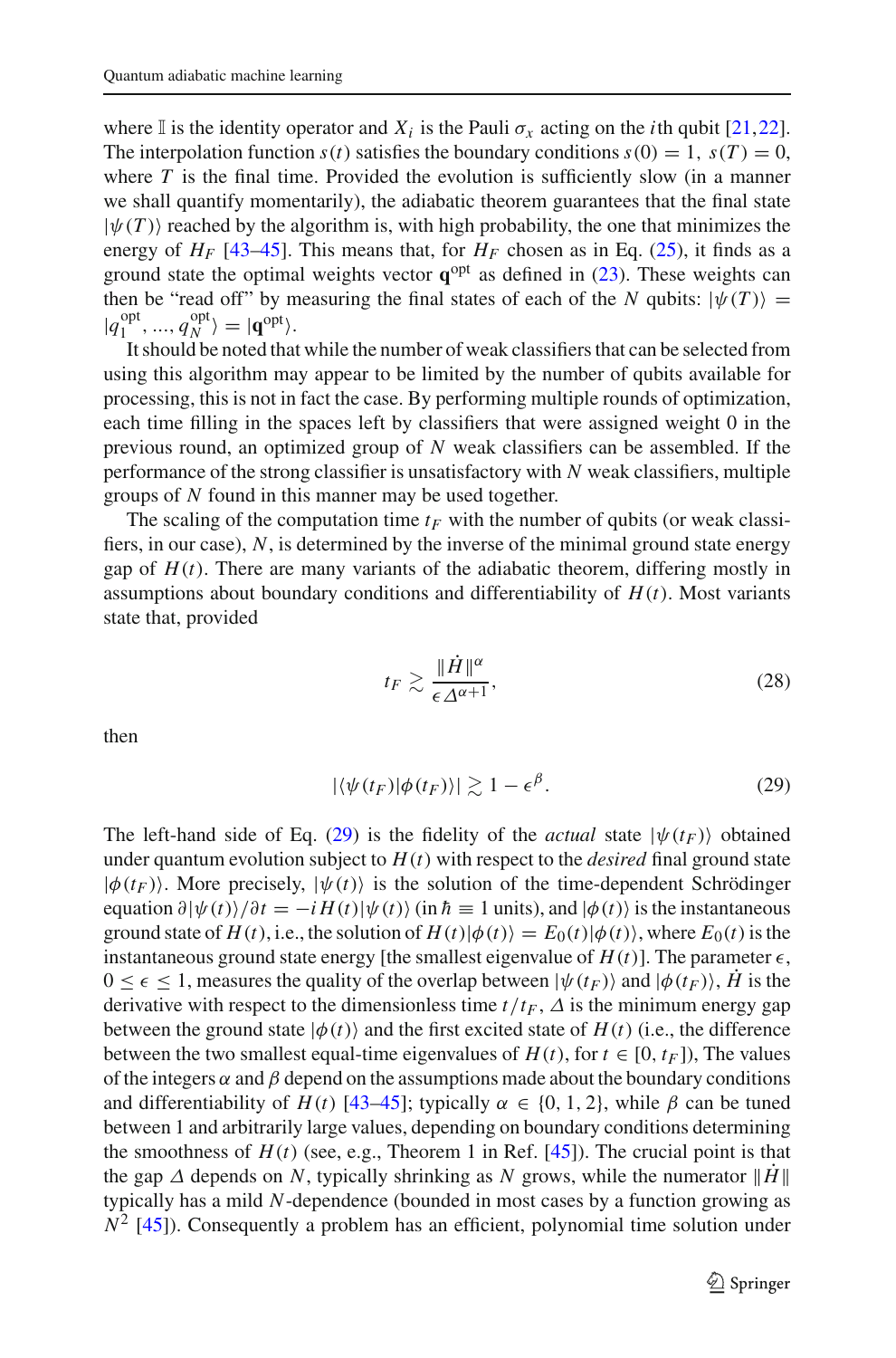AQC if  $\Delta$  scales  $1/poly(N)$ . However, note that an inverse exponential gap dependence on *N* can still result in a speedup, as is the case, e.g., in the adiabatic implementation of Grover's search problem [\[46](#page-43-13)[,47](#page-43-14)], where the speedup relative to classical computation is quadratic.

As for the problem we are concerned with here, finding the ground state of  $H_F$  as prescribed in Eq. [\(25\)](#page-11-0) in order to find the optimal weight set for the (relaxed version of the) problem of training a software error-classifier, it is not known whether it is amenable to a quantum speedup. A study of the gap dependence of our Hamiltonian  $H(t)$  on *N*, which is beyond the scope of the present work, will help to determine whether such a speedup is to be expected also in the problem at hand. A related image processing problem has been shown numerically to require fewer weak classifiers than in comparable classical algorithms, which gives the strong classifier a lower Vapnik-Chernovenkis dimension and therefore a lower generalization error [\[7](#page-42-3),[18\]](#page-42-26). Quantum boosting applied to a different task, 30-dimensional clustering, demonstrated increasingly better accuracy as the overlap between the two clusters grew than that exhibited by the classical AdaBoost algorithm [\[6](#page-42-2)]. More generally, numerical simulations of quantum adiabatic implementations of related hard optimization problems (such as Exact Cover) have shown promising scaling results for *N* values of up to 128 [\[22](#page-42-17)[,48](#page-43-15)[,40](#page-43-16)]. We shall thus proceed here with the requisite cautious optimism.

#### <span id="page-13-0"></span>**4 Achievable strong classifier accuracy**

We shall show in this section that it is theoretically possible to construct a perfect, 100% accurate majority-vote strong classifier from a set of weak classifiers that are more than 50% accurate—if those weak classifiers relate to each other in exactly the right way. Our construction in this section is analytical and exact; we shall specify a set of conditions weak classifiers should satisfy for perfect accuracy of the strong classifier they comprise. We shall also show how to construct an imperfect strong classifier, with bounded error probability, by a relaxation of the conditions we shall impose on the weak classifiers. We expect the quantum algorithm to find a close approximation to this result.

Consider a strong classifier with a general binary weight vector  $\mathbf{w} \in \{0, 1\}^N$ , as defined in Eq.  $(14)$ . Our approach will be to show that the strong classifier in Eq.  $(14)$ is completely accurate if a set of three conditions is met. The conditions work by using pairs of weak classifiers which both classify some **x** correctly and which disagree for all other **x**. An accurate strong classifier can be constructed by covering the entire space  $V$  with the correctly classifying portions of such weak classifier pairs.

To start, every vector  $\mathbf{x} \in \mathcal{V}$  has a correct classification, as determined by the specification set:

$$
\mathbf{x} \in \hat{S} \iff \mathbf{y}(\mathbf{x}) = +1,\tag{30a}
$$

$$
\mathbf{x} \notin \hat{S} \iff \mathbf{y}(\mathbf{x}) = -1 \tag{30b}
$$

<span id="page-13-1"></span>A strong classifier is perfect if

$$
Q_{\mathbf{w}}(\mathbf{x}) = y(\mathbf{x}) \quad \forall \mathbf{x} \in \mathcal{V}.\tag{31}
$$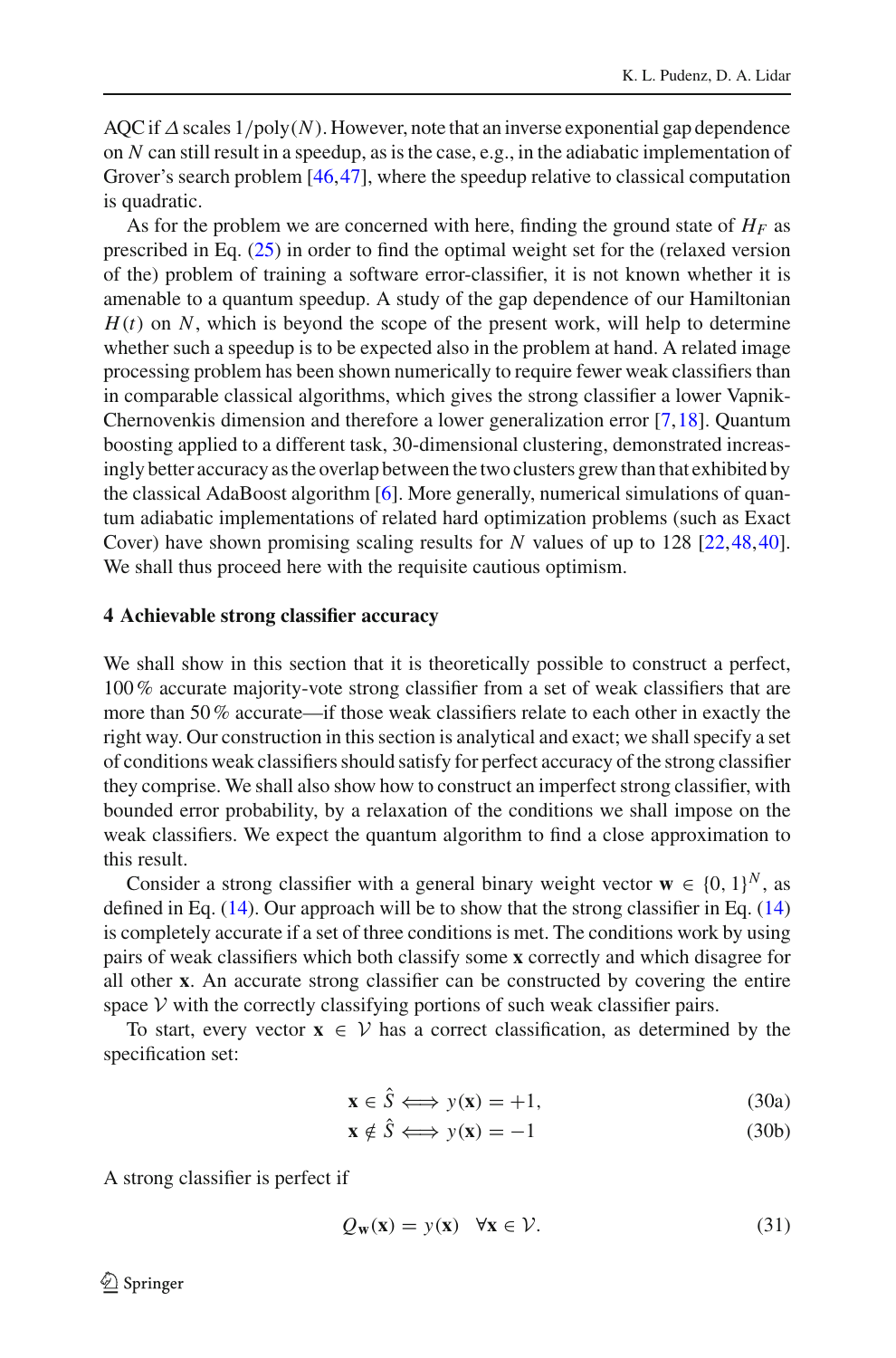The weak classifiers either agree or disagree with this correct classification. We define the correctness value of a weak classifier for a given input **x**:

$$
c_i(\mathbf{x}) = h_i(\mathbf{x})y(\mathbf{x}) = \begin{cases} +1 & h_i(\mathbf{x}) = y(\mathbf{x}) \\ -1 & h_i(\mathbf{x}) \neq y(\mathbf{x}) \end{cases}
$$
(32)

Thus, similarly to the strong classifier case  $(Eq. (16))$  $(Eq. (16))$  $(Eq. (16))$  we have, formally,

$$
c_i(\mathbf{x}) = +1 \Longleftrightarrow \begin{cases} (\mathbf{x} \text{ is WCC}) = \text{true or} \\ (\mathbf{x} \text{ is WCE}) = \text{true} \end{cases} \tag{33a}
$$

$$
c_i(\mathbf{x}) = -1 \Longleftrightarrow \begin{cases} (\mathbf{x} \text{ is WCC}) = \text{false or} \\ (\mathbf{x} \text{ is WCE}) = \text{false} \end{cases} \tag{33b}
$$

where WCC and WCE stand for weakly classified correct and weakly classified erroneous, respectively (Definition [5\)](#page-6-2).

A given input–output vector **x** receives either a true or false vote from each weak classifier comprising the strong classifier. Let us denote the index set of the weak classifiers comprising a given strong classifier by *I*. If the majority of the votes given by the weak classifiers in  $\mathcal I$  are true then the vector receives a strong classification that is true. Let us loosely denote by  $w \in \mathcal{I}$  the set of weak classifiers whose indices all belong to *I*. Thus

$$
\sum_{i \in \mathcal{I}} c_i(\mathbf{x}) > 0 \Longrightarrow Q_{\mathbf{w}}(\mathbf{x}) = y(\mathbf{x}) \quad \text{if } \mathbf{w} \in \mathcal{I}. \tag{34}
$$

<span id="page-14-1"></span>It follows from Eq. ( [31\)](#page-13-1) that if we can find a set of weak classifiers for which  $\sum_{i \in \mathcal{I}} c_i(\mathbf{x}) > 0$  for all input–output vectors **x**, then the corresponding strong classifier is perfect. This is what we shall set out to do in the next subsection.

#### 4.1 Conditions for complete classification accuracy

First, we limit our working set to those weak classifiers with greater than 50% accuracy. This is a prerequisite for the feasibility of the other conditions. To ensure that at least half the initial dictionary of weak classifiers is more than 50% accurate, we include each potential weak classifier in the dictionary, as well as its opposite. The opposite classifier follows the same rule as its counterpart, but makes the opposite binary decision every time, making each right where the other is wrong and ensuring that at least one of them will have 50% or greater accuracy. Condition 1, therefore, defines the set *A*,

$$
\mathcal{A} \subseteq \mathcal{D} \equiv \{1, ..., N\},\tag{35}
$$

<span id="page-14-0"></span>of sufficiently accurate weak classifiers, where  $D$  is the set of all possible values of the index  $i$  of weak classifiers in Eq.  $(14)$ .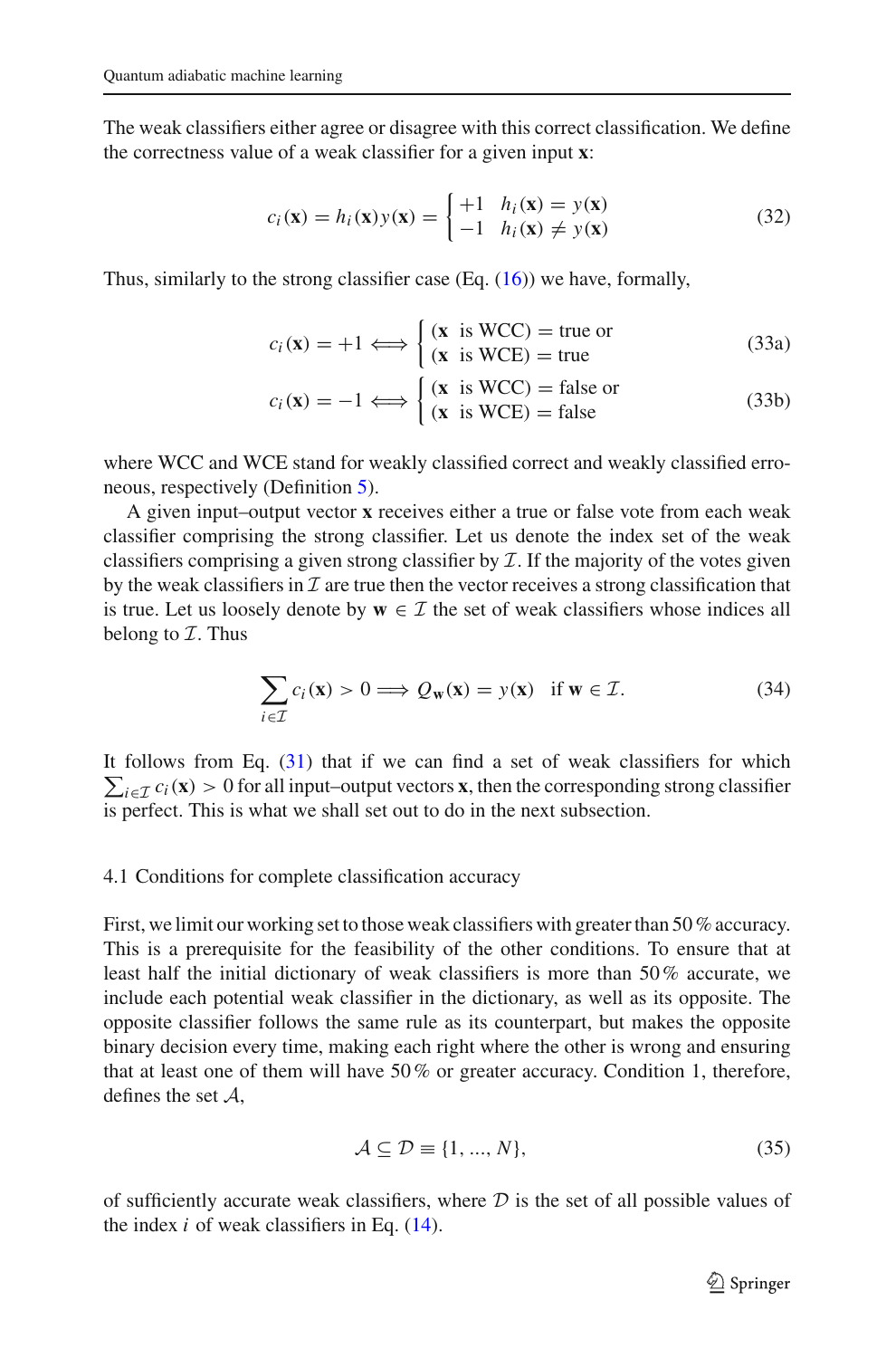**Condition 1** *For an input–output vector*  $\mathbf{x} \in \mathcal{V}$  *selected uniformly at random* 

$$
\mathcal{A} = \{i : P[c_i(\mathbf{x}) = 1] > 1/2\}.
$$
 (36)

 $P[\omega]$  denotes the probability of event  $\omega$ . We use a probabilistic formulation for our conditions since we imagine the input–output space  $V$  to be very large and accessed by random sampling.

Conditions [2](#page-15-0) and [3](#page-15-1) (or 3a) specify the index set

$$
\mathcal{J} \subseteq \mathcal{A} \times \mathcal{A},\tag{37}
$$

labeling pairs of weak classifiers which will make up the final strong classifier. Condition [2](#page-15-0) groups the weak classifiers into pairs which classify the minimal number of vectors **x** correctly at the same time and give opposite classifications on all other vectors. Condition [3](#page-15-1) completes the specification of the index set  $\mathcal{J}$ : it states that the subsets of vectors  $\bf{x}$  that are classified correctly by the classifier pairs in  $\cal{J}$  must cover the entire space *V*.

<span id="page-15-0"></span>**Condition 2** *If*  $(j, j') \in \mathcal{J}$  *then* 

$$
P [(c_j(\mathbf{x}) = 1) \cap (c_{j'}(\mathbf{x}) = 1)] = P [c_j(\mathbf{x}) = 1] + P [c_{j'}(\mathbf{x}) = 1] - 1 \quad (38)
$$

<span id="page-15-2"></span>*for an input–output vector*  $\mathbf{x} \in \mathcal{V}$  *selected uniformly at random.* 

This condition has the following simple interpretation, illustrated in Fig. [2.](#page-16-0) Suppose the entire input–output space  $V$  is sorted lexicographically (e.g., according to the binary values of the vectors  $\mathbf{x} \in V$ ) so that the *j*th weak classifier is correct on all first  $N_i$ vectors but erroneous on the rest, while the  $j'$ <sup>th</sup> weak classifier is correct on all last  $N_{j'}$ vectors but erroneous on the rest. Thus the fraction of correctly classified vectors by the *j*th classifier is  $(1 - \eta_i) = N_i/|\mathcal{V}|$ , the fraction of correctly classified vectors by the *j*'th classifier is  $(1 - \eta_{j'}) = N_{j'}/|\mathcal{V}|$ , and they overlap on a fraction of  $1 - \eta_j - \eta_{j'}$ vectors (all vectors minus each classifier's fraction of incorrectly classified vectors), as illustrated in the top part of Fig. [2.](#page-16-0) By "pushing classifier  $j'$  to the left", as illustrated in the bottom part of Fig. [2,](#page-16-0) the overlap grows and is no longer minimal. This is what is expressed by Eq. [\(38\)](#page-15-2).

Condition [2](#page-15-0) considers only one pair of weak classifiers at a time, which does not suffice to cover all of *V*. Consider a set of weak classifier pairs each satisfying Condition [2](#page-15-0) which, together, do cover all of  $V$ . Such a set would satisfy

<span id="page-15-1"></span>
$$
\sum_{(j,j')\in\mathcal{J}} P\left[ (c_j(\mathbf{x}) = 1) \cap (c_{j'}(\mathbf{x}) = 1) \right] = 1
$$

for a randomly chosen  $\mathbf{x} \in \mathcal{V}$ . This is illustrated in Fig. [3.](#page-16-1) However, it is also possible for two or more pairs to overlap, a situation we would like to avoid as much as possible, i.e., we shall impose minimal overlap similarly to Condition [2.](#page-15-0) Thus we arrive at: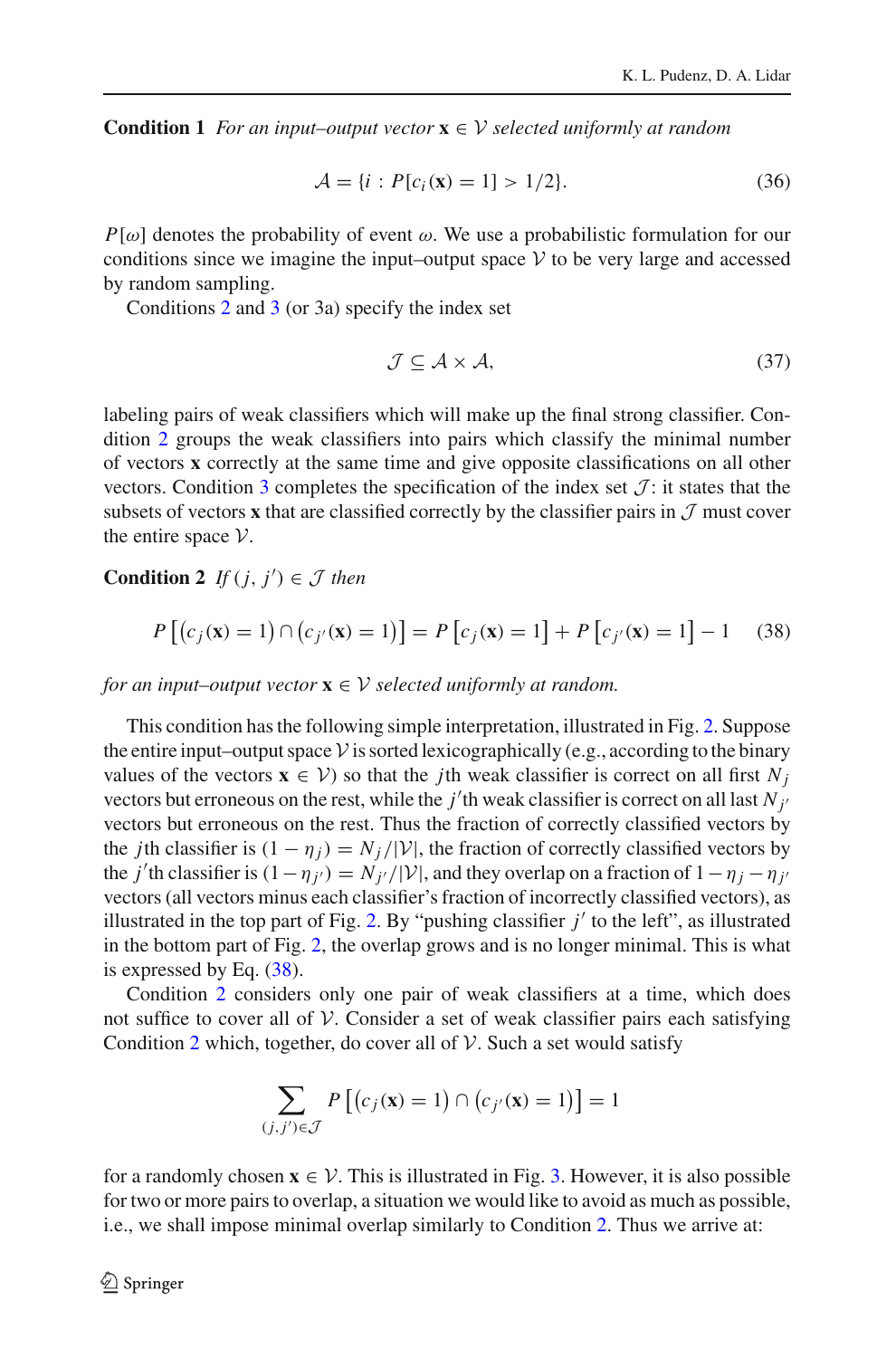

<span id="page-16-0"></span>**Fig. 2** Illustration of Condition [2.](#page-15-0) Two pairs of classifiers showing regions of correct (*green*) and incorrect (*red*) classification along a *line* representing a lexicographical ordering of all vectors within *V*. The *top* pair, compliant with Condition [2,](#page-15-0) provides two correct classifications for the minimum possible number of vectors, voting once correctly and once incorrectly on all other vectors. The *bottom* pair, violating Condition [2,](#page-15-0) provides two correct votes for more vectors than does the *top* pair, but also undesirably provides two incorrect votes for some vectors; this is why paired weak classifiers must coincide in their classifications on as few vectors as possible (Color figure online)



<span id="page-16-1"></span>**Fig. 3** Illustration of Condition [3](#page-15-1) without the subtracted term. Five pairs of 60% accurate weak classifiers combine to form a completely accurate majority-vote strong classifier. Moving from *top* to *bottom* through the pairs and from *left* to *right* along the vectors in the classification space, each pair of weak classifiers provides two correct votes for 20% of the vector space and neutral votes otherwise. This means that the majority vote is correct for the entire space because no two pairs vote correctly at once

# **Condition 3**

$$
\sum_{(j,j')\in\mathcal{J}} P\left[ (c_j(\mathbf{x}) = 1) \cap (c_{j'}(\mathbf{x}) = 1) \right] - \sum_{(j,j')\neq (k,k')\in\mathcal{J}} P\left[ (c_j(\mathbf{x}) = 1) \right] \n\cap (c_{j'}(\mathbf{x}) = 1) \cap (c_k(\mathbf{x}) = 1) \cap (c_{k'}(\mathbf{x}) = 1) \right] = 1,
$$
\n(39)

where the overlap between two pairs of weak classifiers with labels  $(j, j')$  and  $(k, k')$ is given by the subtracted terms. Condition [3](#page-15-1) is illustrated in Fig. [4.](#page-17-0)

It is possible to substitute a similar Condition 3a for the above Condition [3](#page-15-1) to create a different, yet also sufficient set of conditions for a completely accurate strong classifier. The number of weak classifiers required to satisfy the alternate set of conditions is expected to be smaller than the number required to satisfy the original three conditions.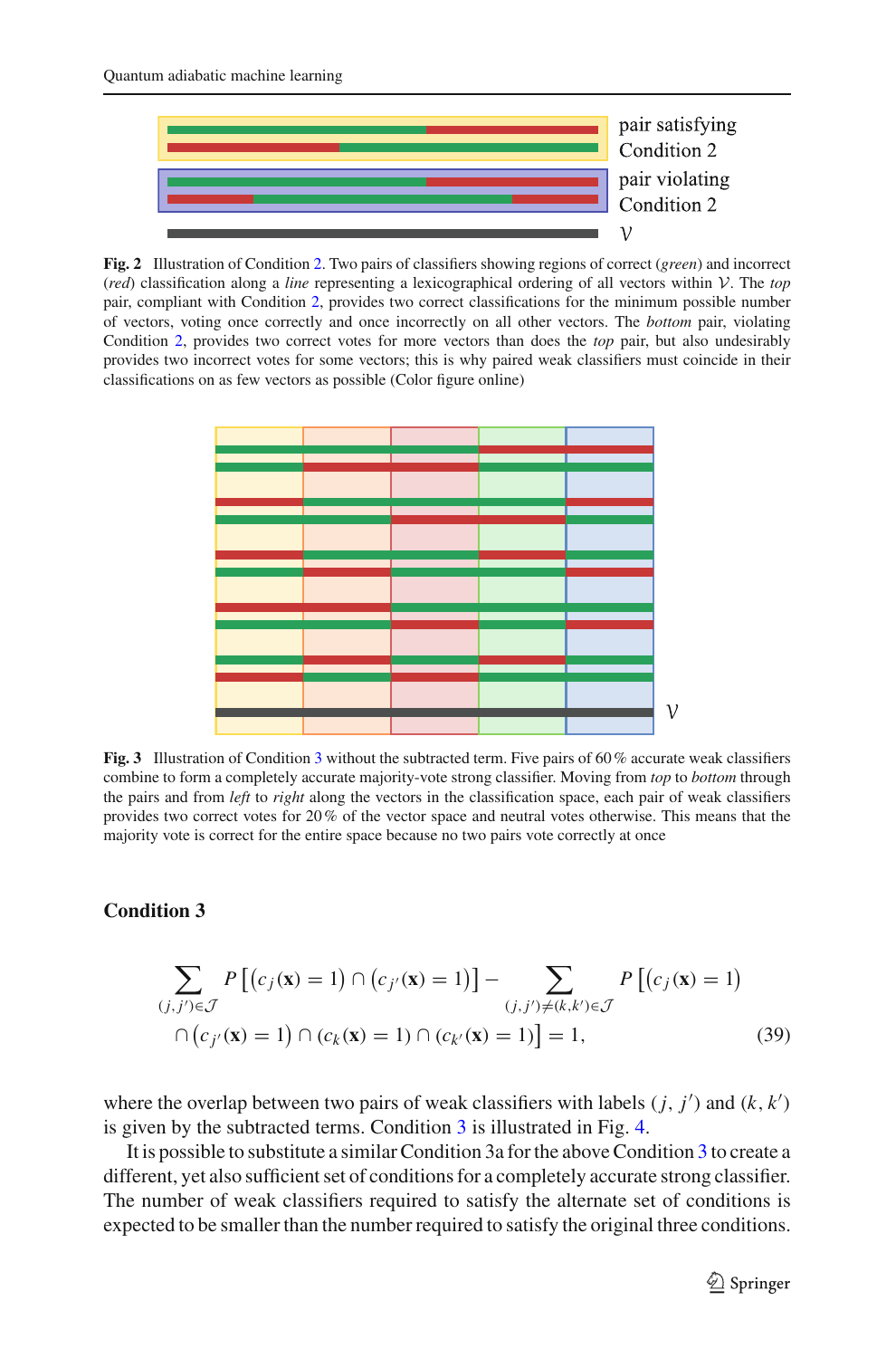

<span id="page-17-0"></span>**Fig. 4** Illustration of Condition [3](#page-15-1) with the subtracted term. Three pairs of 70% accurate weak classifiers combined to form a completely accurate majority-vote strong classifier. In this case, each pair votes twice correctly on 40% of the vector space, which makes it necessary for the correct portions of the second and third pairs from the *top* to overlap. Because they only overlap by the minimum amount necessary, *V* as a whole is still covered by a correct majority vote

This is due to the fact that the modified conditions make use of one standalone weak classifier to cover a larger portion of the space correctly than is possible with a pair of weak classifiers.

# **Condition 3a**

$$
\sum_{(j,j')\in\mathcal{J}} P\left[(c_j(\mathbf{x})=1) \cap (c_{j'}(\mathbf{x})=1)\right] + P\left[c_a(\mathbf{x})=1\right] \\
- \sum_{(j,j')\neq(k,k')\in\mathcal{J}} P\left[(c_j(\mathbf{x})=1) \cap (c_{j'}(\mathbf{x})=1) \cap (c_k(\mathbf{x})=1) \cap (c_{k'}(\mathbf{x})=1)\right] \\
- \sum_{(j,j')\in\mathcal{J}} P\left[(c_a(\mathbf{x})=1) \cap (c_j(\mathbf{x})=1) \cap (c_{j'}(\mathbf{x})=1)\right] = 1 \tag{40}
$$

This condition is illustrated in Fig. [5.](#page-18-0) Its interpretation is similar to that of Condition [3,](#page-15-1) except that the standalone classifier with the subscript *a* is added to the other classifier pairs, and its overlap with them is subtracted separately in the last line.

The perfect strong classifier can now be constructed from the weak classifiers in the set  $\mathcal J$  defined by the conditions above. Define  $\mathcal J_L$  as the set of all *j* from pairs  $(j, j')$  ∈ *J*. Similarly, define  $\mathcal{J}_R$  as the set of all *j'* from pairs  $(j, j')$  ∈ *J*. Note that, since any pair for which  $j = j'$  would not have minimum correctness overlap and therefore could not be in *J*, it follows that  $j \neq j'$  for all pairs  $(j, j')$ , i.e.,  $\mathcal{J}_L \cap$  $\mathcal{J}_R = \emptyset$ . The strong classifier is then [\(14\)](#page-8-3) with each  $w_i$  being one of the elements of a pair, i.e.,

$$
w_i = \begin{cases} 1 & i \in (\mathcal{J}_L \cup \mathcal{J}_R) \\ 0 & \text{otherwise} \end{cases}
$$
 (41)

# <span id="page-17-2"></span>4.2 Perfect strong classifier theorem

<span id="page-17-1"></span>We will now prove that any strong classifier satisfying Conditions  $1-3$ , or  $1-3a$ , is completely accurate.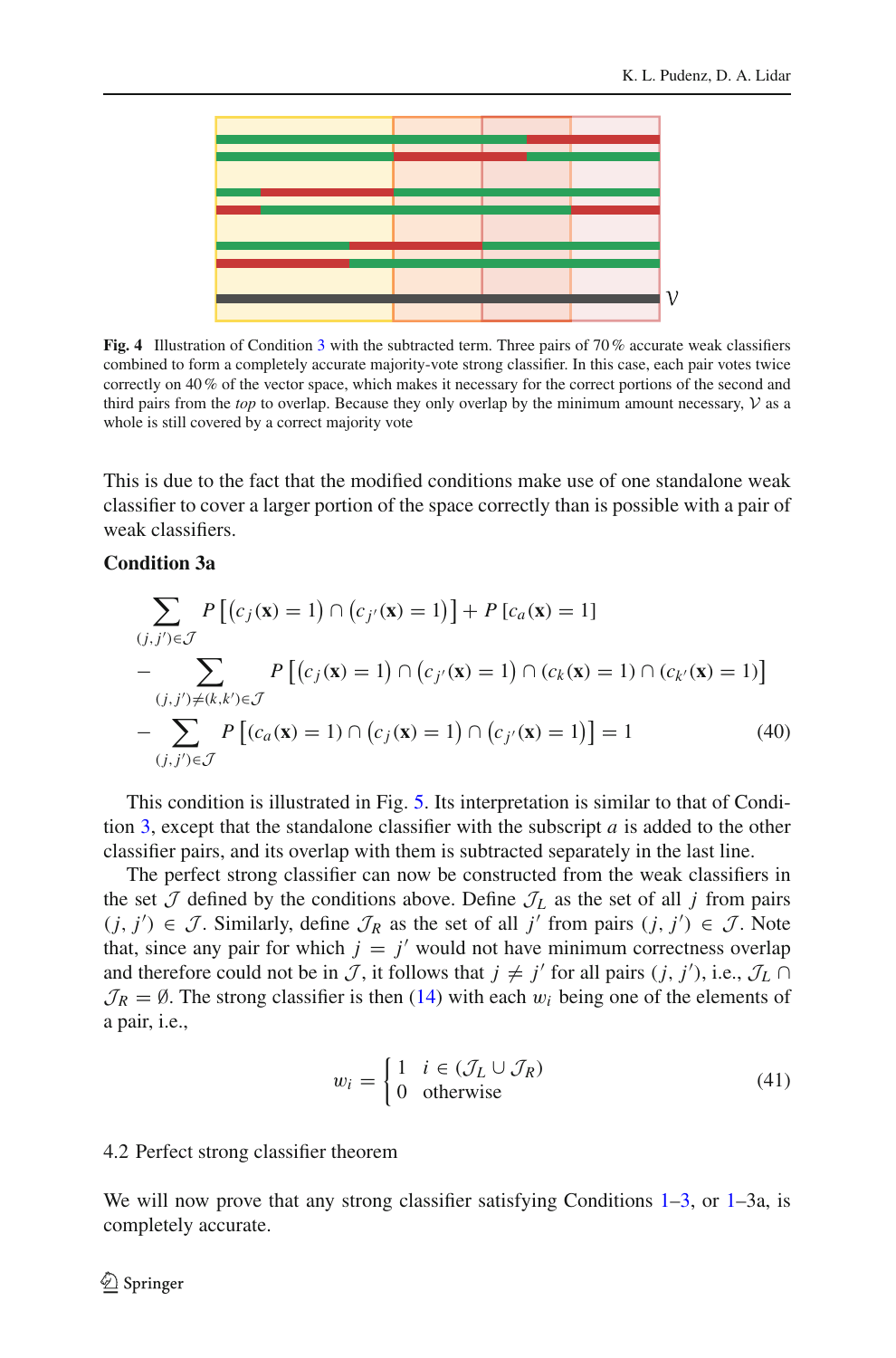

<span id="page-18-0"></span>**Fig. 5** Illustration of Condition 3a. Two pairs and one single weak classifier form a completely accurate majority-vote strong classifier. The two pairs cover 40% of the vector space with correct votes, and the single weak classifier (the first element of the fourth pair in Fig. [3;](#page-16-1) the faded-out classifiers in the third, fourth, and fifth pairs are omitted from this strong classifier) provides an extra correct vote to tip the balance in the remaining 60% to a correct overall classification

**Lemma [1](#page-14-0)** *Assume Condition 1 and*  $(j, j') \in \mathcal{J}$ . Then the sum of the correctness val*ues of the corresponding weak classifiers is nonnegative everywhere with probability 1, namely*

$$
P\left[c_j(\mathbf{x}) + c_{j'}(\mathbf{x}) \ge 0\right] = 1\tag{42}
$$

*for an input–output vector*  $\mathbf{x} \in \mathcal{V}$  *selected uniformly at random.* 

<span id="page-18-1"></span>*Proof* For any pair  $(j, j') \in \mathcal{J}$  we have

$$
P [(c_j(\mathbf{x}) = 1) \cup (c_{j'}(\mathbf{x}) = 1)] = P [c_j(\mathbf{x}) = 1] + P [c_{j'}(\mathbf{x}) = 1] - P [(c_j(\mathbf{x}) = 1) \cap (c_{j'}(\mathbf{x}) = 1)] = 1
$$
(43)

by Condition [2.](#page-15-0) Equation [\(43\)](#page-18-1) means that at least one of the two weak classifiers evaluates to 1. Since by definition  $c_i(\mathbf{x}) \in \{-1, 1\} \forall i$ , the sum is 2 or 0 with probability 1, i.e.,

$$
P[c_j(\mathbf{x}) + c_{j'}(\mathbf{x}) \in \{0, 2\}] = 1.
$$
 (44)

Recall that if the majority of the votes given by the weak classifiers comprising a given strong classifier is true then the input–output vector being voted on receives a strong classification that is true  $(Eq. 34)$  $(Eq. 34)$ , and that if this is the case for all input–output vectors then the strong classifier is perfect  $(Eq. 31)$  $(Eq. 31)$ . We are now in a position to state that this is the case with certainty provided the weak classifiers belong to the set  $\mathcal J$ defined by the conditions given above.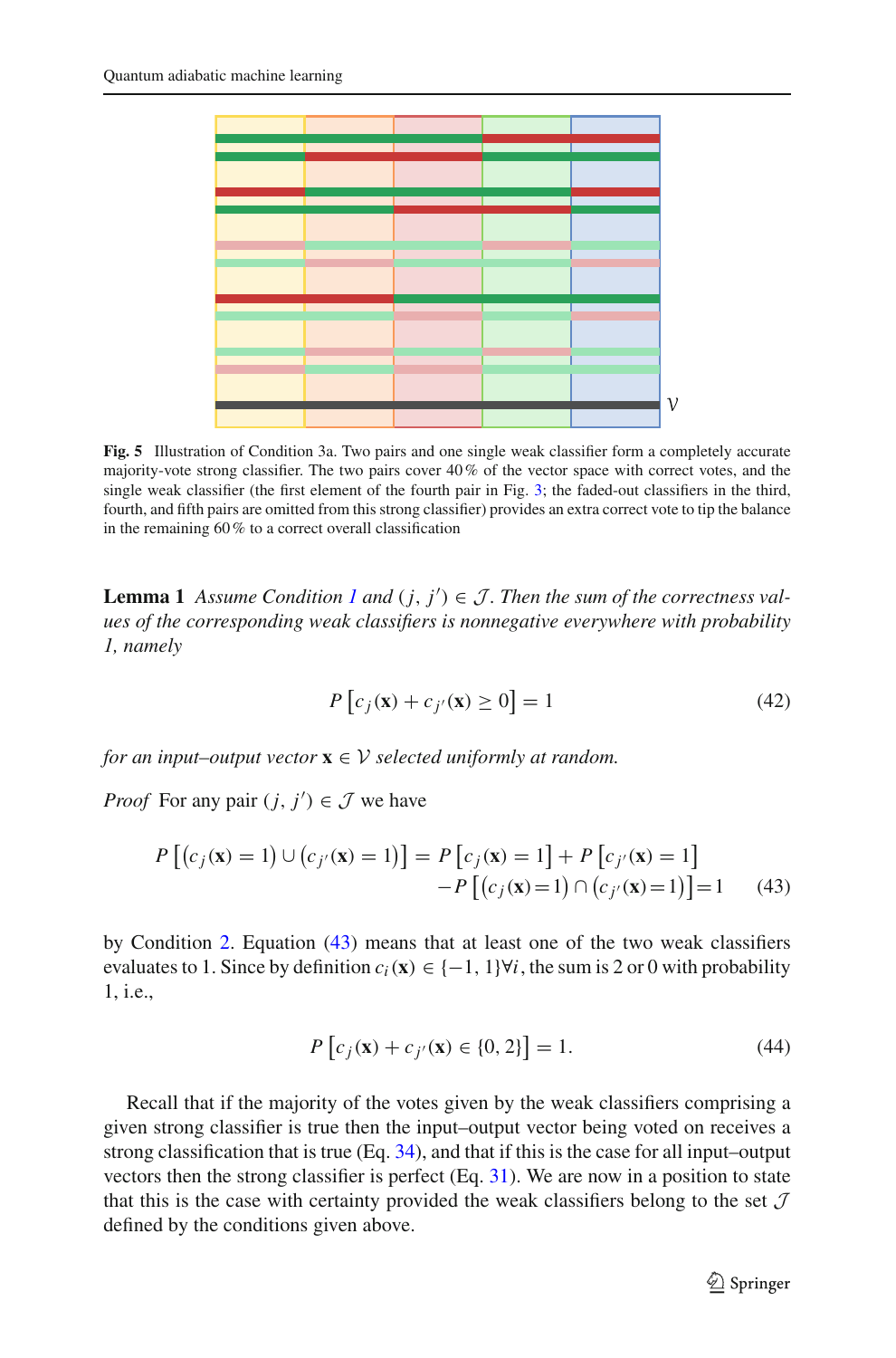<span id="page-19-4"></span>**Theorem 1** *A strong classifier comprised solely of a set of weak classifiers satisfying Conditions [1–](#page-14-0)[3](#page-15-1) is perfect.*

*Proof* It suffices to show that the correctness sum is at least 2 with probability 1 when Conditions  $1-3$  $1-3$  are met, namely that

$$
P\left[\sum_{(j,j')\in\mathcal{J}}\left(c_j(\mathbf{x})+c_{j'}(\mathbf{x})\right)\geq 2\right]=1.
$$
 (45)

<span id="page-19-3"></span><span id="page-19-0"></span>Now,

$$
P\left[\bigcup_{(j,j')\in\mathcal{J}} (c_j(\mathbf{x}) + c_{j'}(\mathbf{x}) = 2)\right]
$$
  
\n
$$
= P\left[\bigcup_{(j,j')\in\mathcal{J}} (c_j(\mathbf{x}) = 1) \cap (c_{j'}(\mathbf{x}) = 1)\right]
$$
  
\n
$$
\geq \sum_{(j,j')\in\mathcal{J}} P\left[(c_j(\mathbf{x}) = 1) \cap (c_{j'}(\mathbf{x}) = 1)\right]
$$
  
\n
$$
- \sum_{(j,j')\neq(k,k')\in\mathcal{J}} P\left[(c_j(\mathbf{x}) = 1) \cap (c_{j'}(\mathbf{x}) = 1)\right]
$$
  
\n
$$
\cap (c_k(\mathbf{x}) = 1) \cap (c_{k'}(\mathbf{x}) = 1) \tag{46b}
$$
  
\n
$$
= 1 \text{ by Cond. 3.} (46c)
$$

where equality [\(46c\)](#page-19-0) holds for the inequality [\(46b\)](#page-19-0)<sup>[3](#page-19-1)</sup> because the probability of an event cannot be greater than 1.

Thus, for any randomly selected vector  $\mathbf{x} \in \mathcal{V}$ , the correctness sum of at least one of the pairs is 2, i.e.,

$$
P\left[\exists(j, j') \in \mathcal{J} : \left(c_j(\mathbf{x}) + c_{j'}(\mathbf{x}) = 2\right)\right] = 1.
$$
\n<sup>(47)</sup>

<span id="page-19-2"></span>Lemma [1](#page-17-1) tells us that the correctness sum of each pair of weak classifiers is positive, while Eq.  $(47)$  states that for at least one pair this sum is not just positive but equal to 2. Therefore the correctness sum of all weak classifiers in  $\mathcal J$  is at least 2, which is Eq. [\(45\)](#page-19-3).

**Theorem 2** *A strong classifier comprised solely of a set of weak classifiers satisfying Conditions [1,](#page-14-0) [2,](#page-15-0) and 3a is perfect.*

<span id="page-19-1"></span><sup>&</sup>lt;sup>3</sup> This inequality reflects the fact that for *n* overlapping sets,  $P\left[\bigcup_{i=1}^{n} s_i\right] = \sum_{i=1}^{n} P[s_i] - \sum_{i \neq j} P[s_i]$  $s_j$ ] +  $\sum_{i \neq j \neq k} P[s_i \cap s_j \cap s_k] - \sum_{i \neq j \neq k \neq m} P[s_i \cap s_j \cap s_k \cap s_m] + ...$  Each term is larger than the next<br>in the series;  $n + 1$  sets cannot intersect where *n* sets do not. Our truncation of the series is greater than or equal to the full value because we stop after a subtracted term.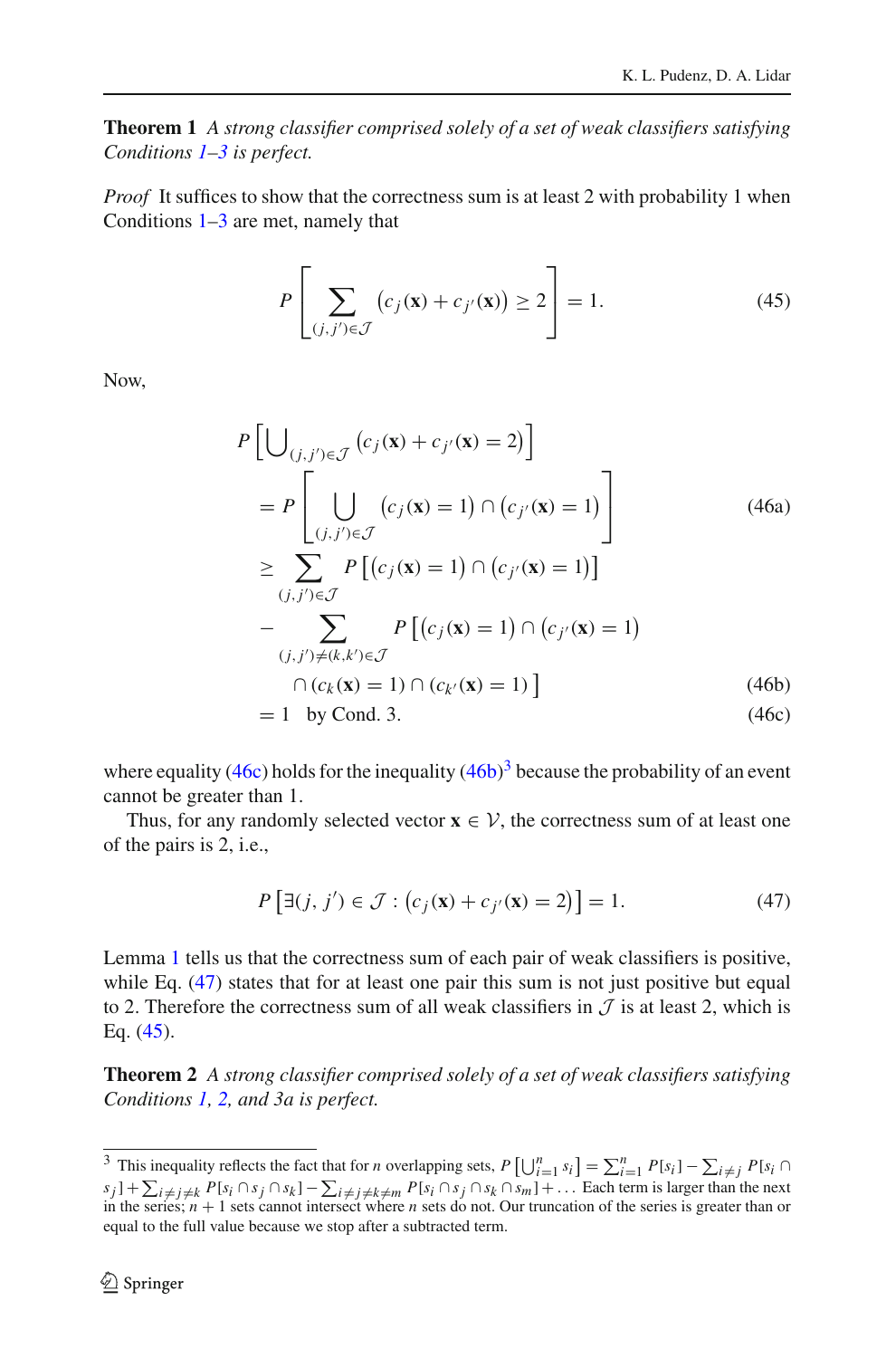*Proof* It suffices to show that the correctness sum is at least 1 with probability 1 when Conditions [1,](#page-14-0) [2,](#page-15-0) and 3a are met, namely that

$$
P\left[\sum_{(j,j')\in\mathcal{J}}\left(c_j(\mathbf{x})+c_{j'}(\mathbf{x})\right)+c_a(\mathbf{x})\geq 1\right]=1.
$$
 (48)

<span id="page-20-0"></span>We proceed similarly to the proof of Theorem [1.](#page-19-4)

$$
P\left[\bigcup_{(j,j')\in\mathcal{J}}(c_j(\mathbf{x})+c_{j'}(\mathbf{x})=2)\cup(c_a(\mathbf{x})=1)\right]
$$
  
=  $P\left[\bigcup_{(j,j')\in\mathcal{J}}(c_j(\mathbf{x})=1)\cap(c_{j'}(\mathbf{x})=1)\cup(c_a(\mathbf{x})=1)\right]$   
=  $\sum_{(j,j')\in J} P\left[(c_j(\mathbf{x})=1)\cap(c_{j'}(\mathbf{x})=1)\right] + P[c_a(\mathbf{x})=1]$   
-  $\sum_{(j,j')\neq(k,k')\in\mathcal{J}} P\left[(c_j(\mathbf{x})=1)\cap(c_{j'}(\mathbf{x})=1)\cap(c_k(\mathbf{x})=1)\cap(c_{k'}(\mathbf{x})=1)\right]$   
-  $\sum_{(j,j')\in\mathcal{J}} P\left[(c_a(\mathbf{x})=1)\cap(c_j(\mathbf{x})=1)\cap(c_{j'}(\mathbf{x})=1)\right]$   
= 1 by Cond. 3. (49)

Thus the correctness sum of at least one of the pairs together with the singled-out weak classifier is greater than or equal to 1, i.e.,

$$
P\left[\exists(j, j') \in \mathcal{J} : (c_j(\mathbf{x}) + c_{j'}(\mathbf{x}) = 2) \cup (c_a(\mathbf{x}) = 1)\right] = 1.
$$
 (50)

This result, together with Lemma [1,](#page-17-1) implies the correctness sum of all weak classifiers in  $\mathcal J$  is at least 1, which is Eq. [\(48\)](#page-20-0).

# 4.3 Imperfect strong classifier theorem

Because the three conditions on the set  $J$  of weak classifiers guarantee a completely accurate strong classifier, errors in the strong classifier must mean that the conditions are violated in some way. For instance, Condition [2](#page-15-0) could be replaced by a weaker condition which allows for more than minimum overlap of vectors **x** categorized correctly by both weak classifiers in a pair.

**Condition 2a** *If*  $(j, j') \in \mathcal{J}$  *then* 

$$
P[(c_j(\mathbf{x}) = 1) \cap (c_{j'}(\mathbf{x}) = 1)] = P[c_j(\mathbf{x}) = 1] + P[c_{j'}(\mathbf{x}) = 1] - 1 + \epsilon_{jj'} \quad (51)
$$

*for an input–output vector*  $\mathbf{x} \in \mathcal{V}$  *selected uniformly at random.*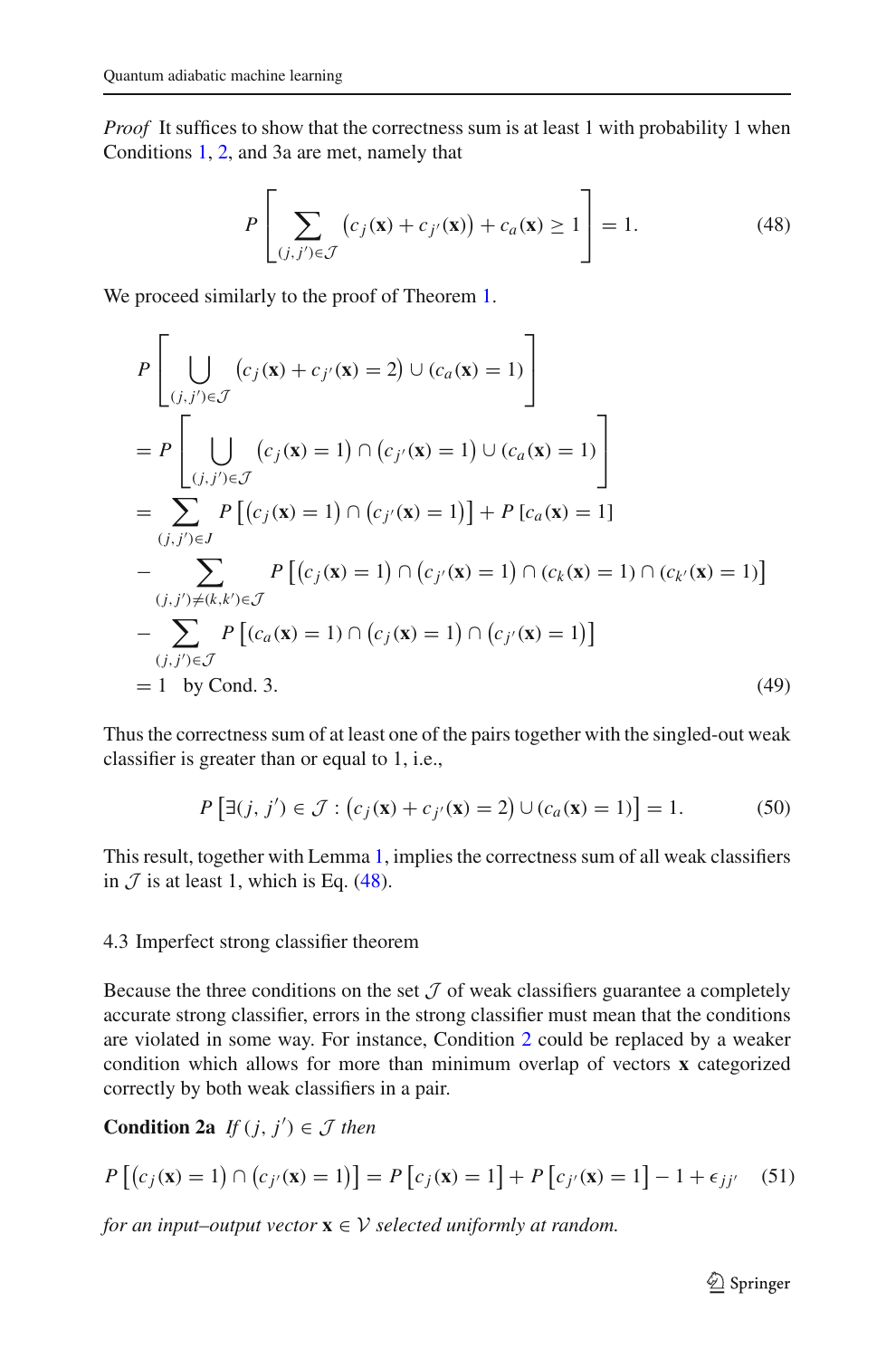The quantity  $\epsilon_{ij'}$  is a measure of the "overlap error". We can use it to prove relaxed versions of Lemma [1](#page-17-1) and Theorem [1.](#page-19-4)

**Lemma [1](#page-14-0)a** *Assume Condition 1 and*  $(j, j') \in \mathcal{J}$ . Then the sum of the correctness val*ues of the corresponding weak classifiers is nonnegative everywhere with probability*  $1 - \epsilon_{ii'}$ , *namely* 

$$
P\left[c_j(\mathbf{x}) + c_{j'}(\mathbf{x}) \ge 0\right] = 1 - \epsilon_{jj'}
$$
\n(52)

*for an input–output vector*  $\mathbf{x} \in \mathcal{V}$  *selected uniformly at random.* 

*Proof* The proof closely mimics that of Lemma [1.](#page-17-1)

$$
P [(c_j(\mathbf{x}) = 1) \cup (c_{j'}(\mathbf{x}) = 1)]
$$
  
=  $P [c_j(\mathbf{x}) = 1] + P [c_{j'}(\mathbf{x}) = 1] - P [(c_j(\mathbf{x}) = 1) \cap (c_{j'}(\mathbf{x}) = 1)]$   
=  $P [c_j(\mathbf{x}) = 1] + P [c_{j'}(\mathbf{x}) = 1] - P [c_j(\mathbf{x}) = 1] - P [c_{j'}(\mathbf{x}) = 1] + 1 - \epsilon_{jj'}$   
=  $1 - \epsilon_{jj'}$  (53)

by Condition 2a. As in the proof of Lemma [1,](#page-17-1) this implies

$$
P[c_j(\mathbf{x}) + c_{j'}(\mathbf{x}) \in \{0, 2\}] = 1 - \epsilon_{jj'}.
$$
 (54)

We can now replace Theorem [1](#page-19-4) by a lower bound on the success probability when Condition [2](#page-15-0) is replaced by the weaker Condition 2a. Let us first define an imperfect strong classifier as follows:

**Definition 7** A strong classifier is  $\epsilon$ -perfect if, for  $\mathbf{x} \in \mathcal{V}$  chosen uniformly at random, it correctly classifies **x** [i.e.,  $Q_w(x) = y(x)$ ] with probability at least  $1 - \epsilon$ .

<span id="page-21-2"></span>**Theorem 3** *A strong classifier comprised solely of a set of weak classifiers satisfying Conditions* [1,](#page-14-0) 2*a and* [3](#page-15-1) *is*  $\epsilon$ -perfect, where  $\epsilon = \sum_{(j,j')\in\mathcal{J}} \epsilon_{jj'}$ .

*Proof* It suffices to show that the correctness sum is positive with probability 1 minus the sum of the overlap errors when Conditions [1,](#page-14-0) 2a and [3](#page-15-1) are satisfied, namely

$$
P\left[\sum_{(j,j')\in\mathcal{J}}c_j(\mathbf{x})+c_{j'}(\mathbf{x})>0\right]\geq 1-\sum_{(j,j')\in\mathcal{J}}\epsilon_{jj'}.
$$
 (55)

<span id="page-21-1"></span>Now, by definition  $c_j(\mathbf{x})+c_{j'}(\mathbf{x}) \in \{-2, 0, 2\}$ , and the correctness sum of at least one of the pairs must be negative in order for the correctness sum over all weak classifiers in  $J$  to be negative, so that

$$
P\left[\sum_{(j,j')\in\mathcal{J}}c_j(\mathbf{x})+c_{j'}(\mathbf{x})<0\right]
$$
\n(56a)

$$
\leq P\left[\exists(j,j')\in\mathcal{J}:c_j(\mathbf{x})+c_{j'}(\mathbf{x})=-2\right].\tag{56b}
$$

<span id="page-21-0"></span> $\circled{2}$  Springer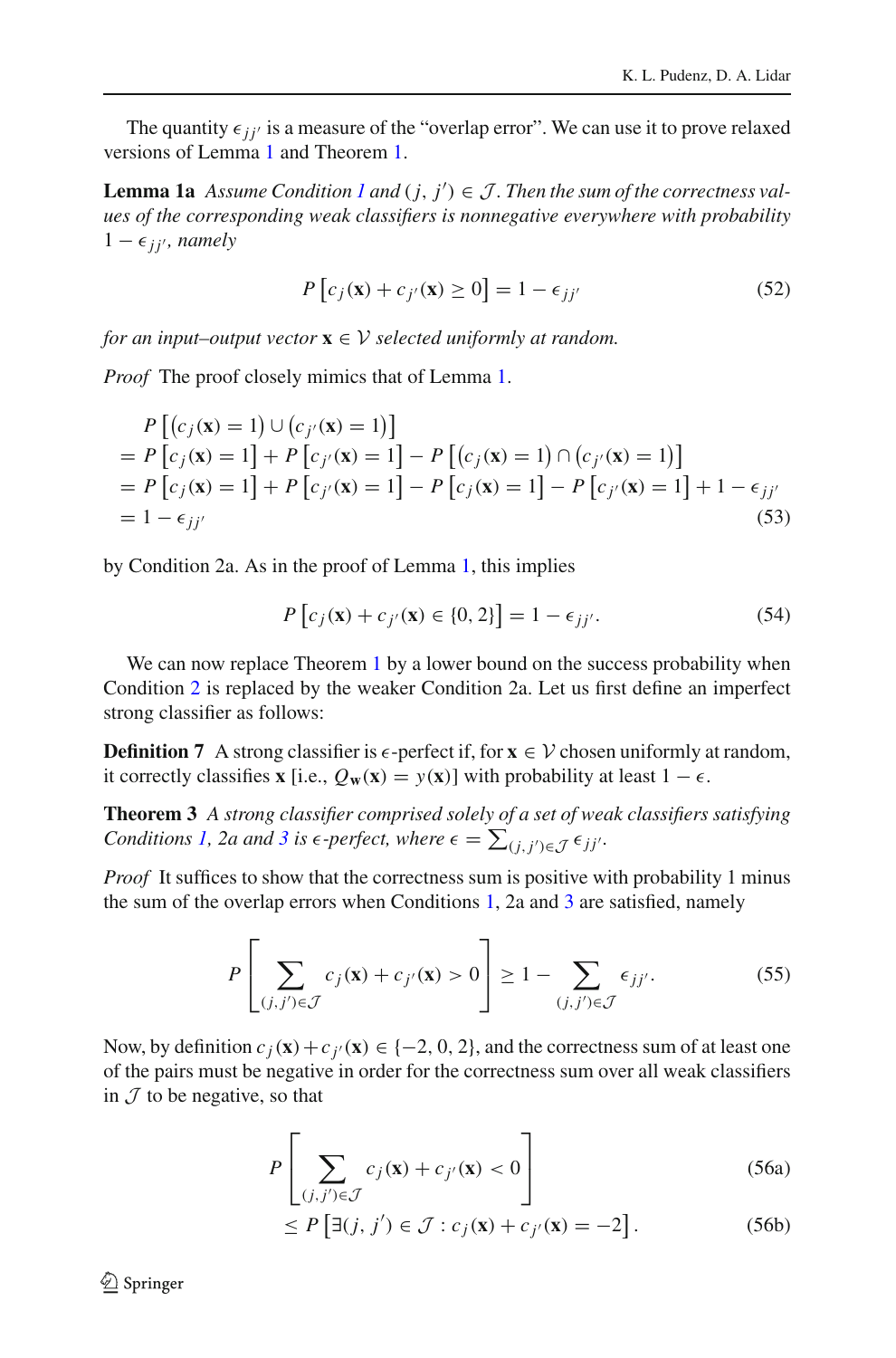However, we also need to exclude the case of all weak classifier pairs summing to zero (otherwise the strong classifier can be inconclusive). This case is partially excluded by virtue of Condition [3,](#page-15-1) which tells us that  $V$  as a whole is always covered by a correct majority vote. Formally,

$$
P\left[\sum_{(j,j')\in\mathcal{J}} c_j(\mathbf{x}) + c_{j'}(\mathbf{x}) = 0\right] = P\left[\bigcap_{(j,j')\in\mathcal{J}} \left(c_j(\mathbf{x}) + c_{j'}(\mathbf{x})\right) = 0\right]
$$

$$
= 1 - P\left[\exists (j,j')\in\mathcal{J}: c_j(\mathbf{x}) + c_{j'}(\mathbf{x}) > 0\right]
$$

$$
= 0,
$$
(57)

where in the last equality we invoked the calculation leading from Eqs.  $(46c)$  to  $(47)$ , which only required Condition [3.](#page-15-1) Alternatively, we could use Condition 3a to prove that  $P\left[\sum_{(j,j')\in\mathcal{J}}c_j(\mathbf{x})+c_{j'}(\mathbf{x})+c_a(\mathbf{x})=0\right]=0.$  There is another way for the classifier to return an inconclusive result: if one weak classifier pair has a correctness sum of 2 and another weak classifier pair has a correctness sum of −2. This case is included in the bound in Eq. [\(56b\)](#page-21-0) because one of the weak classifier pairs in this scenario has a negative correctness sum. We can thus conclude that the strict inequality in Eq. [\(56a\)](#page-21-0) can be replaced by ≤.

Now, the probability of there being one weak classifier pair such as in Eq. [\(56b\)](#page-21-0) cannot be greater than the probability of at least one of the pairs having a negative correctness sum, which in turn—by the union bound—cannot be greater than the sum of such probabilities:

Eq. (56b) 
$$
\leq P\left[\bigcup_{(j,j')\in\mathcal{J}}(c_j(\mathbf{x})+c_{j'}(\mathbf{x})=-2)\right]
$$
  
\n $\leq \sum_{(j,j')\in\mathcal{J}} P[c_j(\mathbf{x})+c_{j'}(\mathbf{x})=-2]$   
\n $= \sum_{(j,j')\in\mathcal{J}} \epsilon_{jj'},$  (58)

where the last equality follows from Lemma 1a. This proves Eq.  $(55)$ .

It is interesting to note that—as alluded to in this proof—if we were to drop Conditions [3](#page-15-1) and 3a, then Eq. [\(55\)](#page-21-1) would become

$$
P\left[\sum_{(j,j')\in\mathcal{J}}c_j(\mathbf{x}) + c_{j'}(\mathbf{x}) \ge 0\right] \ge 1 - \sum_{(j,j')\in\mathcal{J}}\epsilon_{jj'}
$$

(note the change from  $>$  to  $\geq$ ), so that Theorem [3](#page-21-2) would change to a statement about inconclusive  $\epsilon$ -perfect strong classifiers, which can—with finite probability—yield a "don't-know" answer. This may be a useful tradeoff if it turns out to be difficult to construct a set of weak classifiers satisfying Condition [3](#page-15-1) or 3a.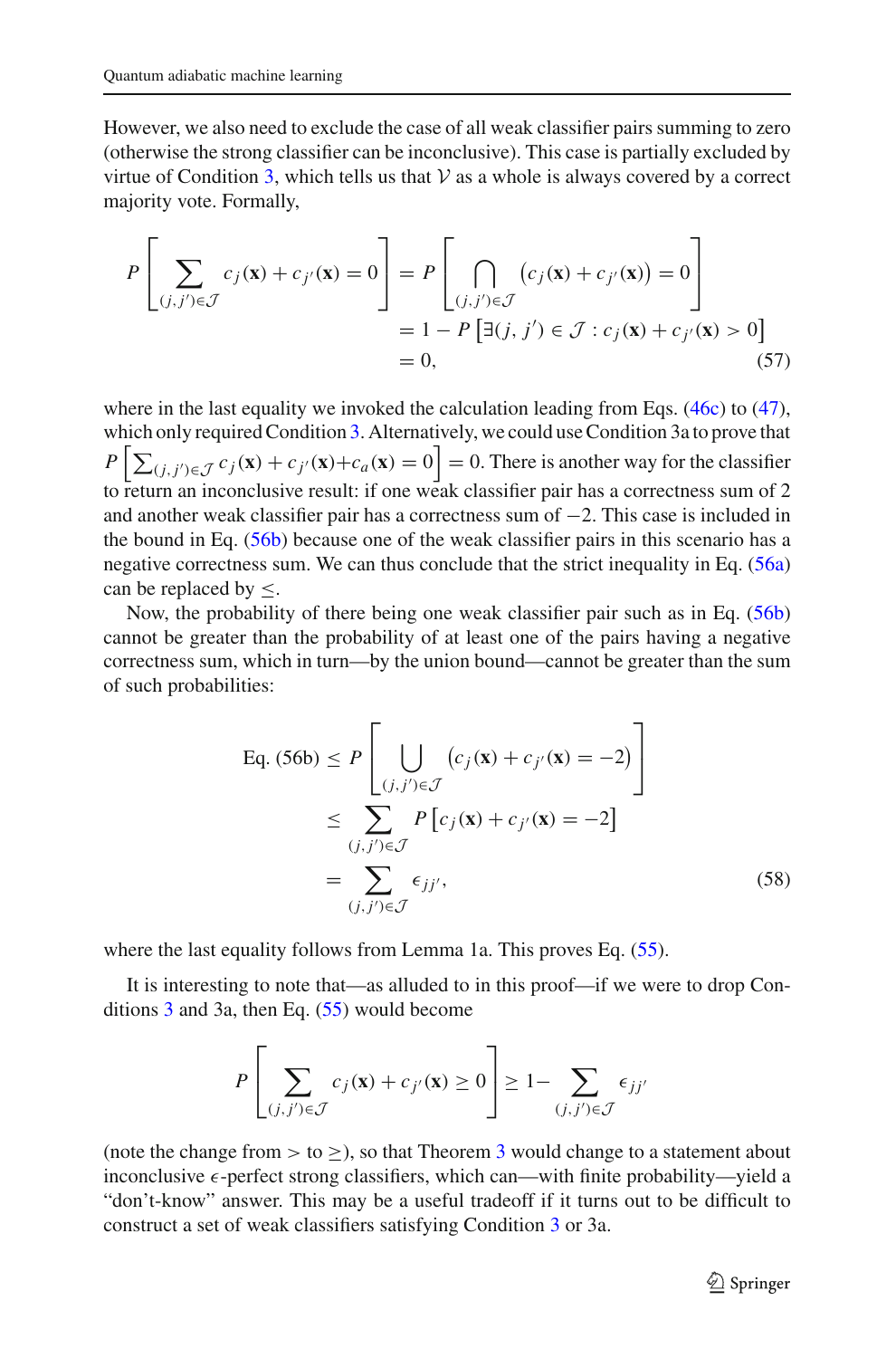#### <span id="page-23-0"></span>4.4 An alternate weight optimization problem

The conditions and results established in the previous subsection for correctness of the strong classifier suggest the creation of an alternate weight optimization problem to select the weak classifiers that will be included in the final majority vote, replacing the optimization problem of Sect. [3.4.](#page-9-1) The new optimization problem is defined over the space of *pairs* of weak classifiers, rather than singles, which can be constructed using elements of the set *A*×*A*, with *A* as defined in Condition [1.](#page-14-0) We define the *ideal* pair weight as

$$
\tilde{w}_{ij} = \begin{cases} 1 & (i, j) \in \mathcal{J} \times \mathcal{J} \\ 0 & \text{otherwise} \end{cases},
$$
\n(59)

Since we do not know the set  $\mathcal J$  *a priori*, we shall define a QUBO whose solutions  $w_{ij} \in \{0, 1\}$ , with  $(i, j) \in A \times A$ , will be an approximation to the ideal pair weights  $\tilde{w}_{ij}$ . In the process, we shall map the pair weight bits  $w_{ij}$  to qubits. Each  $w_{ij}$  determines whether its corresponding pair of weak classifiers,  $h_i$  and  $h_j$ , will be included in the new strong classifier, which can thus be written as:

$$
Q^{\text{pair}}(\mathbf{x}) = \text{sign}\left[R_{\mathbf{w}^{\text{pair}}}(\mathbf{x})\right]
$$

$$
= \text{sign}\left[\sum_{(i,j)\in\mathcal{A}\times\mathcal{A}} w_{ij} \left(h_i(\mathbf{x}) + h_j(\mathbf{x})\right)\right]
$$
(60)

Recall that we do not know the  $w_{ij}$  *a priori*; they are found in our approach via the solution of a QUBO, which we set up as follows:

$$
\mathbf{w}_{\text{pair}}^{\text{opt}} = \arg \min_{\mathbf{w}} \left[ \sum_{(i,j) \in \mathcal{A} \times \mathcal{A}} \alpha_{ij} w_{ij} + \sum_{(i,j) \neq (k,l) \in \mathcal{A} \times \mathcal{A}} J_{ijkl} w_{ij} w_{kl} \right],\tag{61}
$$

where the second term is a double sum over all sets of unequal pairs. The solution of this QUBO will provide us with an approximation to the set  $J$ , which yields the desired set of weak classifiers as in Eq. [\(41\)](#page-17-2). Sparsity can be enforced as in Eq. [\(22\)](#page-10-0) by replacing  $\alpha_{ij}$  with  $\alpha_{ij} + \lambda$ , where  $\lambda > 0$ , i.e., by including a penalty proportional to  $\|\mathbf{w}\|_0$ .

The terms  $\alpha_{ij}$  and  $J_{ijkl}$  reward compliance with Conditions [2](#page-15-0) and [3,](#page-15-1) respectively. To define  $\alpha_{ij}$ , we first define the modified correctness function  $c'_i : \mathcal{T} \mapsto \{0, 1\}$ , where  $\mathcal T$  is the training set [\(13\)](#page-7-0):

$$
c'_{i}(\mathbf{x}_{s}, y_{s}) = \frac{1}{2} (h_{i}(\mathbf{x}_{s})y_{s} + 1) = \begin{cases} 1 & h_{i}(\mathbf{x}_{s}) = y_{s} \\ 0 & h_{i}(\mathbf{x}_{s}) \neq y_{s} \end{cases}
$$
(62)

Below we write  $c_i'(s)$  in place of  $c_i'(\mathbf{x}_s, y_s)$  for notational simplicity. The term  $\alpha_{ij}$ rewards the pairing of weak classifiers which classify the minimal number of vectors **x** incorrectly at the same time, as specified by Condition [2.](#page-15-0) Each pair included gains negative weight for the training set vectors its members classify correctly, but is also given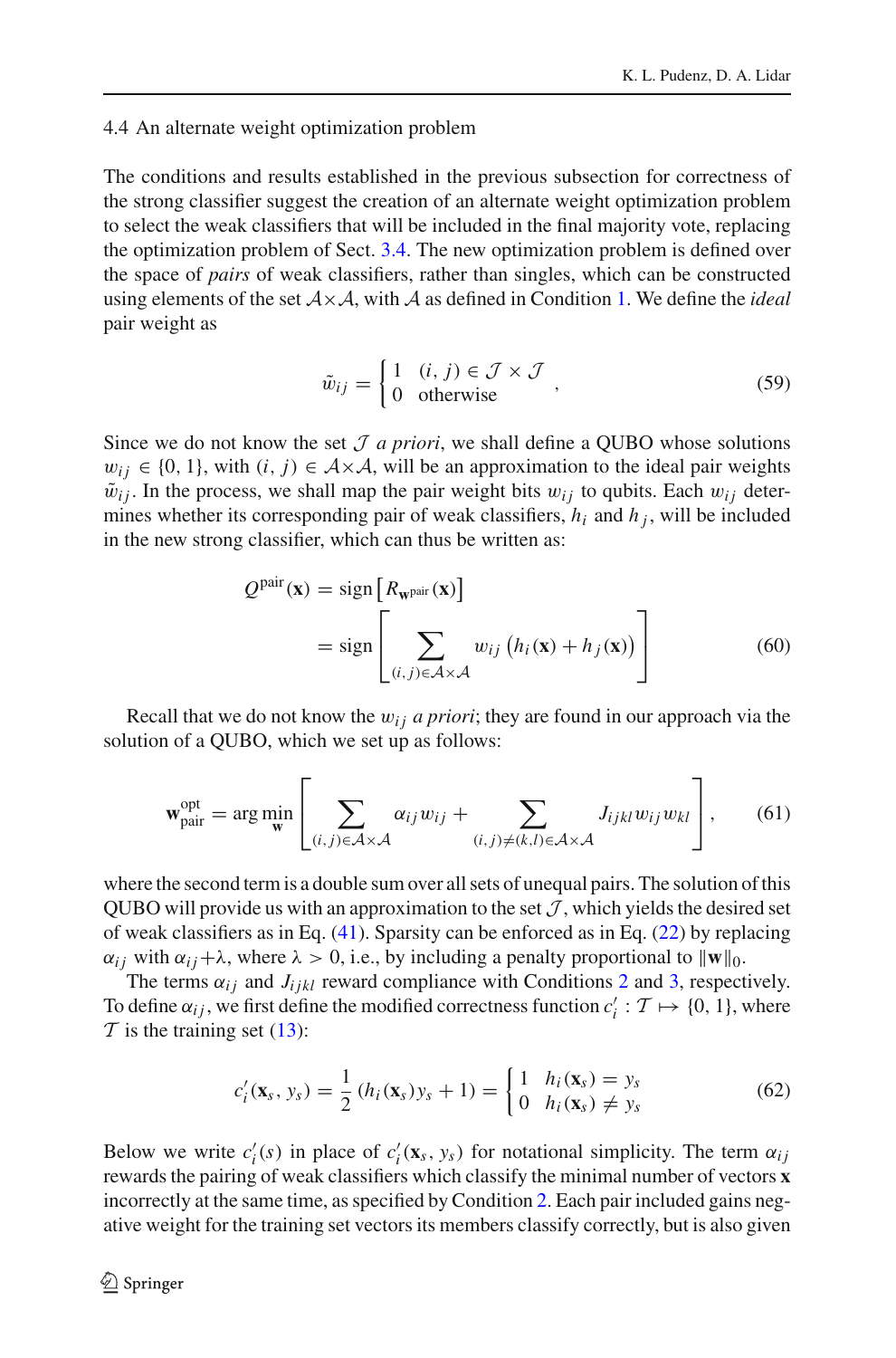a positive penalty for any vectors classified incorrectly by both weak classifiers at once:

$$
\alpha_{ij} = -\frac{1}{|T|} \sum_{s=1}^{|T|} \left[ c_i'(s) + c_j'(s) - (1 - c_i'(s)) \left( 1 - c_j'(s) \right) \right] \tag{63}
$$

The term  $J_{ijkl}$  penalizes the inclusion of pairs that are too similar to each other, as codified in Condition [3.](#page-15-1) This is accomplished by assigning a positive weight for each vector that is classified correctly by two pairs at once:

$$
J_{ijkl} = \frac{1}{|T|} \sum_{s=1}^{|T|} c'_i(s) c'_j(s) c'_k(s) c'_l(s)
$$
 (64)

We now have a QUBO for the alternate weight optimization problem. This can be translated to the Ising Hamiltonian as with the original optimization problem in Sect. [3.5.](#page-10-1) We again map from our QUBO variables  $w_{ij}$  to variables  $q_{ij} = 2(w_{ij} - 1/2)$ , yielding the following optimization function:

$$
\mathbf{q}_{\text{pair}}^{\text{opt}} = \arg\min_{\mathbf{q}} \left[ \frac{1}{2} \sum_{(i,j)\in\mathcal{A}\times\mathcal{A}} \beta_{ij} q_{ij} + \frac{1}{4} \sum_{(i,j)\neq(k,l)\in\mathcal{A}\times\mathcal{A}} J_{ijkl} q_{ij} q_{kl} \right], \quad (65)
$$

where

$$
\beta_{ij} = \alpha_{ij} + \frac{1}{2} \left( \sum_{(k,l) \in \mathcal{A} \times \mathcal{A}; (k,l) \neq (i,j)} J_{ijkl} + J_{klij} \right). \tag{66}
$$

Constant terms were omitted because they have no bearing on the minimization. This optimization function is now suitable for direct translation to the final Hamiltonian for an AQC:

$$
H_F = \frac{1}{2} \sum_{(i,j)\in\mathcal{A}\times\mathcal{A}} \beta_{ij} Z_{ij} + \frac{1}{4} \sum_{(i,j)\neq(k,l)\in\mathcal{A}\times\mathcal{A}} J_{ijkl} Z_{ij} Z_{kl}.
$$
 (67)

The qubits now represent weights on pairs rather than on an individual classifier. *Z<sub>ij</sub>* is therefore the Pauli  $\sigma_z$  operator on the qubit assigned to the pair  $(i, j) \in A \times A$ . Using  $|A|^2$  qubits, this approach will give the optimal combination of weak classifier pairs over the training set according to the conditions set forth previously.

#### <span id="page-24-0"></span>**5 Using strong classifiers in quantum-parallel**

Now let us suppose that we have already trained our strong classifier and found the optimal weight vector **w**<sup>opt</sup> or **w**<sup>opt</sup><sub>pair</sub>. For simplicity we shall henceforth limit our discussion to **w**<sup>opt</sup>. We can use the trained classifier to classify new input–output pairs  $\mathbf{x} \notin \mathcal{T}$  to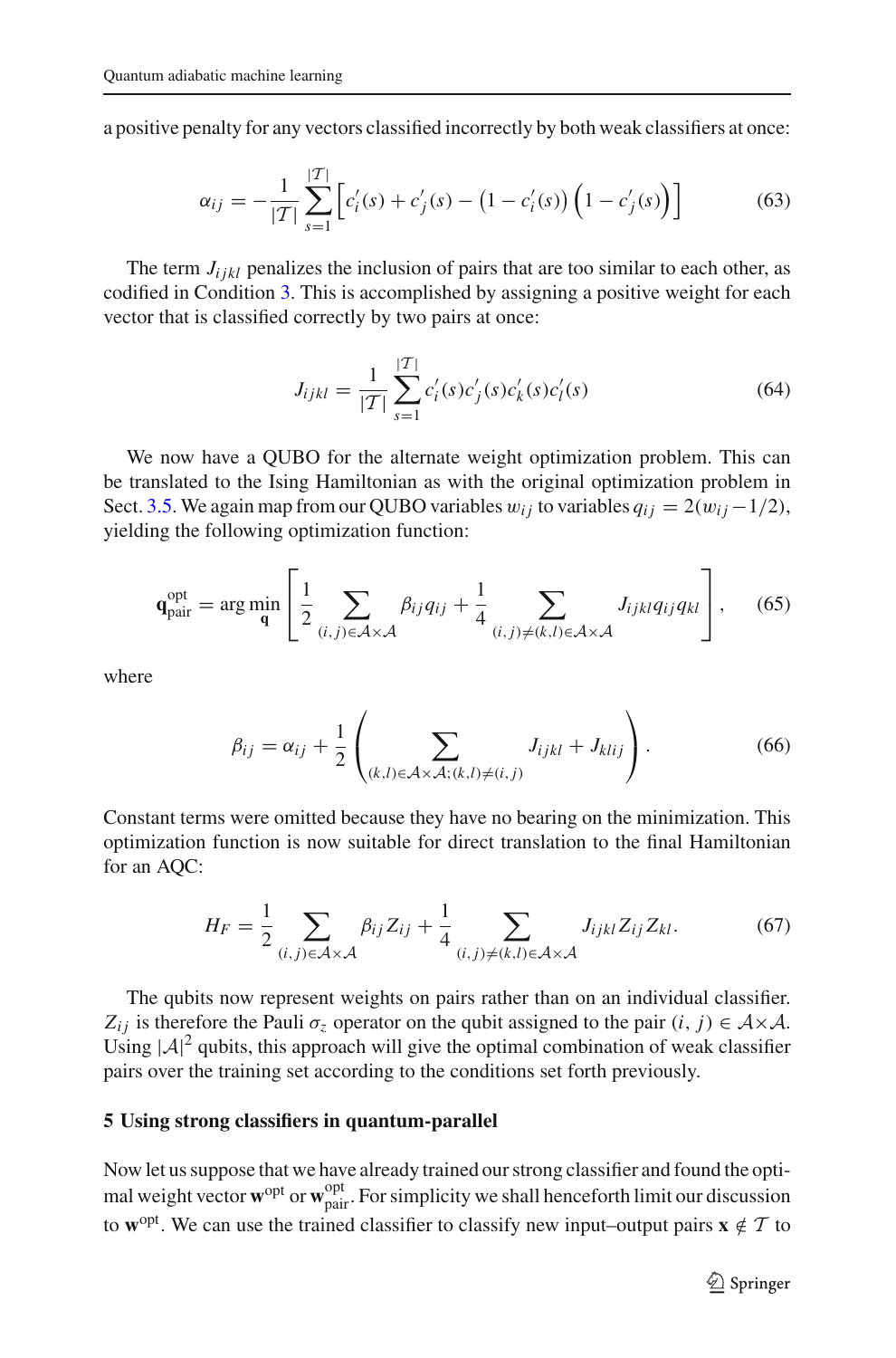decide whether they are correct or erroneous. In this section we shall address the question of how we can further obtain a quantum speedup in exhaustively testing *all* exponentially many  $(2^{N_{\text{in}}+N_{\text{out}}})$  input–output pairs **x**. The key observation in this regard is that if we can formulate software error testing as a minimization problem over the space *V* of all input–output pairs **x**, then an AQC algorithm will indeed perform a quantumparallel search over this entire space, returning as the ground state an erroneous state.

# 5.1 Using two strong binary classifiers to detect errors

Recall that we are concerned with the detection of vectors  $\mathbf{x} \in \mathcal{V}$  that are erroneous and implemented (Eq. [7\)](#page-4-2). To accomplish this, we use two strong classifiers. The *specification classifier* is the binary classifier developed in Sect. [3.](#page-6-0) Ideally, it behaves as follows:

$$
Q_{\mathbf{w}}(\mathbf{x}) = \begin{cases} 1 & \mathbf{x} \in \hat{S} \\ -1 & \mathbf{x} \notin \hat{S} \end{cases}
$$
 (68)

<span id="page-25-0"></span>The second classifier, which we will call the *implementation classifier*, determines whether or not an input–output vector is in the program as implemented. It is constructed in the same way as  $O_w(x)$ , but with its own appropriate training set. Ideally, it behaves as follows:

$$
T_{\mathbf{z}}(\mathbf{x}) = \begin{cases} 1 & \mathbf{x} \notin S \\ -1 & \mathbf{x} \in S \end{cases}
$$
(69)

<span id="page-25-1"></span>The four possible combinations represented by Eqs. [\(68\)](#page-25-0) and [\(69\)](#page-25-1) correspond to the four cases covered by Definitions [1](#page-4-4)[–4.](#page-5-1) The worrisome input–output vectors, those that are erroneous and implemented, cause both classifiers to evaluate to  $-1$ .

# 5.2 Formal criterion

As a first step, suppose we use the optimal weights vector in the original strong specification classifier. We then have, from [\(15\)](#page-8-1),

$$
Q^{\text{opt}}(\mathbf{x}) = \text{sign}\left[R_{\mathbf{w}^{\text{opt}}}(\mathbf{x})\right] = \text{sign}\left[\sum_{i=1}^{N} w_i^{\text{opt}} h_i(\mathbf{x})\right] \tag{70}
$$

<span id="page-25-2"></span>This, of course, is imprecise since our adiabatic algorithm solves a relaxed optimization problem (i.e., returns  $\mathbf{w}^{\text{opt}}$ , not  $\mathbf{w}'^{\text{opt}}$ ), but we shall assume that the replacement is sufficiently close to the true optimum for our purposes. With this caveat, Eq. [\(70\)](#page-25-2) is the optimal strong specification classifier for a given input–output vector **x**, with the classification of **x** as erroneous if  $Q^{opt}(\mathbf{x}) = -1$  or as correct if  $Q^{opt}(\mathbf{x}) = +1$ .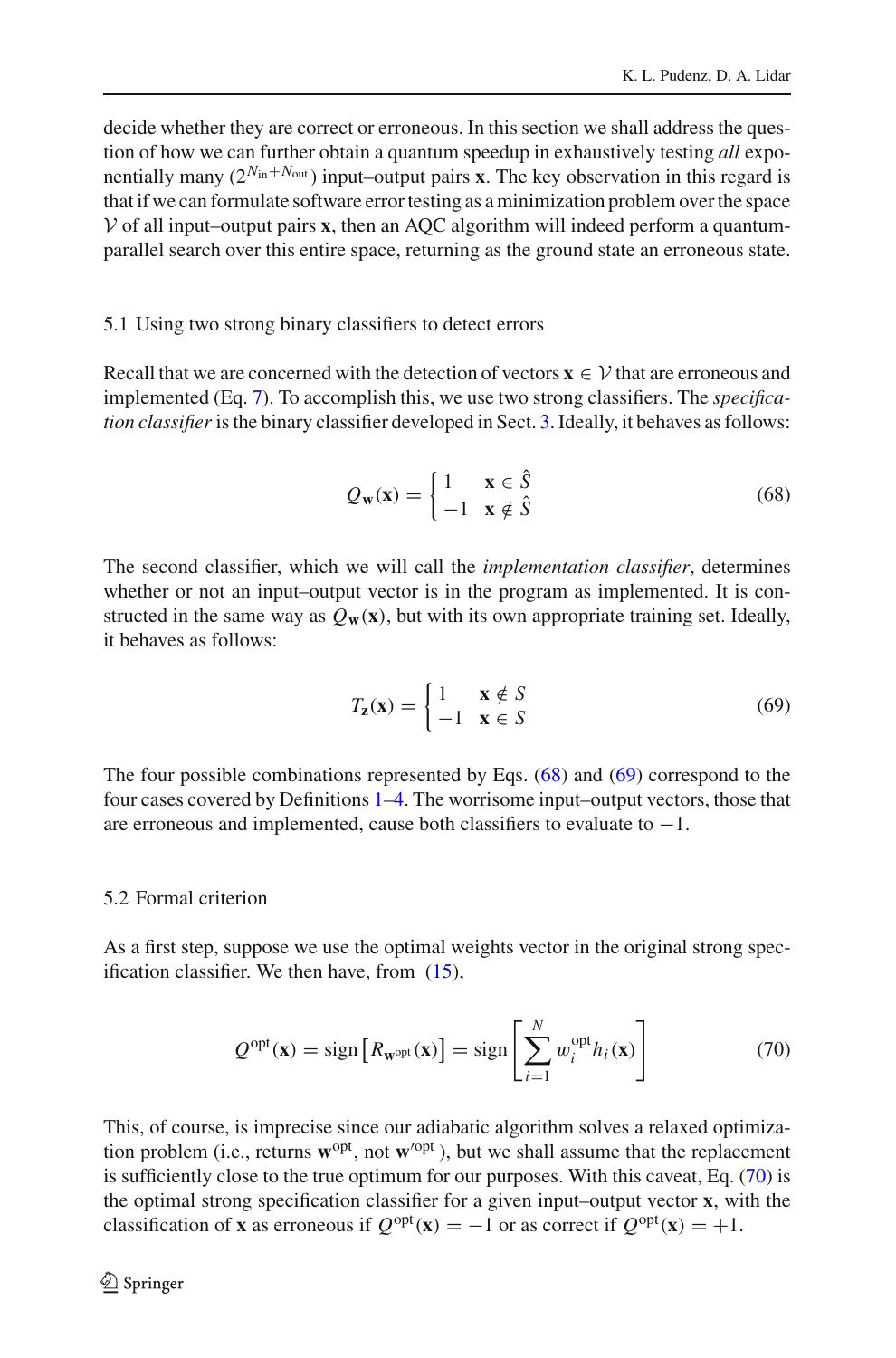The strong implementation classifier is constructed similarly to the specification classifier:

$$
T^{\text{opt}}(\mathbf{x}) = \text{sign}\left[U_{\mathbf{z}^{\text{opt}}}(\mathbf{x})\right] = \text{sign}\left[\sum_{i=1}^{N} z_i^{\text{opt}} h_i(\mathbf{x})\right]
$$
(71)

<span id="page-26-0"></span>Here,  $h_i$  are the same weak classifiers as those used to train the specification classifier, but  $T^{\text{opt}}$  is constructed independently from a training set  $T'$  which may or may not overlap with  $\mathcal T$ . This training set is labeled according to the possibility or impossibility of producing the input–output pairs in  $T'$  from the implemented program. The result of this optimization is the weight vector **z**opt.

Given the results of the classifiers  $Q^{opt}(\mathbf{x})$  and  $T^{opt}(\mathbf{x})$  for any vector **x**, the V&V task of identifying whether or not  $\mathbf{x} \in (S \cap \neg \hat{S})$  reduces to the following. Any vector **x** is flagged as erroneous and implemented if  $Q^{opt}(\mathbf{x}) + T^{opt}(\mathbf{x}) = -2$ . We stress once more that, due to our use of the relaxed optimization to solve for **w**opt and **z**opt, a flagged **x** may in fact be neither erroneous nor implemented, i.e., our procedure is susceptible to both false positives and false negatives.

# 5.3 Relaxed criterion

As was the case with Eq. [\(18\)](#page-9-0),  $Q^{opt} + T^{opt}$  is unfortunately not directly implementable in AQC, but a simple relaxation is. The trick is again to remove the sign function, this time from [\(70\)](#page-25-2) and [\(71\)](#page-26-0), and consider the sum of the two classifiers' majority vote functions directly as an energy function:

$$
C^{\text{opt}}(\mathbf{x}) = R_{\mathbf{w}^{\text{opt}}}(\mathbf{x}) + U_{\mathbf{z}^{\text{opt}}}(\mathbf{x}) \tag{72}
$$

<span id="page-26-1"></span>The combination of the two classifiers gives different results for vectors falling under each of the Definitions from Sect. [2.2.2.](#page-4-8)

*Case 1:*  $\mathbf{x} \notin S$  and  $\mathbf{x} \in S$ 

The vector **x** is an error implemented in the program and manifests a software error. These vectors gain negative weight from both classifiers *R***w**opt and*U***z**opt . Vectors falling under this definition should receive the lowest values of  $C^{opt}$ , if any such vectors exist.

*Case* 2:  $\mathbf{x} \in \hat{S}$  and  $\mathbf{x} \in S$ 

The vector **x** satisfies the don't-worry condition, that is, it is a correct input–output string, part of the ideal program  $\hat{P}$ . In this case,  $R_{\mathbf{w}^{\text{opt}}} > 0$  and  $U_{\mathbf{z}^{\text{opt}}} < 0$ . In the programs quantum V&V is likely to be used for, with very infrequent, elusive errors, the specification and implementation will be similar and the negative weight of  $U_{\text{z}^{\text{opt}}} < 0$ should be moderated enough by the positive influence of  $R_{\mathbf{w}^{\text{opt}}} > 0$  that don't-worry vectors should not populate the lowest-lying states.

*Case* 3:  $\mathbf{x} \in \hat{S}$  and  $\mathbf{x} \notin S$ 

The input portion of the vector **x** is a don't-care condition. It does not violate any program specifications, but is not important enough to be specifically addressed in the implementation. This vector will gain positive weight from both  $R_{\text{wopt}}$  and  $U_{\text{zopt}}$  and should therefore never be misidentified as an error.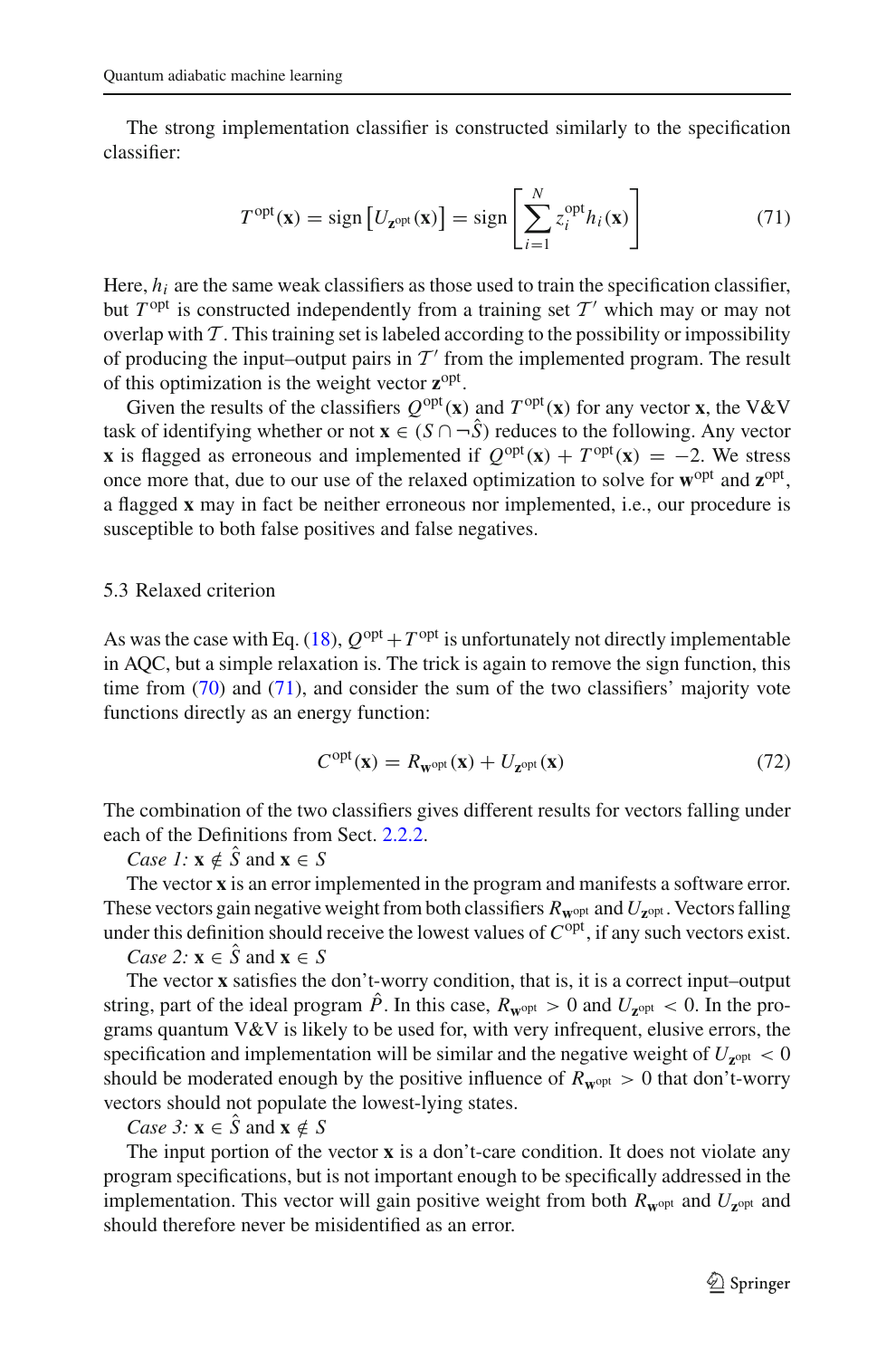*Case 4:*  $\mathbf{x} \notin \hat{S}$  and  $\mathbf{x} \notin S$ 

The vectors **x** in this category would be seen as erroneous by the program specification - if they ever occurred. Because they fall outside the program implementation *S*, they are not the errors we are trying to find. This case is similar to the don't-worry situation in that the two strong classifiers will have opposite signs, in this case  $R_{\text{wopt}} < 0$ and  $U_{\text{z}^{\text{opt}}} > 0$ . By the same argument as Definitions [2](#page-4-6) and [4](#page-5-1) vectors should not receive more negative values of  $C^{opt}$  than the targeted errors.

Having examined the values of  $C^{opt}(\mathbf{x})$  for the relevant categories of **x**, we can formulate error detection as the following minimization problem:

$$
\mathbf{x}_e = \arg\min_{\mathbf{x}} C^{\text{opt}}(\mathbf{x}).\tag{73}
$$

<span id="page-27-0"></span>Suppose the algorithm returns a solution  $\mathbf{x}_e$  (*e* for "error"). We then need to test that it is indeed an error, which amounts to checking that it behaves incorrectly when considered as an input–output pair in the program implementation *P*. Note that testing that  $R_{\mathbf{w}^{\text{opt}}}(\vec{x}_e)$  < 0 is insufficient, since our procedure involved a sequence of relaxations.

# 5.4 Adiabatic implementation of the relaxed criterion

<span id="page-27-1"></span>In order to implement the error identification strategy [\(73\)](#page-27-0) we need to consider

$$
C^{\text{opt}}(\mathbf{x}) = \sum_{i=1}^{N} (w_i^{\text{opt}} + z_i^{\text{opt}}) h_i(\mathbf{x})
$$
\n(74)

as an energy function. We then consider  $C^{opt}(\vec{x})$  as the final Hamiltonian  $H_F$  for an AQC, with Hilbert space spanned by the basis {|**x**}. The AQC will then find the state which minimizes  $C^{opt}(\mathbf{x})$  out of all  $2^{N_{in}+N_{out}}$  basis states and thus identify an error candidate. Because the AQC always returns*some* error candidate, our procedure never generates false negatives. However, Cases 2 and 4 would correspond to false positives, if an input–output vector satisfying either one of these cases is found as the AQC output.

We can rely on the fact that the AQC actually returns a (close approximation to the) Boltzmann distribution

$$
Pr[\mathbf{x}] = \frac{1}{Z} exp[-C^{opt}(\mathbf{x})/(k_B T)],
$$
\n(75)

where  $k_B$  is the Boltzmann constant,  $T$  is the temperature, and

$$
Z = \sum_{\mathbf{x}} \exp[-C^{\text{opt}}(\mathbf{x})/(k_B T)] \tag{76}
$$

is the partition function. For sufficiently low temperature this probability distribution is sharply peaked around the ground state, with contributions from the first few excited states. Thus we can expect that even if there is a low-lying state that has been pushed there by only one of the two binary classifiers  $Q^{opt}$  or  $T^{opt}$ , the AQC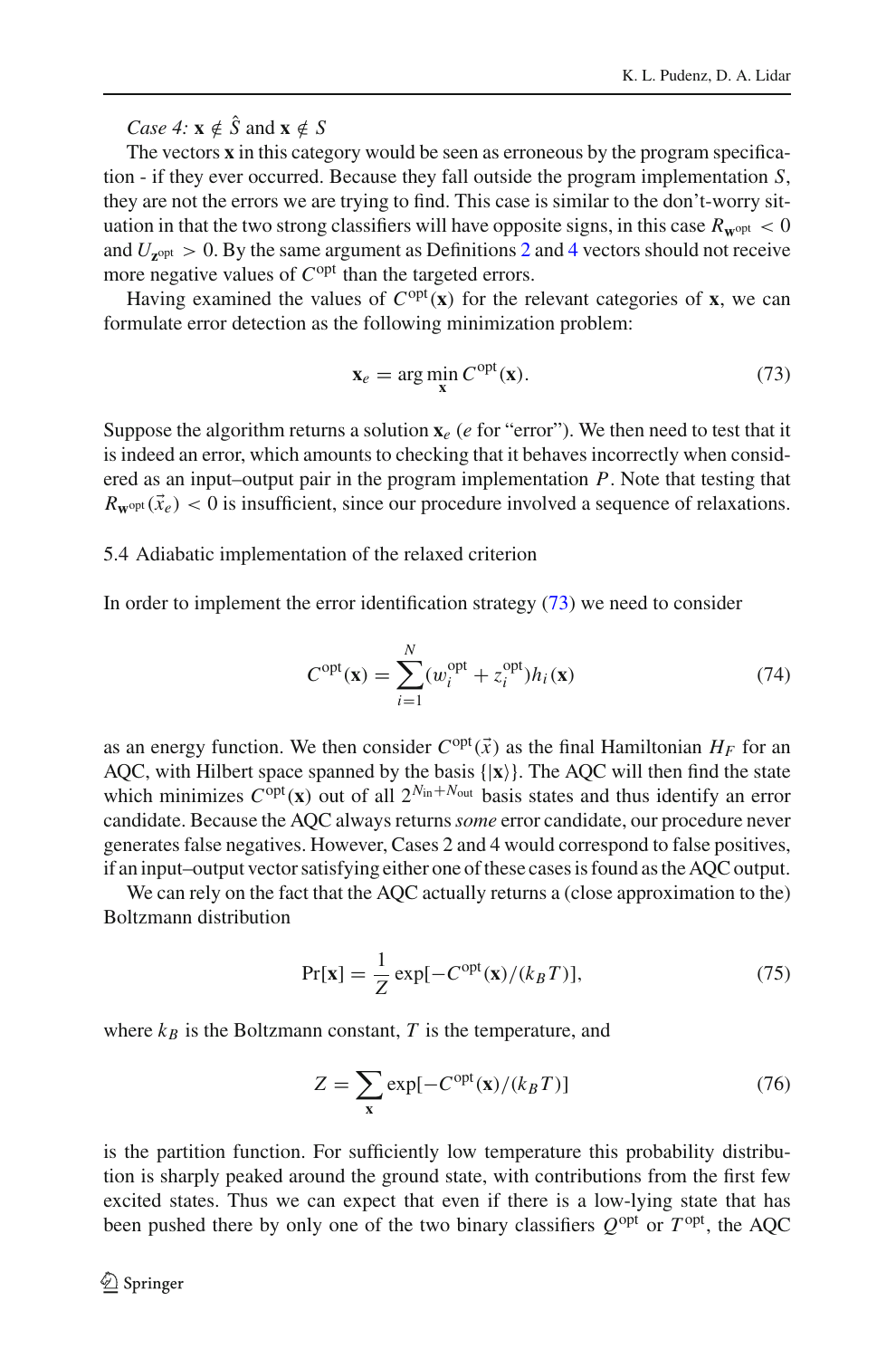will return a nearby state which is both erroneous and implemented some of the time and an error will still be detected. Even if the undesirable state  $[\mathbf{x} \in \hat{S}]$  and **x** ∈ *S*, or **x**  $\notin \hat{S}$  and **x**  $\notin S$  is the ground state, and hence all erroneous states  $[\mathbf{x} \notin \hat{S}]$  and  $\mathbf{x} \in S$  are excited states, their lowest energy member will be found with a probability that is  $e^{-\Delta(t_F)/(k_BT)}$  smaller than the unlooked-for state, where  $\Delta(t_F)$  is the energy gap to the first excited state at the end of the computation. Provided  $k_B T$  and  $\Delta(t_F)$  are of the same order, this probability will be appreciable.

To ensure that errors which are members of the training set are never identified as ground states we construct the training set  $T$  so that it only includes correct states, i.e.,  $y_s = +1$   $\forall s$ . This has the potential drawback that the classifier never trains directly on errors. It is in principle possible to include errors in the training set  $(y_s = -1)$  by adding another penalty term to the strong classifier which directly penalizes such training set members, but whether this can be done without introducing many-body interactions in  $H_F$  is a problem that is beyond the scope of this work.

Also beyond the scope of this work is an analysis of the gap for the quantum testing step of the algorithm. The problems are simply too large to solve analytically, and too dependent on the outcome of the learning step to be easily attacked numerically. However, verification and validation of software is such an important problem that quantum formulations must be explored. Even if the scaling of the algorithm proves unfavorable for the V&V problem, other anomaly detection applications may exhibit better scaling due to different outcomes from the learning step.

# <span id="page-28-1"></span>5.5 Choosing the weak classifiers

Written in the form  $\sum_{i=1}^{N} (w_i^{\text{opt}} + z_i^{\text{opt}})h_i(\mathbf{x})$ , the energy function  $C^{\text{opt}}(\mathbf{x})$  is too general, since we haven't yet specified the weak classifiers  $h_i(\mathbf{x})$ . However, we are free to choose these so as to mold  $C^{opt}(\mathbf{x})$  into a Hamiltonian that is physically implementable in AQC.

Suppose, e.g., that  $h_i(\mathbf{x})$  measures a Boolean relationship defined by a function  $f_i$ :  $\{0, 1\}^{\ell} \mapsto \{0, 1\}$  between several bits of the input–output vector;  $x_k = \text{bit}_k(\mathbf{x})$ , the *k*th bit of  $\mathbf{x} \in \mathcal{V}$ . For example,

$$
h_i(\mathbf{x}) = (x_{i_3} == f_i(x_{i_1}, x_{i_2})),\tag{77}
$$

<span id="page-28-0"></span>where " $a == b$ " evaluates to 1 if  $a = b$  or to 0 if  $a \neq b$ . Here  $i_1$  and  $i_2$  are the positions of two bits from the input vector  $\vec{x}_{in}$  and  $i_3$  is the position of a bit from the output vector  $\mathbf{x}_{\text{out}}$ , so that  $h_i$  measures a correlation between inputs and outputs. The choice of this particular form for the weak classifiers is physically motivated, as it corresponds to at most three-body interactions between qubits, which can all be reduced to two-body interaction by the addition of ancilla qubits (see below). Let us enumerate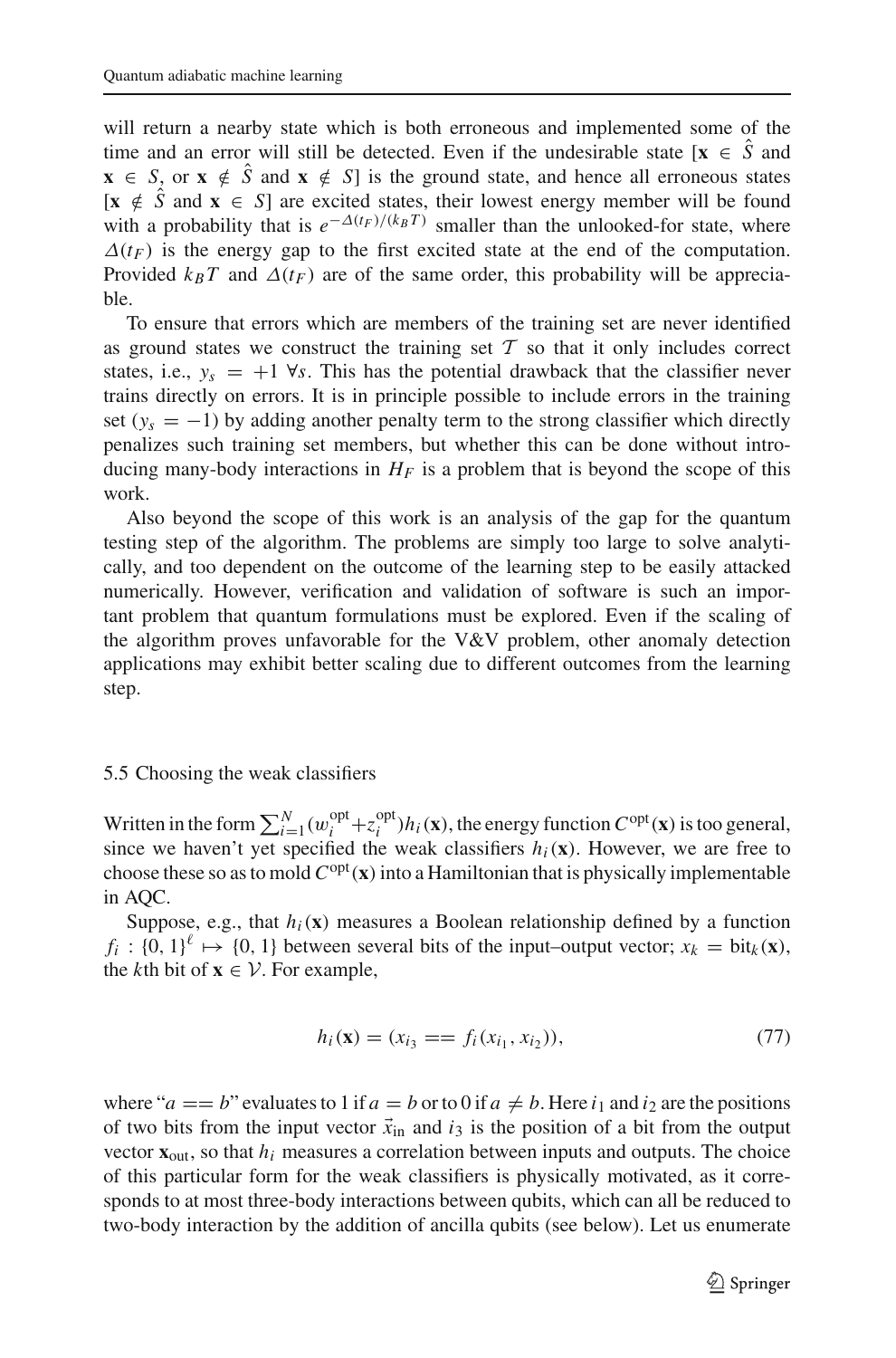these weak classifiers. The number of different Boolean functions  $f_i$  is  $2^{2^{\ell}}$  [\[49\]](#page-43-17).<sup>[4](#page-29-0)</sup> Much more efficient representations are possible under reasonable assumptions [\[50](#page-43-18)], but for the time being we shall not concern ourselves with these. In the example of the classifier [\(77\)](#page-28-0) there are  $N_{\text{in}}(N_{\text{in}} - 1)$  input bit combinations for each of the  $N_{\text{out}}$ output bits. The number of different Boolean functions in this example, where  $\ell = 2$ , is  $2^{2^2} = 16$ . Thus the dimension of the "dictionary" of weak classifiers is

$$
N = 16N_{\rm in}(N_{\rm in} - 1)N_{\rm out} \tag{78}
$$

for the case of Eq. [\(77\)](#page-28-0).

We wish to find a two-local quantum implementation for each  $h_i(\mathbf{x})$  in the dictionary. It is possible to find a two-local implementation for any three-local Hamiltonian using so-called "perturbation gadgets", or three ancilla bits for each three-local term included [\[51](#page-43-19)], but rather than using the general method we rely on a special case which will allow us to use only one ancilla bit per three-local term. We first devise an *intermediate form* function using products of the same bits  $x_i \in \{0, 1\}$  used to define the logical behavior of each weak classifier. This function will have a value of 1 when the Boolean relationship specified for  $h_i(x)$  is true, and  $-1$  otherwise. For example, consider function number 8,  $x_{i_3} == x_{i_1} \wedge x_{i_2}$ , the AND function. Its intermediate form is  $4x_{i_1}x_{i_2}x_{i_3} - 2(x_{i_3} + x_{i_1}x_{i_2}) + 1$ . For the bit values  $(x_{i_1}, x_{i_2}, x_{i_3}) = (0, 0, 0)$ , the value of the intermediate function is 1, and the Boolean form is true: 0 AND 0 yields 0. If instead we had the bit values  $(x_{i_1}, x_{i_2}, x_{i_3}) = (0, 0, 1)$ , the intermediate form would yield  $-1$ , and the Boolean form would be false, because the value for  $x_i$ <sup>3</sup> does not follow from the values for  $x_{i_1}$  and  $x_{i_2}$ .

The two-body implementation form is obtained in two steps from the intermediate form. First, an ancilla bit tied to the product of the two input bits,  $x_a = x_i x_i$ , is substituted into any intermediate form expressions involving three-bit products. This is permissible because such an ancilla can indeed be created by introducing a penalty into the final Hamiltonian for any states in which the ancilla bit is not equal to the product  $x_{i_1}x_{i_2}$ . We detail this method below. Then, the modified intermediate expression is translated into a form that uses bits valued as  $x_i' \in \{-1, 1\}$  rather than  $x_i \in \{0, 1\}$  using the equivalence  $x_i = 2x'_i - 1$ . The modified intermediate form is now amenable to using the implemented qubits. Note that the Pauli matrix  $Z_i$  acts on a basis ket  $|x\rangle$  as

$$
Z_i|\mathbf{x}\rangle = (-1)^{\text{bit}_i(\mathbf{x})}|\mathbf{x}\rangle. \tag{79}
$$

This means that we can substitute  $Z_i$  for  $x'_i$  and  $Z_i \otimes Z_j$  for  $x'_i x'_j$  in the intermediate form, resulting in the implementation form given in Column 4 of Table [1.](#page-30-0) Some weak classifiers do not involve three-bit interactions. Their implementation forms were devised directly, a simple process when there is no need for inclusion of an ancilla.

<span id="page-29-0"></span><sup>&</sup>lt;sup>4</sup> Any Boolean function of  $\ell$  variables can be uniquely expanded in the form  $f_i(x_1,...,x_\ell)$  =  $\sum_{\alpha=0}^{2^{\ell}-1} \epsilon_{i\alpha}s_{\alpha}$ , where  $\epsilon_{i\alpha} \in \{0,1\}$  and  $s_{\alpha}$  are the  $2^{\ell}$  "simple" Boolean functions  $s_0 = x_1x_2 \cdots x_{\ell}$  $s_1 = x_1 x_2 \cdots \overline{x_\ell}, \ldots, s_{2\ell-1} = \overline{x_1} \overline{x_2} \cdots \overline{x_\ell}, \text{ where } \overline{x} \text{ denotes the negation of the bit } x. \text{ Since each } \epsilon_{i\alpha}$ can assume one of two values, there are  $2^{2^{\ell}}$  different Boolean functions.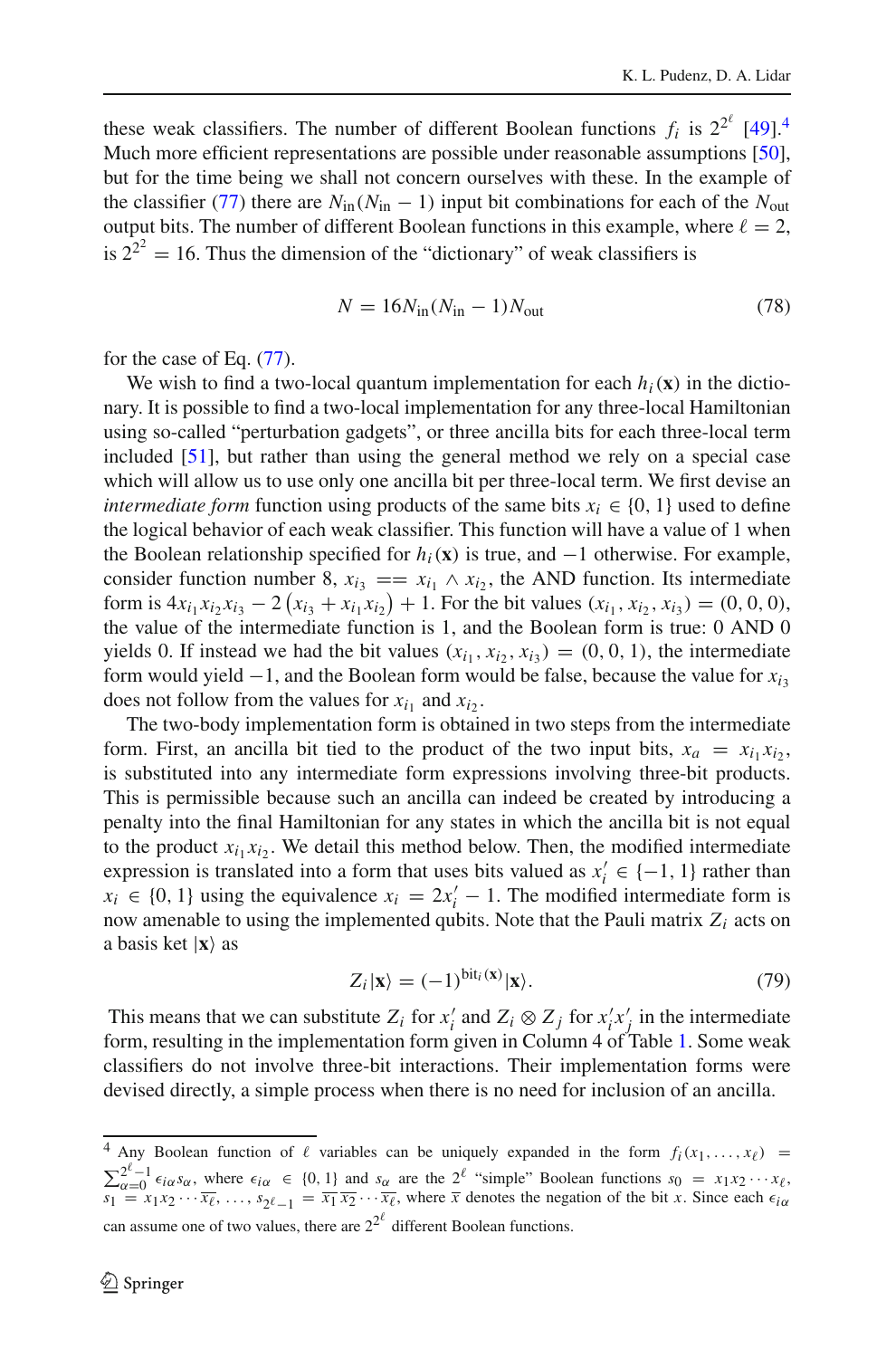<span id="page-30-0"></span>

| $j \in \{1, 2, 3\}$ |                                                                                   |                                                                                                                                                                                                                                          |                                                                                 |
|---------------------|-----------------------------------------------------------------------------------|------------------------------------------------------------------------------------------------------------------------------------------------------------------------------------------------------------------------------------------|---------------------------------------------------------------------------------|
| Function #          | Boolean logic                                                                     | Intermediate form                                                                                                                                                                                                                        | Implementation form                                                             |
| $\mid \mid$         | $\parallel$<br>$x_{i3}$                                                           | Not applicable                                                                                                                                                                                                                           | $-Z_{i_3}$                                                                      |
| $\parallel$         | $\vee x_{i2}$<br>$\langle x_{i_1} \rangle$<br>$\overline{\mathbb{I}}$<br>$x_{i3}$ | $4(x_{i_1}x_{i_2}x_{i_3}-x_{i_1}x_{i_3}-x_{i_2}x_{i_3})-2(x_{i_1}x_{i_2}-x_{i_1}-x_{i_2}-x_{i_3})-1$                                                                                                                                     | $Z_a \otimes Z_{i3} - Z_{i1} \otimes Z_{i3} - Z_{i2} \otimes Z_{i3}$            |
| N<br>$\parallel$    | $x_{i_2}$<br>$x_{i3} == x_{i1} \wedge$                                            | $4(-x_{i_1}x_{i_2}x_{i_3} + x_{i_2}x_{i_3}) + 2(-x_{i_3} + x_{i_1}x_{i_2} - x_{i_2}) + 1$                                                                                                                                                | $-Z_a \otimes Z_{i_3} + Z_{i_2} \otimes Z_{i_3} - Z_{i_3}$                      |
| $\mid \mid$         | $x_{i_3} = x_{i_1}$                                                               | Not applicable                                                                                                                                                                                                                           | $-Z_{i_3}\otimes Z_{i_1}$                                                       |
| $\parallel$         | $\overline{x_{i2}}$<br>$x_{i_3} == x_{i_1} \wedge$                                | $4(x_{i_1}x_{i_3} - x_{i_1}x_{i_2}x_{i_3}) - 2(x_{i_1} - x_{i_1}x_{i_2} + x_{i_3}) + 1$                                                                                                                                                  | $Z_{i_1} \otimes Z_{i_3} - Z_a \otimes Z_{i_3} - Z_{i_3}$                       |
| $\mid \mid$         | $x_{i_3} = x_{i_2}$                                                               | Not applicable                                                                                                                                                                                                                           | $-Z_{i_3}\otimes Z_{i_2}$                                                       |
| ∘<br>$\parallel$    | $x_{i3} == x_{i1} \oplus x_{i2}$                                                  | $-8x_{i_1}x_{i_2}x_{i_3} + 4(x_{i_1}x_{i_3} + x_{i_2}x_{i_3} + x_{i_1}x_{i_2}) - 2(x_{i_1} + x_{i_2} + x_{i_3}) + 1$                                                                                                                     | $-2Z_a \otimes Z_{i3} + Z_{i1} \otimes Z_{i3} + Z_{i2} \otimes Z_{i3} - Z_{i3}$ |
| $\mid \mid$         | $==(x_{i_1}\wedge x_{i_2})$<br>$x_{i3}$                                           | $-4x_{i_1}x_{i_2}x_{i_3} + 2(x_{i_3} + x_{i_1}x_{i_2}) - 1$                                                                                                                                                                              | $-Z_a\otimes Z_{i_3}$                                                           |
| ∞<br>$\mid \mid$    | $x_{i2}$<br>$x_{i3} = x_{i1}$                                                     | $4x_{i_1}x_{i_2}x_{i_3} - 2(x_{i_3} + x_{i_1}x_{i_2}) + 1$                                                                                                                                                                               | $Z_a \otimes Z_{i_3}$                                                           |
| σ<br>$\mid$         | . $\oplus x_{i2})$<br>$x_{i_3} == (x_{i_1})$                                      | $8x_{i_1}x_{i_2}x_{i_3} - 4(x_{i_1}x_{i_3} + x_{i_2}x_{i_3} + x_{i_1}x_{i_2}) + 2(x_{i_1} + x_{i_2} + x_{i_3}) - 1$                                                                                                                      | $2Z_a \otimes Z_{i3} - Z_{i1} \otimes Z_{i3} - Z_{i2} \otimes Z_{i3} + Z_{i3}$  |
| $\frac{1}{10}$      | $x_{i3} = x_{i2}$                                                                 | Not applicable                                                                                                                                                                                                                           | $Z_{i\gamma}\otimes Z_{i\gamma}$                                                |
| $\frac{1}{2}$       | $x_{i_3} = x_{i_1} \vee x_{i_2}$                                                  | $-4(x_{i_1}x_{i_3}-x_{i_1}x_{i_2}x_{i_3})+2(x_{i_1}-x_{i_1}x_{i_2}+x_{i_3})-1$                                                                                                                                                           | $-Z_{i_1} \otimes Z_{i_3} + Z_a \otimes Z_{i_3} + Z_{i_3}$                      |
| $i = 12$            | $x_{i_3} == x_{i_1}$                                                              | Not applicable                                                                                                                                                                                                                           | $Z_{i\chi}\otimes Z_{i\chi}$                                                    |
| $= 13$              | $x_{i_3} == x_{i_1} \vee \overline{x_{i_2}}$                                      | $-4(-x_{i_1}x_{i_2}x_{i_3} + x_{i_2}x_{i_3}) - 2(-x_{i_3} + x_{i_1}x_{i_2} - x_{i_2}) - 1$                                                                                                                                               | $Z_a \otimes Z_{i3} - Z_{i2} \otimes Z_{i3} + Z_{i3}$                           |
| $i = 14$            | $x_{i_3} == x_{i_1} \vee x_{i_2}$                                                 | $-4(x_{i_1}x_{i_2}x_{i_3}-x_{i_1}x_{i_3}-x_{i_2}x_{i_3})+2(x_{i_1}x_{i_2}-x_{i_1}-x_{i_2}-x_{i_3})+1$                                                                                                                                    | $-Z_a \otimes Z_{i3} + Z_{i1} \otimes Z_{i3} + Z_{i2} \otimes Z_{i3}$           |
| $i = 15$            | $x_{i_3} ==$                                                                      | Not applicable                                                                                                                                                                                                                           | Z <sub>i3</sub>                                                                 |
|                     |                                                                                   | The subscript <i>a</i> in the implementation form column denotes an ancilla qubit, tied to qubits <i>i</i> <sub>1</sub> and <i>i</i> <sub>2</sub> via $x_a = x_{i_1}x_{i_2}$ , used to reduce all qubit interactions to at most two-body |                                                                                 |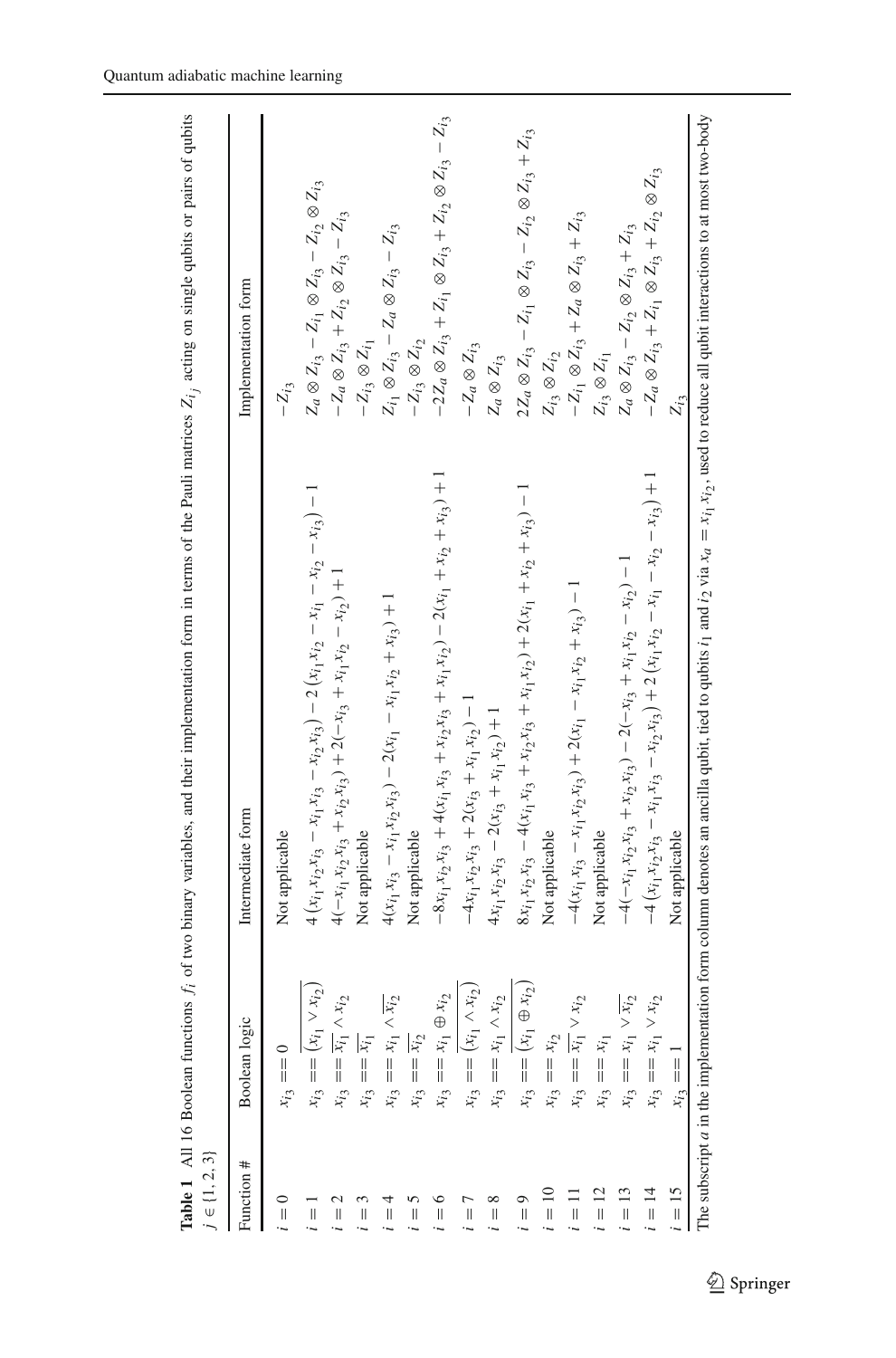We have reduced the dictionary functions from three-bit to two-bit interactions by adding an ancilla bit to represent the product of the two input bits involved in the function. Therefore, the maximum number of qubits needed to implement this set of weak classifiers on a quantum processor is  $Q = N_{\text{in}} + N_{\text{out}} + N_{\text{in}}^2$ . In practice, it is likely to be significantly less because not every three-bit correlation will be relevant to a given classification problem.

Let us now discuss how the penalty function is introduced. For example, consider again the implementation of weak classifier function  $i = 8$ , whose intermediate form involves three-qubit products, which we reduced to two-qubit interactions by including *xa*.

We ensure that *xa* does indeed represent the product it is intended to by making the function a sum of two terms: the product of the ancilla qubit and the remaining qubit from the original product, and a term that adds a penalty if the ancilla is not in fact equal to the product of the two qubits it is meant to represent, in this case  $f_{\text{penalty}} = x_{i_1} x_{i_2} - 2(x_{i_1} + x_{i_2}) x_a + 3x_a$ . In the case where  $(x_{i_1}, x_{i_2}, x_a) = (1, 0, 0)$ ,  $f_{\text{penalty}} = 0$ , but in a case where  $x_a$  does not represent the intended product such as  $(x_{i_1}, x_{i_2}, x_a) = (1, 0, 1), f_{\text{penalty}} = 1$ . In fact, the penalty function behaves as follows:

$$
f_{\text{penalty}} = \begin{cases} 0 & x_a = x_{i_1} x_{i_2} \\ \text{positive} & \text{otherwise} \end{cases}
$$
 (80)

In the end, we have the modified intermediate form  $f_8 = 4x_a x_{i_3} - 2(x_{i_3} + x_a) + 1 +$ *f*penalty, which involves only two-qubit interactions. This would be implemented on the quantum computer as the sum of two Hamiltonian terms:

$$
H_8 = Z_a \otimes Z_{i_3},\tag{81}
$$

from the implementation column of Table [1,](#page-30-0) and

$$
H_{\text{penalty}}(i_1, i_2) = \frac{1}{4} Z_{i_1} \otimes Z_{i_2} - \frac{1}{2} Z_{i_1} \otimes Z_a - \frac{1}{2} Z_{i_2} \otimes Z_a
$$
  

$$
-\frac{1}{4} Z_{i_1} - \frac{1}{4} Z_{i_2} + \frac{1}{2} Z_a + \frac{3}{4},
$$
 (82)

the implementation form of *f*penalty, so a Hamiltonian to find input–output vectors classified negatively by this weak classifier would be

$$
H_{\text{weak}} = H_8 + H_{\text{penalty}}(i_1, i_2). \tag{83}
$$

When the strong classifier is implemented as a whole, multiple weak classifiers with weight 1 may use the same two input bits, and therefore share an ancilla bit that is the product of those input bits. When this is the case, it is sufficient to add the penalty function to the final Hamiltonian once, though the ancilla is used multiple times.

The inclusion of ancilla qubits tied to products of other qubits and their associated penalties need not interfere with the solution of the V&V problem, although the ancilla penalty terms must appear in the same final Hamiltonian as this optimization. If the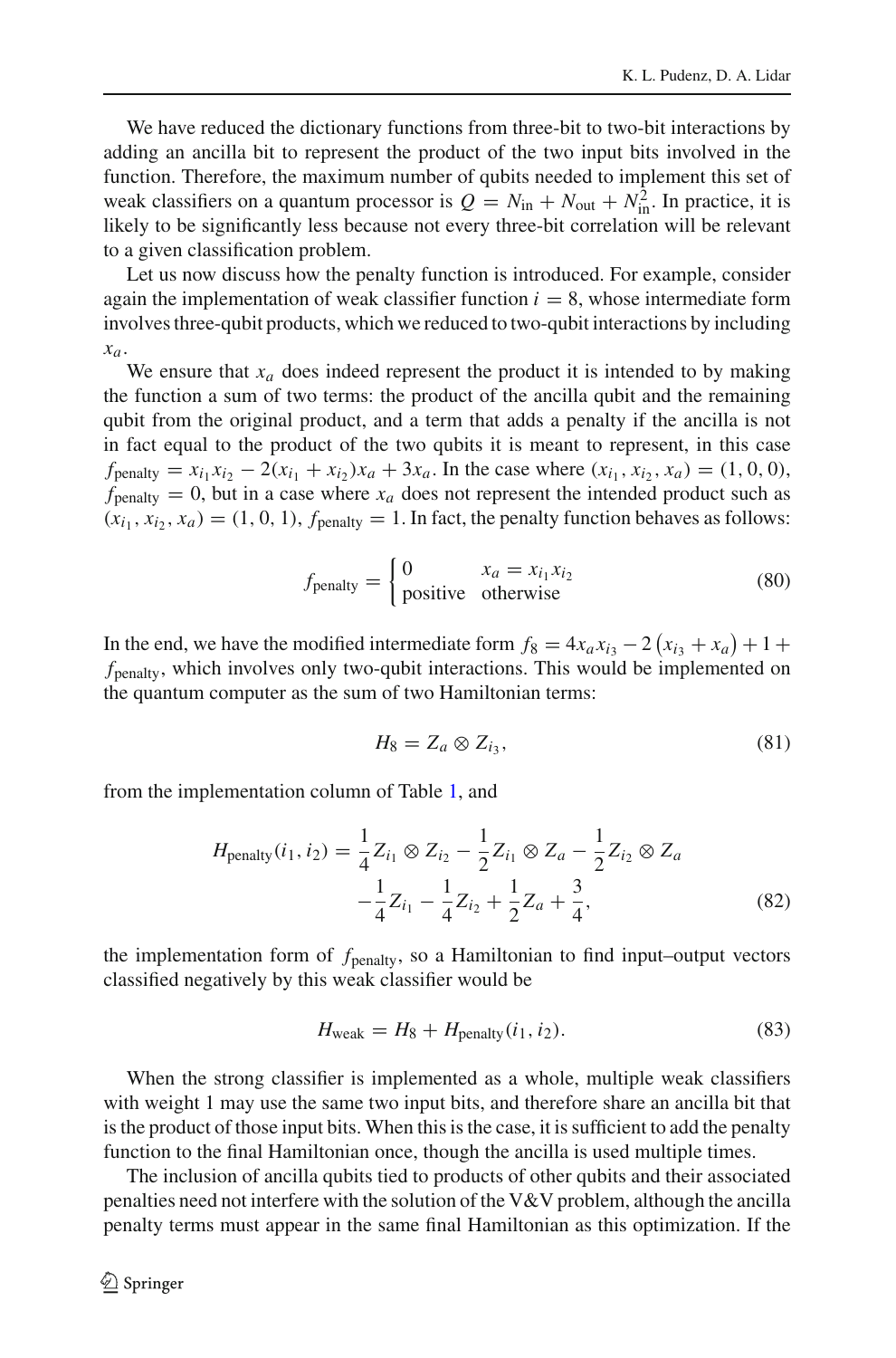ancilla penalty terms are made reasonably large, they will put any states in which the ancillas do not represent their intended products (states which are in fact outside of *V*) far above the levels at which errors are found. For instance, consider an efficient, nearly optimal strong classifier closely approximating the conditions set forth in Sect. [4.](#page-13-0) Such a classifier makes its decision on the strength of two simultaneously true votes. If two such classifiers are added together, as in the verification problem, the lowest energy levels will have an energy near −4. If the penalty on a forbidden ancilla state is more than a reasonable 4 units, such a state should be well clear of the region where errors are found.

This varied yet correlation-limited set of weak classifiers fits nicely with the idea of tracking intermediate spaces (Eq. [11\)](#page-6-3), where we can use an intermediate space  $\mathcal{I}_i$  to construct a set of weak classifiers feeding into the next intermediate space  $\mathcal{I}_{i+1}$ . This is further related to an obvious objection to the above classifiers, which is that they ignore any correlations involving four or more bits, without one-, two-, or three-bit correlations. By building a hierarchy of weak classifiers, for intermediate spaces, such correlations can hopefully be accounted for as they build up by keeping track instead of one-, two-, and three-bit terms as the program runs.

# 5.6 QUBO-AQC quantum parallel testing

With the choice of Boolean functions for the weak classifiers, the quantum implementation of the energy function  $C^{opt}(\mathbf{x})$  (Eq. [74\)](#page-27-1) becomes

$$
H_F^{\text{test}} = \sum_{i=1}^{N} (w_i^{\text{opt}} + z_i^{\text{opt}}) H_i + \sum_{j \neq k} H_{\text{penalty}}(j, k), \tag{84}
$$

<span id="page-32-1"></span>where  $H_i$  denotes the implemented form given in the third column of Table [1,](#page-30-0) and the indices  $j, k \in \{1, \ldots, N_{\text{in}}\}$  denote all possible pairings of input qubits tied to ancillas. The ground state of  $H_F^{\text{test}}$ , which corresponds to the optimal weight sets  $w_i^{\text{opt}}$  and  $z_i^{\text{opt}}$ *i* derived from the set of weak classifiers detailed in Sect. [5.5,](#page-28-1) is an erroneous state, which, by construction, is not a member of the training set *T* .

How do we construct the AQC such that all input–output pairs **x** are tested in parallel? This is a consequence of the adiabatic interpolation Hamiltonian [\(26\)](#page-11-2), and in particular the initial Hamiltonian  $H<sub>I</sub>$  of the type given in Eq. [\(27\)](#page-11-3). The ground state of this positive semi-definite  $H_I$  is an equal superposition over all input–output vectors, i.e.,  $H_I \sum_{\mathbf{x} \in \mathcal{V}} |\mathbf{x}\rangle = 0$ , and hence when we implement the AQC every possible **x** starts out as a candidate for the ground state. The final (Boltzmann) distribution of observed states strongly favors the manifold of low energy states, and by design these will be implemented erroneous states, if they exist.

# <span id="page-32-0"></span>**6 Sample problem implementation**

In order to explore the practicality of our two-step adiabatic quantum approach to finding software errors, we have applied the algorithm to a program of limited size containing a logical error. We did this by calculating the results of the algorithm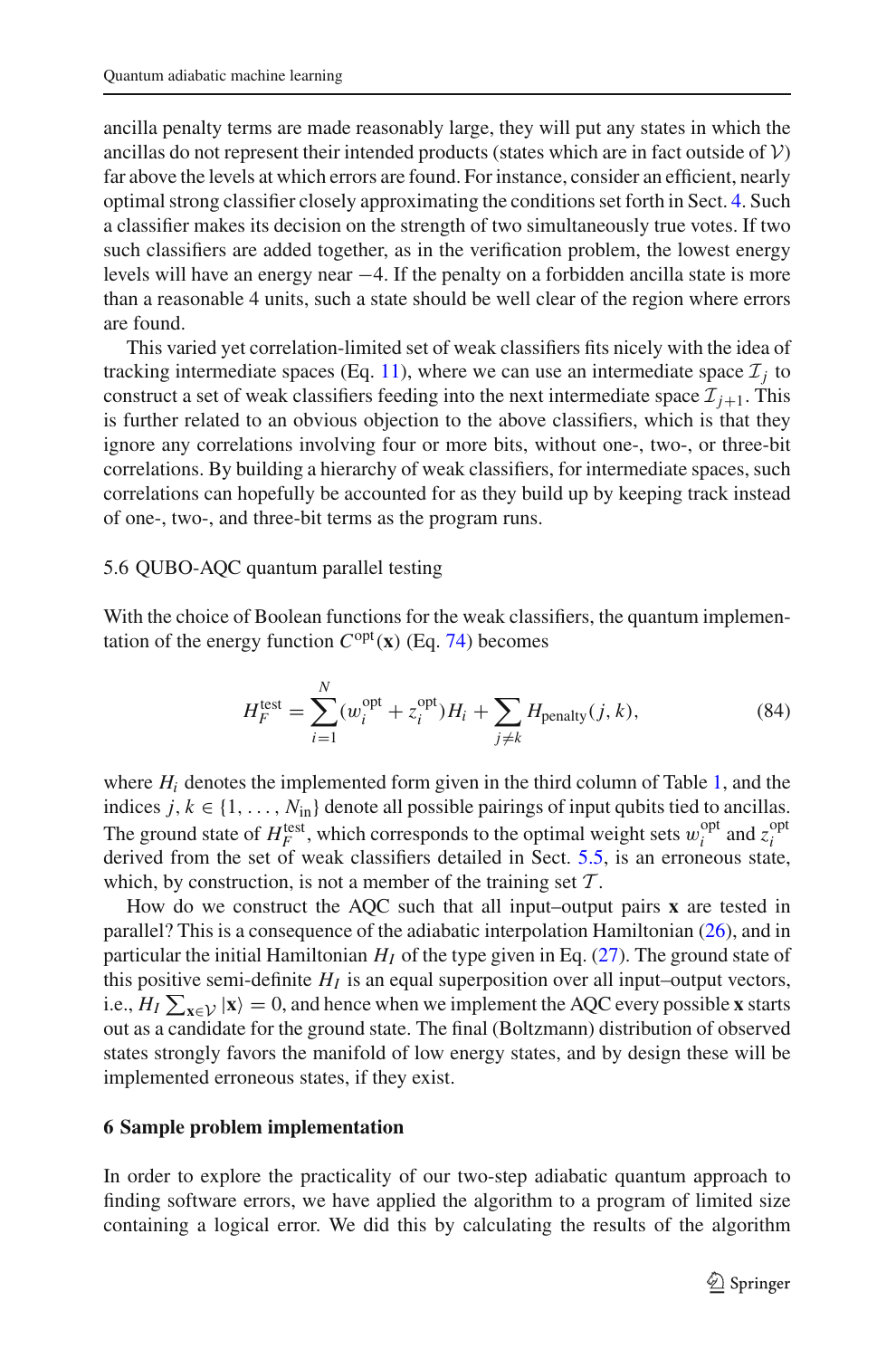assuming perfect adiabatic quantum optimization steps on a processor with few (*N* < 30) available qubits. Preliminary characterizations of the accuracy achievable using such an algorithm given a set of weak classifiers with certain characteristics are also presented.

#### <span id="page-33-1"></span>6.1 The triplex monitor miscompare problem

The problem we chose to implement is a toy model of program design practices used in mission critical software systems.<sup>5</sup> This program monitors a set of three redundant variables  $\{A_t, B_t, C_t\}$  for internal consistency. The variables could represent, e.g., sensor inputs, control signals, or particularly important internal program values. If one value is different from the other two over a predetermined number of snapshots in time *t*, a problem in the system is indicated and the value of the two consistent redundant variables is propagated as correct. Thus the program is supposed to implement a simple majority-vote error-detection code.

We consider only the simplest case of two time snapshots, i.e.,  $t = 1, 2$ . As just explained, a correct implementation of the monitoring routine should fail a redundant variable *A*, *B*, or*C* if that*same* variable miscompares with both of the other variables in each of the two time frames. The erroneous implemented program we shall consider has the logical error that, due to a mishandled internal implementation of the miscompare tracking over multiple time frames, it fails a redundant variable any time there has been a miscompare in both time frames, even if the miscompare implicated a *different* variable in each time frame.

In order to facilitate quantum  $V&V$  using the smallest possible number of qubits, we assume the use of classical preprocessing to reduce the program to its essential structure. The quantum algorithm does not look at the values of the three redundant variables in each time frame. Instead, it sees three logical bits per snapshot, telling it whether each pair of variables is equal. This strategy is also reflected in the program outputs, which are three logical bits indicating whether or not each redundant variable is deemed correct by the monitoring routine. Thus there are nine logical bits, as specified in Table [2.](#page-34-0)

In terms of Boolean logic, the two behaviors are as follows: Program Specification

$$
x_7 = x_1 \wedge x_3 \wedge x_4 \wedge x_6, \tag{85a}
$$

$$
x_8 = x_1 \wedge x_2 \wedge x_4 \wedge x_5, \tag{85b}
$$

$$
x_9 = x_2 \wedge x_3 \wedge x_5 \wedge x_6, \tag{85c}
$$

i.e., a variable is flagged as incorrect if and only if it has miscompared with all other variables in all time frames.

<span id="page-33-0"></span><sup>5</sup> We are grateful to Greg Tallant from the Lockheed Martin Corporation for providing us with this problem as an example of interest in flight control systems.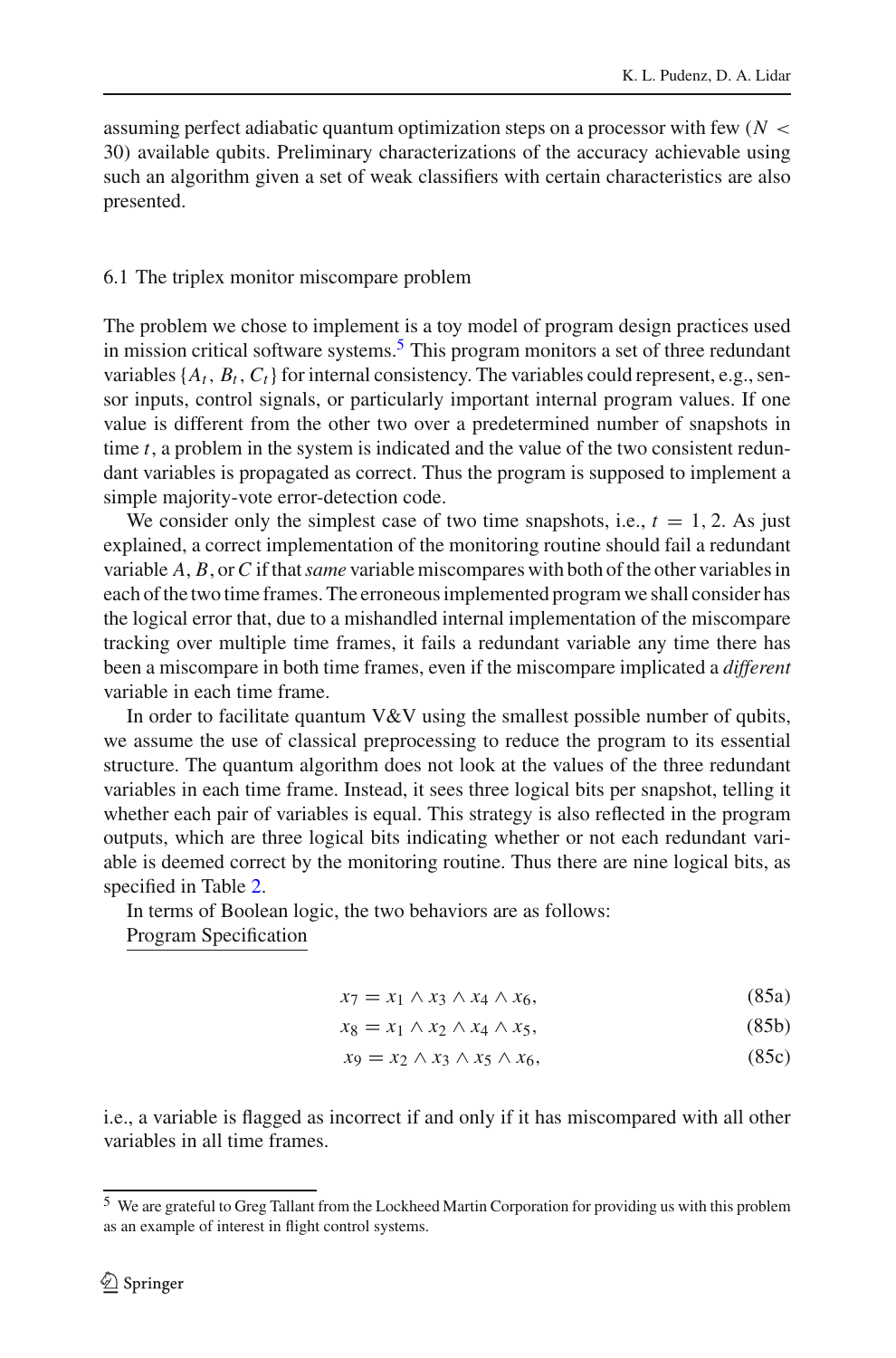<span id="page-34-0"></span>

| <b>Table 2</b> Logical bits and their<br>significance in terms of variable<br>comparison in the Triplex<br>Miscompare problem | Bit   | Significance    |
|-------------------------------------------------------------------------------------------------------------------------------|-------|-----------------|
|                                                                                                                               | $x_1$ | $A_1 \neq B_1$  |
|                                                                                                                               | $x_2$ | $B_1 \neq C_1$  |
|                                                                                                                               | $x_3$ | $A_1 \neq C_1$  |
|                                                                                                                               | $x_4$ | $A_2 \neq B_2$  |
|                                                                                                                               | $x_5$ | $B_2 \neq C_2$  |
|                                                                                                                               | $x_6$ | $A_2 \neq C_2$  |
|                                                                                                                               | $x_7$ | A failed        |
|                                                                                                                               | $x_8$ | <b>B</b> failed |
|                                                                                                                               | $x_9$ | $C$ failed      |

# Erroneous Program Implementation

| $x_7 = ((x_1 \wedge x_2) \vee (x_2 \wedge x_3) \vee (x_1 \wedge x_3)) \wedge x_4 \wedge x_6,$ |  | (86a) |
|-----------------------------------------------------------------------------------------------|--|-------|
|-----------------------------------------------------------------------------------------------|--|-------|

 $x_8 = ((x_1 \land x_2) \lor (x_2 \land x_3) \lor (x_1 \land x_3)) \land x_4 \land x_5,$  (86b)

$$
x_9 = ((x_1 \wedge x_2) \vee (x_2 \wedge x_3) \vee (x_1 \wedge x_3)) \wedge x_5 \wedge x_6, \tag{86c}
$$

i.e., a variable is flagged as incorrect if it miscompares with the other variables in the final time frame and if any variable has miscompared with the others in the previous time frame.

# <span id="page-34-1"></span>6.2 Implemented algorithm

The challenges before us are to train classifiers to recognize the behavior of both the program specification and the erroneous implementation, and then to use those classifiers to find the errors. These objectives have been programmed into a hybrid quantum-classical algorithm using the quantum techniques described in Sects. [3](#page-6-0) and [5](#page-24-0) and classical strategy refinements based on characteristics of available resources (for example, the accuracy of the set of available weak classifiers). The performance of this algorithm has been tested through computational studies using a classical optimization routine in place of adiabatic quantum optimization calls.

The algorithm takes as its inputs two training sets, one for the specification classifier and one for the implementation classifier. The two strong classifiers are constructed using the same method, one after the other, consulting the appropriate training set.

When constructing a strong classifier, the algorithm first evaluates the performance of each weak classifier in the dictionary over the training set. Weak classifiers with poor performance, typically those with over 40% error, are discarded. The resulting, more accurate dictionary is fed piecewise into the quantum optimization algorithm.

Ideally, the adiabatic quantum optimization using the final Hamiltonian [\(25\)](#page-11-0) would take place over the set of all weak classifiers in the modified, more accurate dictionary. However, the reality of quantum computation for some time to come is that the number of qubits available for processing will be smaller than the number of weak classifiers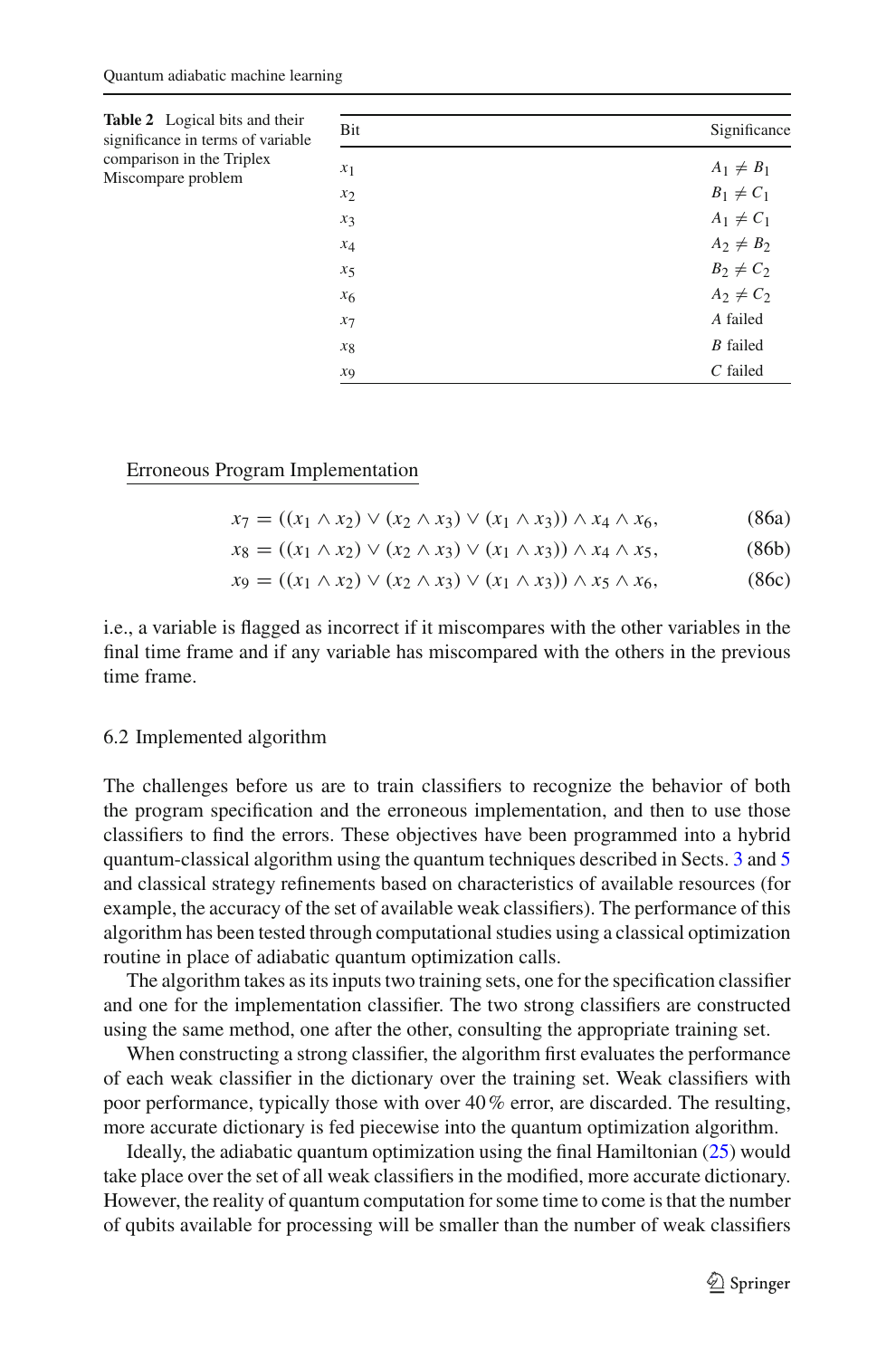in the accurate dictionary. This problem is addressed by selecting random groups of *Q* classifiers (the number of available qubits) to be optimized together. An initial random group of  $Q$  classifiers is selected, the optimal weight vector  $\mathbf{q}^{\text{opt}}$  is calculated by classically finding the ground state of  $H_F$ , and the weak classifiers which receive weight 0 are discarded. The resulting spaces are filled in with weak classifiers randomly selected from the set of those which have not yet been considered, until all *Q* classifiers included in the optimization return a weight of 1. This procedure is repeated until all weak classifiers in the accurate dictionary have been considered, at which time the most accurate group of *Q* generated in this manner is accepted as the strong classifier for the training set in question. Clearly, alternative strategies for combining subsets of *Q* weak classifiers could be considered, such as genetic algorithms, but this was not attempted here.

<span id="page-35-0"></span>Both the specification and implementation strong classifiers are generated in this way, resulting in

$$
R_{\mathbf{w}}\varrho(\mathbf{x}) = \sum_{i=1}^{N} w_i^{\mathcal{Q}} h_i(\mathbf{x})
$$
\n(87)

$$
T_{\mathbf{z}}\varrho(\mathbf{x}) = \sum_{i=1}^{N} z_i^{\mathcal{Q}} h_i(\mathbf{x})
$$
\n(88)

where  $w_i^Q$  and  $z_i^Q$  take the value 1 if the corresponding weak classifier  $h_i(\mathbf{x})$  is selected using the iterative procedure described in the preceding paragraph, and are zero otherwise. This is the same structure as that seen in Eqs.  $(70)$  and  $(71)$ , but with different vectors **w** and **z** due to the lack of available qubits to perform a global optimization over the accurate dictionary.

The two strong classifiers of Eqs. [\(87\)](#page-35-0) and [\(88\)](#page-35-0) are summed as in Eq. [\(72\)](#page-26-1) to create a final energy function that will push errors to the bottom part of the spectrum. This is translated to a final Hamiltonian  $H_F$  as in Eq. [\(84\)](#page-32-1) and the result of the optimization (i.e., the ground state of this  $H_F$ ) is returned as the error candidate. This portion of the algorithm makes it crucial to employ intelligent classical preprocessing in order to keep the length of the input and output vectors as small as possible, because each bit in the input–output vector corresponds to a qubit, and the classical cost of finding the ground state of  $H_F$  grows exponentially with the number of qubits.

#### 6.3 Simulation results

Our simulation efforts have focused on achieving better accuracy from the two strong classifiers. If the strong classifiers are not highly accurate, the second part of the algorithm, the quantum-parallel use of the classifiers, will not produce useful results because input–output vectors the classifiers do not handle correctly could occupy the low-lying spectrum.

In the interest of pushing the limits of accuracy of the strong classifiers, some simulations were performed on the miscompare problem in a single time frame. Under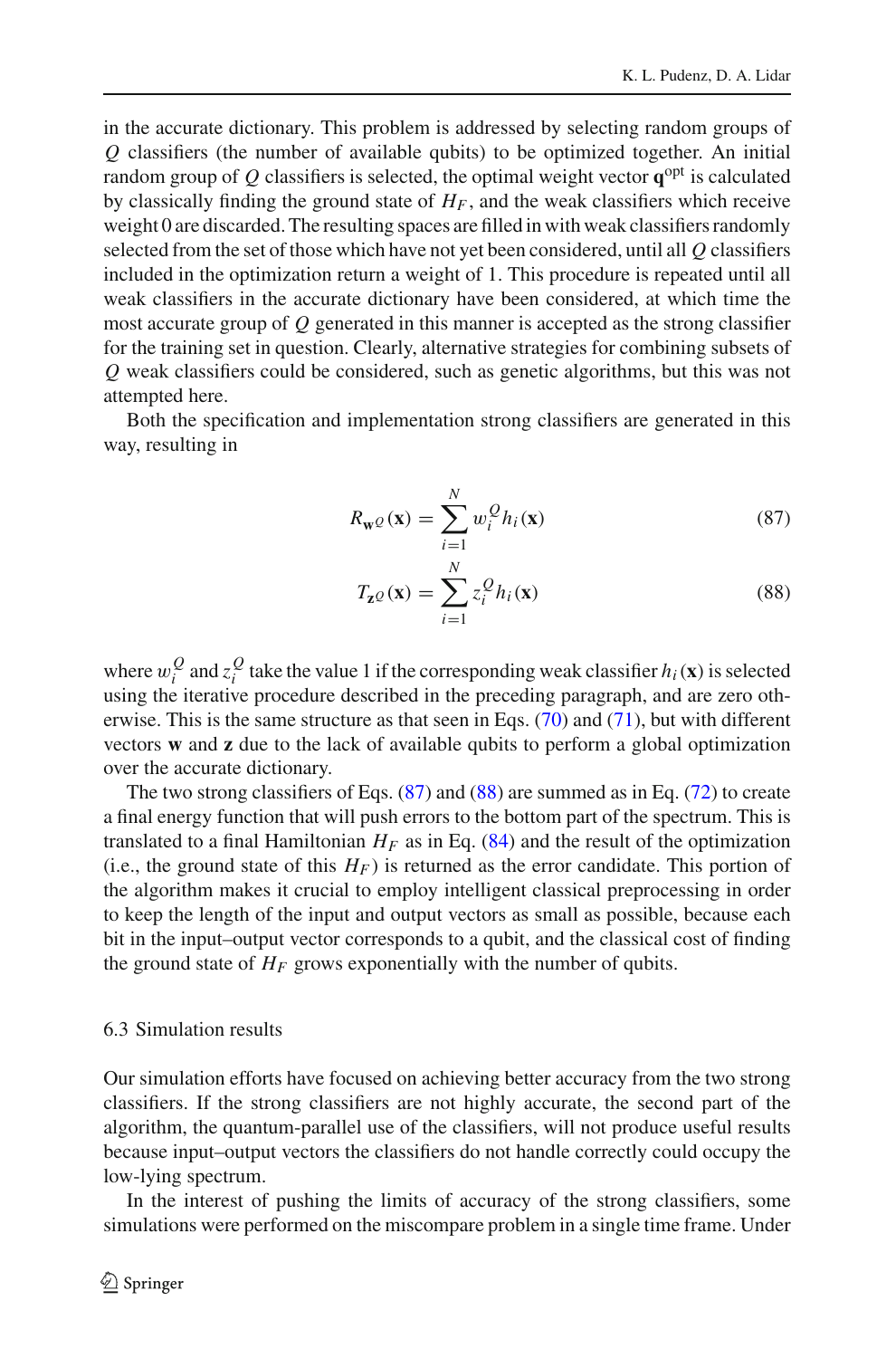

**Fig. 6** Error fractions in 16-member specification classifier calculations; *Left*: average over 50. *Right*: best of 50

<span id="page-36-0"></span>

<span id="page-36-1"></span>**Fig. 7** Error fractions in 16-member implementation classifier calculations; *Left*: average over 50. *Right*: best of 50

this simplification, the program specification and implementation are identical (the error arises over multiple time frames), and indeed the numerical results will show that the results for the two classifiers are the same (see Figs. [6,](#page-36-0) [7,](#page-36-1) right).

The algorithm described in Sect. [6.2](#page-34-1) was run 50 times, each time producing two strong classifiers comprising 16 or fewer weak classifier members. The figure of 16 qubits was chosen because it allowed the computations to be performed in a reasonable amount of time on a desktop computer while still allowing for some complexity in the makeup of the strong classifiers. This set of 50 complete algorithmic iterations was performed for 26 values of  $\lambda$ , the sparsity parameter introduced in Eq. [\(18\)](#page-9-0). The average percentage of error for both strong classifiers was examined, as was the best error fraction achieved in the 50 iterations. These two quantities are defined as follows:

$$
err_{avg} = \frac{1}{50} \sum_{i=1}^{50} L_i(\mathbf{w}^{\text{opt}})
$$
 (89)

$$
err_{\min} = \min_{i} L_i(\mathbf{w}^{\text{opt}}),\tag{90}
$$

<span id="page-36-2"></span>where *L* is the function that counts the total number of incorrect classifications, Eq. [\(17\)](#page-9-2). The weight vector  $z^{\text{opt}}$  can be substituted for  $w^{\text{opt}}$  in Eqs. [\(89\)](#page-36-2) and [\(90\)](#page-36-2)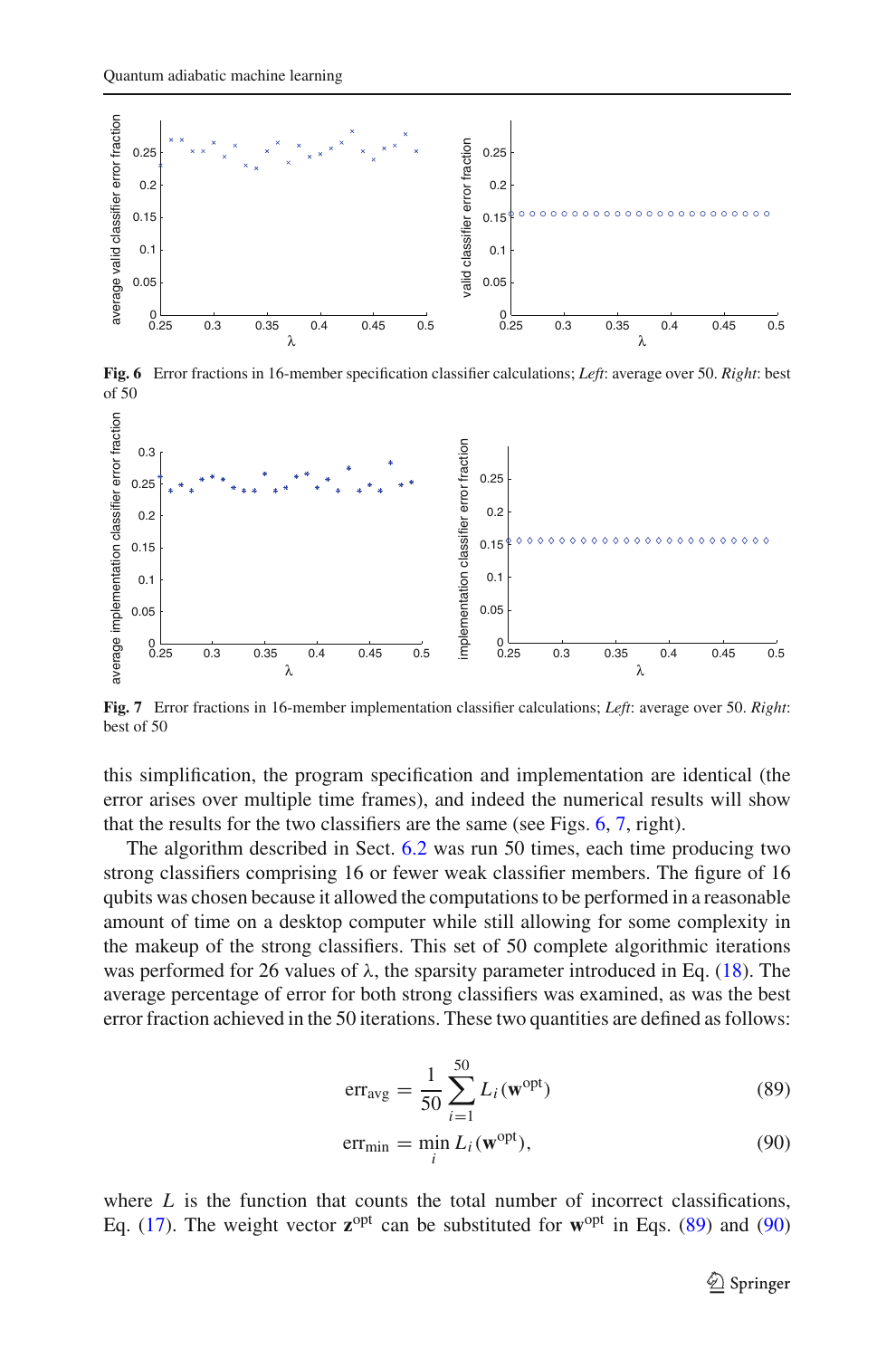

<span id="page-37-0"></span>**Fig. 8** Error fractions of specification (*left*) and implementation (*right*) classifiers, for an increasing number of qubits

if the strong classifier being analyzed is the implementation rather than the specification classifier.

Both the average and minimum error for the specification and implementation classifiers are plotted in Figs. [6](#page-36-0) and [7,](#page-36-1) respectively, as a function of  $\lambda$ .

As shown in Figs. [6](#page-36-0) and [7,](#page-36-1) while the average percent error for both classifiers hovered around 25%, the best percent error was consistently just below 16% for both the specification and implementation classifiers. The consistency suggests two things: that the randomness of the algorithm can be tamed by looking for the best outcome over a limited number of iterations, and that the sparsity parameter,  $\lambda$ , did not have much effect on classifier accuracy.

Noting in particular the lack of dependency on  $\lambda$ , we move forward to examine the results of simulations on more difficult and computationally intensive applications of the algorithm. These results address the triplex monitor miscompare problem exactly as described in Sect. [6.1](#page-33-1) and increase the number of qubits as far as 26. The error fractions of the best strong classifiers found, defined as

$$
err_{\min}(Q) = \min_{i} L_i(\mathbf{w}^{\text{opt}}) \quad i \in \{1, ..., n_{\text{sim}}(Q)\}
$$
 (91)

where  $n_{\text{sim}}(Q)$  is the number of simulations performed at Q qubits, are plotted in Fig. [8](#page-37-0) as a function of the number of qubits allowed in the simulation.

For  $Q = 16$  through  $Q = 23$ , the error fraction shown is for the best-performing classifier, selected from 26 iterations of the algorithm that were calculated using different values of  $\lambda$ . The consistently observed lack of dependence on  $\lambda$  in these and other simulations (such as the 50-iteration result presented above) justifies this choice. For  $Q = 24$  to  $Q = 26$ , it was too computationally intensive to run the algorithm multiple times, even on a high performance computing cluster, so the values plotted are from a single iteration with  $\lambda$  assigned to zero. This was still deemed to be useful data given the uniformity of the rest of the simulation results with respect to  $\lambda$ . The dependence on the parity of the number of qubits is a result of the potential for the strong classifier to return 0 when the number of weak classifiers in the majority vote is even. Zero is not technically a misclassification in that the classifier places the vector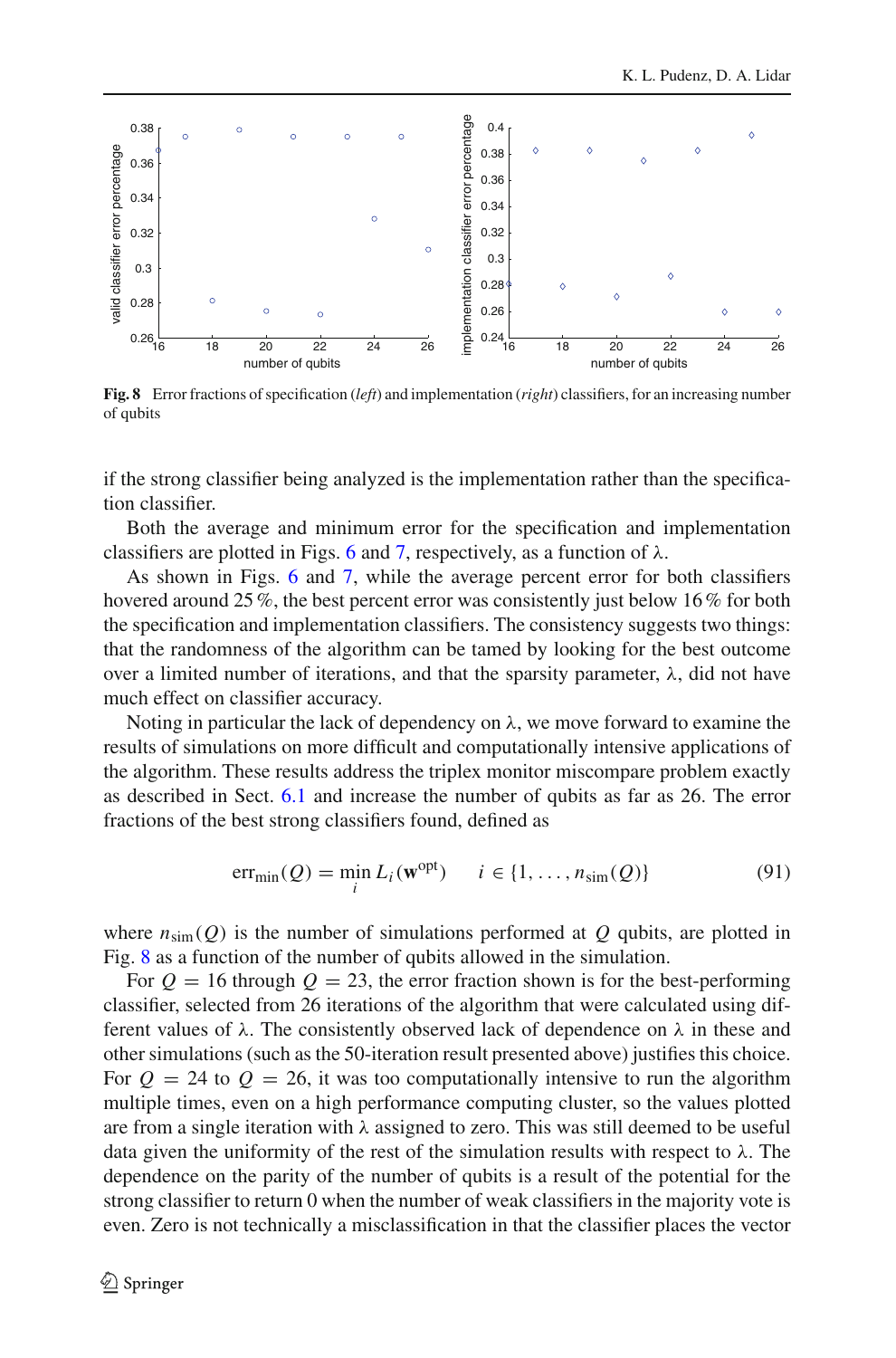**x** in the wrong class, but neither does the classifier give the correct class for **x**. Rather, we obtain a " don't-know" answer from the classifier, which we do not group with the misclassifications because it is not an outright error in classification. It is a different, less conclusive piece of information about the proper classification of **x** which may in fact be useful for other applications of such classifiers.

The important conclusion to be drawn from the data quantifying strong classifier errors as a function of the number of available qubits is that performance seems to be improving only slightly as the number of available qubits increases. This may indicate that even with only 16 qubits, if the algorithm is iterated a sufficient number of times to compensate for its random nature, the accuracy achieved is close to the limit of what can be done with the current set of weak classifiers. This is encouraging in the context of strong classifier generation and sets a challenge for improving the performance of weak classifiers or breaking the problem into intermediate stages.

#### 6.4 Comparison of results with theory

In light of the conditions for an ideal strong classifier developed in Sect. [4,](#page-13-0) it is reasonable to ask the following questions: How close do the weak classifiers we have for the problem studied here come to satisfying the conditions? What sort of accuracy can we expect our simulations to yield? Figure [9](#page-39-0) and a few related calculations shed some light on the answers. In the figure, each row of pixels represents a single weak classifier in the dictionary and each column represents one vector in the input–output space. Horizontal red lines divide the different levels of performance exhibited by the weak classifiers. White pixels represent a given weak classifier categorizing a given input–output vector correctly. Black pixels represent incorrect classifications.

The problematic aspect of Fig. [9](#page-39-0) is the vertical bars of white and black exhibited by some of the more accurate classifiers. The method detailed above for constructing a completely accurate strong classifier relies on pairs of classifiers which are correct where others fall short, and which do not both classify the same input–output vector incorrectly. This is impossible to find in the most accurate group of weak classifiers alone, given that there are black bars of erroneous classifications spanning the entire height of the set.

For numerical analysis of the performance of the set of Boolean weak classifiers on the sample problem, we relate the statistics of the dictionary on the input–output vector space  $\mathcal V$  to Conditions [2](#page-15-0) and 2a. Three quantities will be useful for this analysis. The first is the error fraction of an individual weak classifier

$$
\eta_j = 1 - \frac{1}{|T|} \sum_{s=1}^{|T|} H\left[y_s h_j(\mathbf{x}_s)\right],\tag{92}
$$

<span id="page-38-0"></span>that is, the fraction of the training set incorrectly classified by the weak classifier  $h_i(\mathbf{x})$ . We use the Heaviside step function to count the number of vectors correctly classified.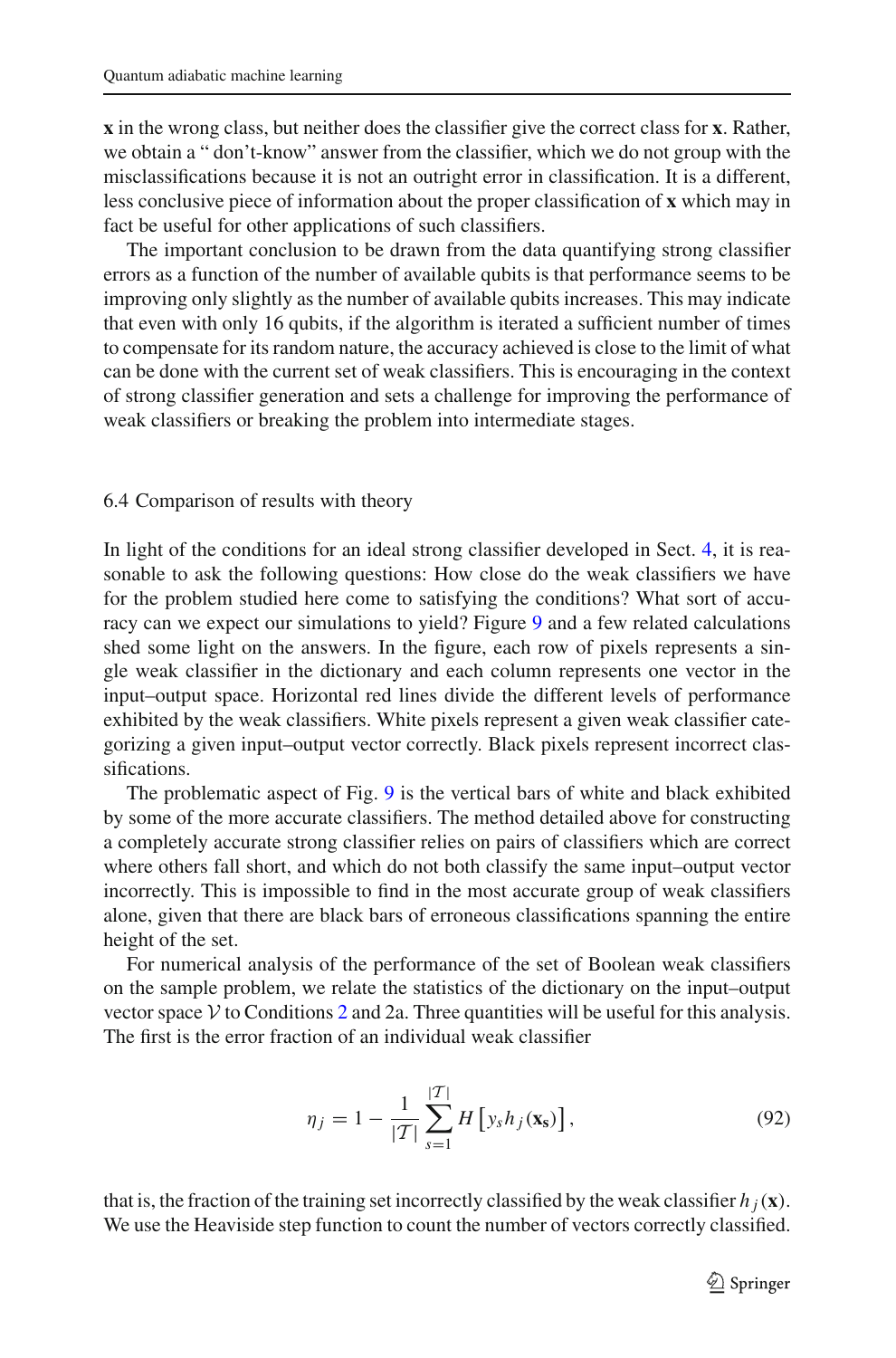<span id="page-39-0"></span>



Next is the *minimum possible* overlap of correctly classified vectors for a pair of weak classifiers over *V*:

$$
\phi_{jj'} = 1 - \eta_j - \eta_{j'}
$$
\n(93)

<span id="page-39-1"></span>In Eq. [\(93\)](#page-39-1), we add the correctness fraction  $(1 - \eta_i)$  of each weak classifier, then subtract 1 to arrive at the number of vectors that must be classified correctly by both weak classifiers at once.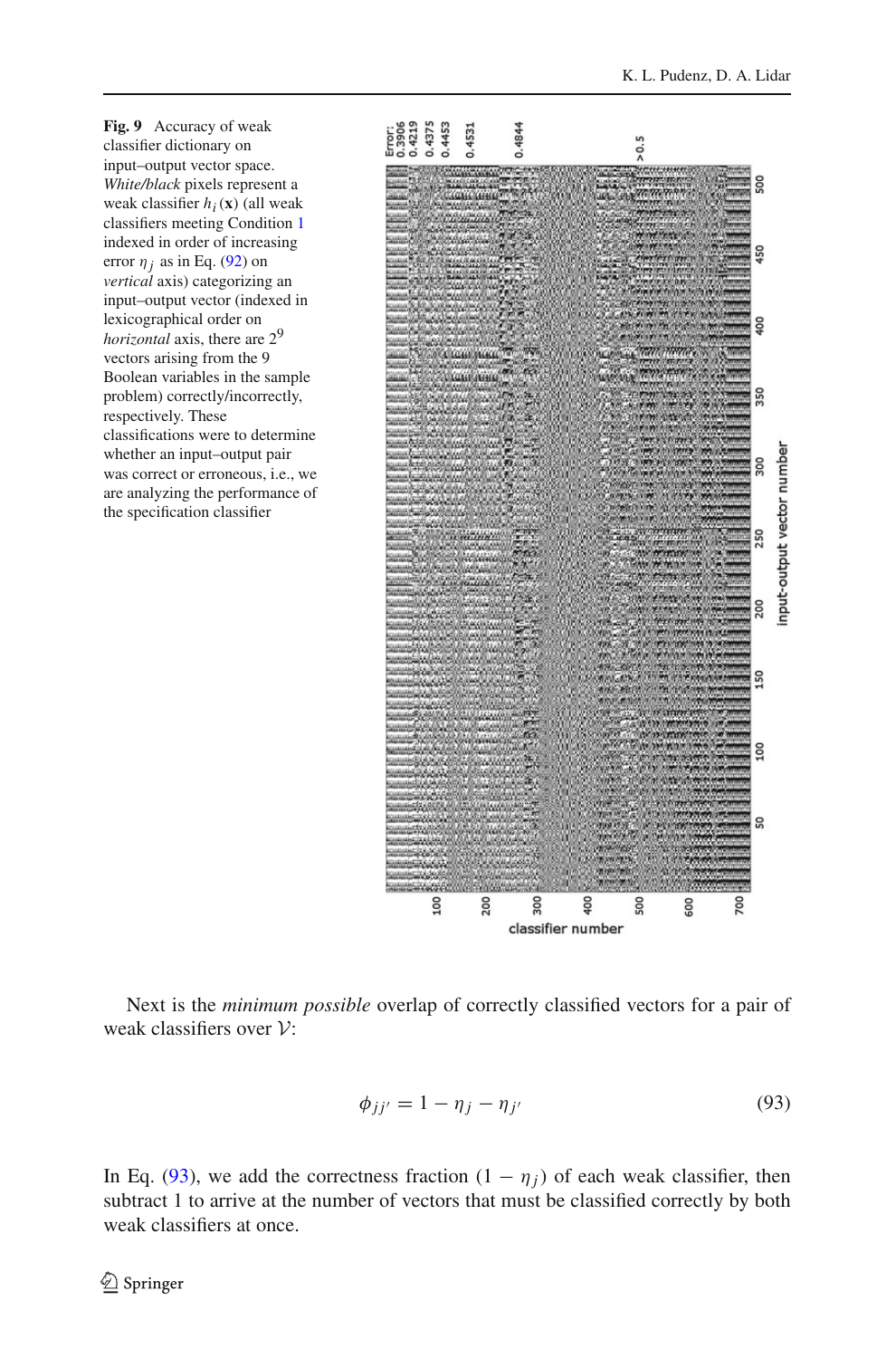The next definition we shall require is that of the *actual* overlap of correct classifications:

$$
\gamma_{jj'} = \frac{1}{|T|} \sum_{s=1}^{|T|} H\left[y_s \left(h_j(\mathbf{x_s}) + h_{j'}(\mathbf{x_s})\right)\right] \equiv \phi_{jj'} + \epsilon_{jj'}
$$
(94)

<span id="page-40-0"></span>In Eq. [\(94\)](#page-40-0), we count the number of vectors that are actually classified correctly by both weak classifiers.

If the minimum possible and actual overlaps are the same, i.e.,  $\epsilon_{jj'} = 0$ , then Condition [2](#page-15-0) holds, and the weak classifier pair has minimum *correctness overlap*. Otherwise, if  $\phi_{jj'} \neq \gamma_{jj'}$ , only the weaker Condition 2a is satisfied, so the weak classifier pair has a greater than minimal correctness overlap and a forced overlap of incorrect classifications  $\epsilon_{jj'} > 0$  (see Fig. [2\)](#page-16-0) that could cancel out the correct votes of a different weak classifier pair and cause the strong classifier to be either incorrect or inconclusive.

Our numerical analysis of the weak classifiers satisfying Condition [1](#page-14-0) (having  $\eta_i$  < 0.5) showed that the average correctness overlap  $\gamma_{ii'}$  between any two weak classifiers was 0.3194. The maximum correctness overlap for any pair of weak classifiers was  $\gamma_{ji'} = 0.6094$ . The minimum was  $\gamma_{ji'} = 0.1563$ , between two weak classifiers with respective error fractions (amount of the training set misclassified by each individual weak classifier) of  $\eta_i = 0.4844$  and  $\eta_{i'} = 0.4531$ . Compare this to the minimum possible overlap with two such classifiers,  $\phi_{ji'} = 0.0625$ , and it becomes apparent that this set of weak classifiers falls short of ideal, given that  $\epsilon_{jj'} = 0.0938$  for the weak classifier pair with minimum overlap.

When only the most accurate weak classifiers ( $\eta_j = 0.3906$ ; above the top red horizontal line in Fig. [9\)](#page-39-0) were included, the average correctness overlap was  $\gamma_{ii'} =$ 0.4389, the maximum was  $\gamma_{ii'} = 0.6094$ , and the minimum was  $\gamma_{ii'} = 0.3594$ . In order to come up with a generous estimate for the accuracy achievable with this group of weak classifiers, we focus on the minimum observed correctness overlap. The minimum possible correctness overlap for two classifiers with  $\eta_j = 0.3906$ is  $\phi_{jj'} = 0.2188$ . With an ideal set of weak classifiers of error  $\eta_j = 0.3906$  and correctness overlap  $\phi_{ji'} = 0.2188$ , it would take seven weak classifiers to construct a completely accurate strong classifier: three pairs of two classifiers each to cover a fraction 0.6564 of the solution space with a correctness overlap from one of the pairs, and one more weak classifier to provide the extra correct vote on the remaining 0.3436 fraction of the space. Assuming that three pairs of weak classifiers with minimum overlap and optimal relationships to the other weak classifier pairs could be found, there will still be a significant error due to the overlap fractions of the pairs being larger than ideal. In fact, each pair of weak classifiers yields an error contribution of  $\epsilon_{ji'} = 0.1406$ , guaranteeing that a fraction  $3\epsilon_{ji'} = 0.4218$  of the input–output vectors will be classified incorrectly by the resulting strong classifier. This is not far from the simulation results for odd-qubit strong classifiers (Fig. [8,](#page-37-0) left), which suggests that the algorithm currently in use is producing near-optimal results for the dictionary of weak classifiers it has access to.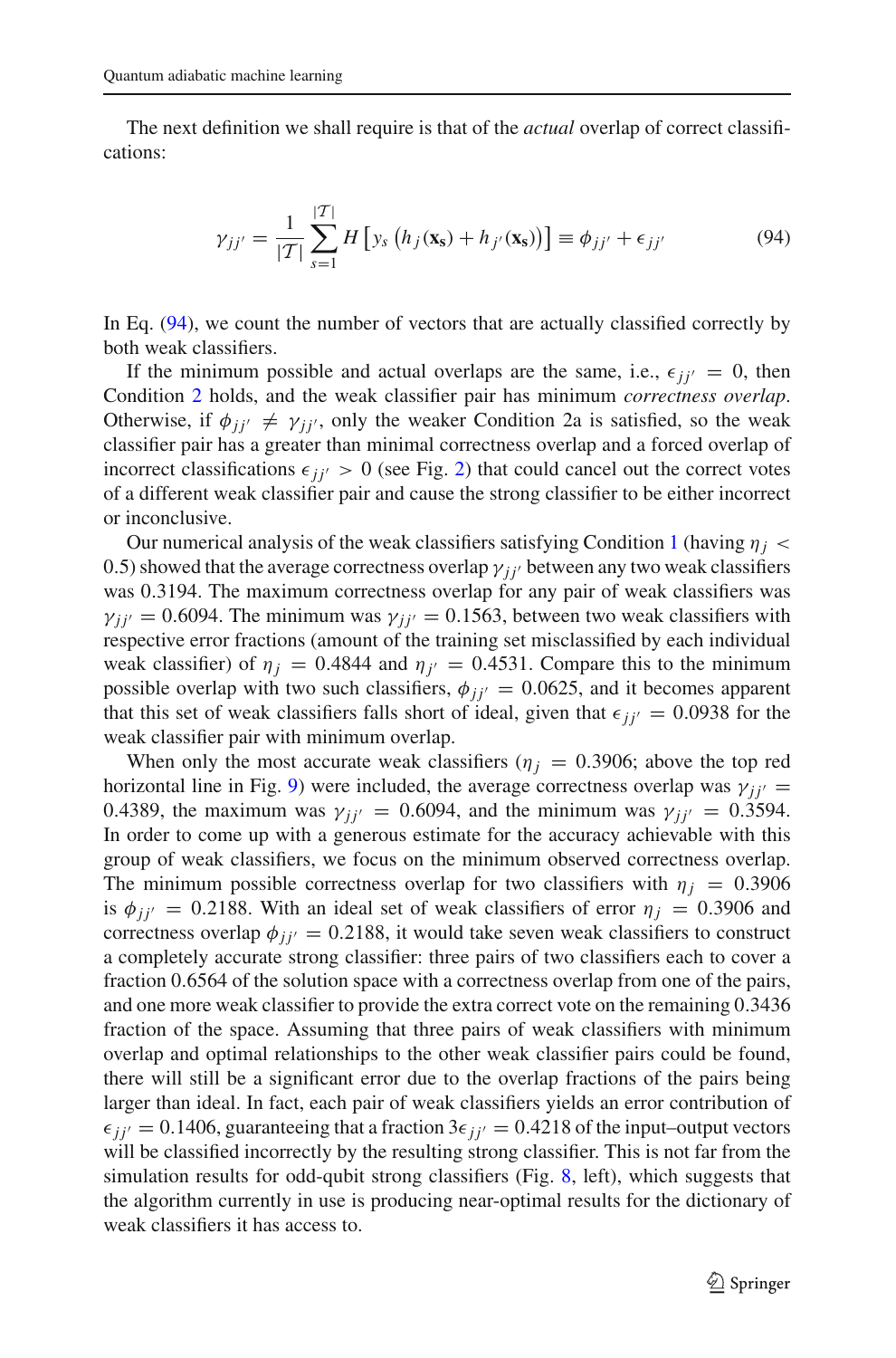# <span id="page-41-3"></span>**7 Conclusions**

We have developed a quantum adiabatic machine learning approach and applied it to the problem of training a quantum software error classifier. We have also shown how to use this classifier in quantum-parallel on the space of all possible input–output pairs of a given implemented software program *P*. The training procedure involves selecting a set of weak classifiers, which are linearly combined, with binary weights, into two strong classifiers.

The first quantum aspect of our approach is an adiabatic quantum algorithm which finds the optimal set of binary weights as the ground state of a certain Hamiltonian. We presented two alternatives for this algorithm. The first, inspired by  $[6,17]$  $[6,17]$  $[6,17]$ , gives weight to single weak classifiers to find an optimal set. The second algorithm for weak classifier selection chooses pairs of weak classifiers to form the optimal set and is based on a set of sufficient conditions for a completely accurate strong classifier that we have developed.

The second quantum aspect of our approach is an explicit procedure for using the optimal strong classifiers in order to search the entire space of input–output pairs in quantum-parallel for the existence of an error in *P*. Such an error is identified by performing an adiabatic quantum evolution, whose manifold of low-energy final states favors erroneous states.

A possible improvement of our approach involves adding intermediate training spaces, which track intermediate program execution states. This has the potential to fine-tune the weak classifiers, and overcome a limitation imposed by the desire to restrict our Hamiltonians to low-order interactions, yet still account for high-order correlations between bits in the input–output states.

An additional improvement involves finding optimal interpolation paths  $s(t)$  [\(26\)](#page-11-2) from the initial to the final Hamiltonian [\[52](#page-43-20)[,53](#page-43-21)], for both the classifier training and classifier implementation problems.

We have applied our quantum adiabatic machine learning approach to a problem with real-world applications in flight control systems, which has facilitated both algorithmic development and characterization of the success of training strong classifiers using a set of weak classifiers involving minimal bit correlations.

**Acknowledgments** The authors are grateful to the Lockheed Martin Corporation for financial support under the URI program. KP is also supported by the NSF under a graduate research fellowship. DAL acknowledges support from the NASA Ames Research Center.

## <span id="page-41-0"></span>**References**

- 1. Vapnik, V.N.: Statistical Learning Theory. Wiley, London (1998)
- <span id="page-41-1"></span>2. Servedio, R.A., Gortler, S.J.: Equivalences and separations between quantum and classical learnability. SIAM J. Comput. **33**, 1067 (2004)
- <span id="page-41-2"></span>3. Aïmeur, E., Brassard, G., Gambs, S.: Machine learning in a quantum world. In: Lamontagne, L., Marchand, M. (eds.) Advances in Artificial Intelligence, vol. 4013 of Lecture Notes in Computer Science, p. 431. Springer, Berlin (2006)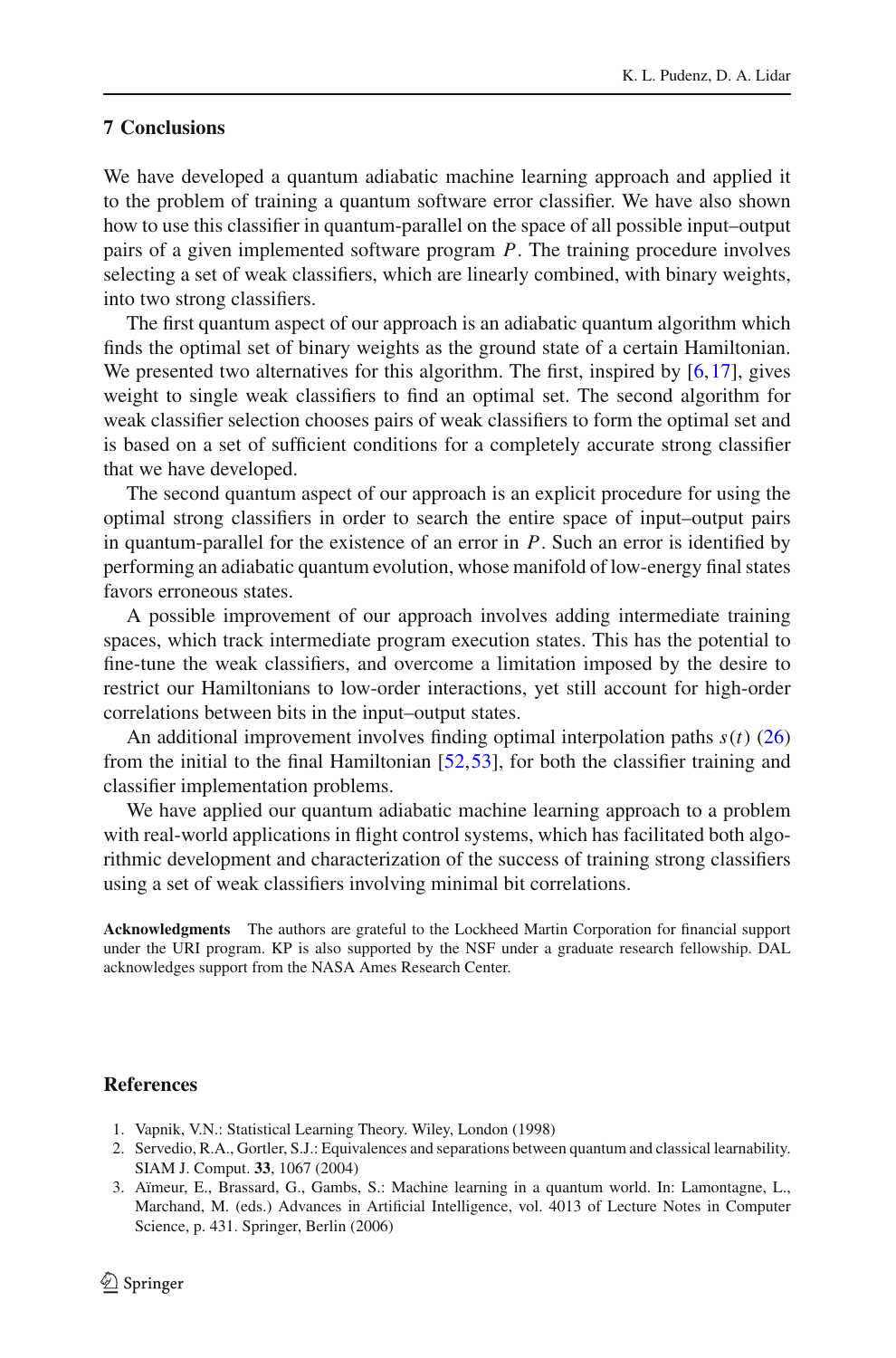- <span id="page-42-0"></span>4. Meir, R., Rätsch, G.: An introduction to boosting and leveraging. In: Mendelson, S., Smola, A. (eds.) Advanced Lectures on Machine Learning, vol. 2600 of Lecture Notes in Computer Science, p. 118. Springer, Berlin (2003)
- <span id="page-42-1"></span>5. Freund, Y., Schapire, R., Abe, N.: A short introduction to boosting. J. Jpn. Soc. Artif. Intell. **14**, 771 (1999)
- <span id="page-42-2"></span>6. Neven, H., Denchev, V.S., Rose, G., Macready, W.G.: Training a binary classifier with the quantum adiabatic algorithm. eprint arXiv:0811.0416
- <span id="page-42-3"></span>7. Neven, H., Denchev., V.S., Drew-Brook, M., Zhang, J., Macready, W.G., Rose, G.: NIPS 2009 demonstration: Binary classification using hardware implementation of quantum annealing (2009)
- <span id="page-42-4"></span>8. Chandola, V., Banerjee, A., Kumar, V.: Anomaly detection: A survey. ACM Comput. Surv. (CSUR) **41**(3), 15 (2009)
- <span id="page-42-5"></span>9. Dijkstra, E.W.: Notes on structured programming. In: Dahl, O.-J., Dijkstra, E.W., Hoare, C.A.R. (eds.) Structured Programming, p. 1. Academic Press, New York (1972)
- <span id="page-42-6"></span>10. Tassey, G.: The economic impacts of inadequate infrastructure for software testing. National Institute of Standards and Technology, RTI Project 7007.011 (2002)
- <span id="page-42-7"></span>11. Bryce, R., Kuhn, R., Lei, Y., Kacker, R.: Combinatorial testing. In: Ramachandran, M., de Carvalho, R.A. (eds.) Handbook of Software Engineering Research and Productivity Technologies, p. 196. IGI Global (2009)
- <span id="page-42-8"></span>12. Kuhn, D.R., Kacker, R.N., Lei, Y.: Practical combinatorial testing. NIST Special, Publication 800–142 (2010)
- <span id="page-42-9"></span>13. Grindal, M., Offutt, J., Andler, S.F.: Combination Testing Strategies: A survey. GMU Technical, Report ISE-TR-04-05 (2004)
- <span id="page-42-10"></span>14. Cohen, D.M., Dalal, S.R., Parelius, J., Patton, G.C.: The combinatorial design approach to automatic test generation. Softw. IEEE **13**, 83 (1996)
- <span id="page-42-11"></span>15. D'Silva, V., Kroening, D., Weissenbacher, G.: A survey of automated techniques for formal software verification. IEEE Trans. Comput. Aided Des. Integr. Circuits Syst. **27**, 1165 (2008)
- <span id="page-42-12"></span>16. Weber, T., Amjad, H.: Efficiently checking propositional refutations in HOL theorem provers. J. Appl. Log. **7**, 26 (2009)
- <span id="page-42-13"></span>17. Neven, H., Rose, G., Macready, W.G.: Image recognition with an adiabatic quantum computer I. mapping to quadratic unconstrained binary optimization. eprint arXiv:0804.4457
- <span id="page-42-26"></span>18. Neven, H., Denchev, V.S., Rose, G., Macready, W.G.: Training a large scale classifier with the quantum adiabatic algorithm. eprint arXiv:0912.0779
- <span id="page-42-14"></span>19. Bian, Z., Chudak, F., Macready, W.G., Rose, G.: The Ising model: teaching an old problem new tricks. D-Wave Systems (2010)
- <span id="page-42-15"></span>20. Schapire, R.E.: The strength of weak learnability. Mach. Learn. **5**, 197 (1990)
- <span id="page-42-16"></span>21. Farhi, E., Goldstone, J., Gutmann, S., Sipser, M.: Quantum computation by adiabatic evolution. eprint quant-ph/0001106
- <span id="page-42-17"></span>22. Farhi, E., Goldstone, J., Gutmann, S., Lapan, J., Lundgren, A., Preda, D.: A quantum adiabatic evolution algorithm applied to random instances of an NP-complete problem. Science **292**(5516), 472 (2001)
- <span id="page-42-18"></span>23. Aharonov, D., van Dam, W., Kempe, J., Landau, Z., Lloyd, S., Regev, O.: Adiabatic quantum computation is equivalent to standard quantum computation. SIAM J. Comput. **37**, 166 (2007)
- <span id="page-42-19"></span>24. Mizel, A., Lidar, D.A., Mitchell, M.: Simple proof of equivalence between adiabatic quantum computation and the circuit model. Phys. Rev. Lett. **99**, 070502 (2007)
- <span id="page-42-20"></span>25. Jordan, S.P., Farhi, E., Shor, P.W.: Error-correcting codes for adiabatic quantum computation. Phys. Rev. A **74**, 052322 (2006)
- <span id="page-42-21"></span>26. Lidar, Daniel A.: Towards fault tolerant adiabatic quantum computation. Phys. Rev. Lett. **100**, 160506 (2008)
- <span id="page-42-22"></span>27. Childs, Andrew M., Edward, Farhi, John, Preskill: Robustness of adiabatic quantum computation. Phys. Rev. A **65**, 012322 (2001)
- <span id="page-42-23"></span>28. Sarandy, M.S., Lidar, D.A.: Adiabatic quantum computation in open systems. Phys. Rev. Lett. **95**, 250503 (2005)
- <span id="page-42-24"></span>29. Stehle, E., Lynch, K., Shevertalov,M., Rorres, C.,Mancoridis, S.: On the use of computational geometry to detect software faults at runtime. ICAC10, June 711. Washington, DC, USA (2010)
- <span id="page-42-25"></span>30. Le Traon, Y., Baudry, B., Jezequel, J.-M.: Design by contract to improve software vigilance. IEEE Trans. Softw. Eng. **32**, 571 (2006)